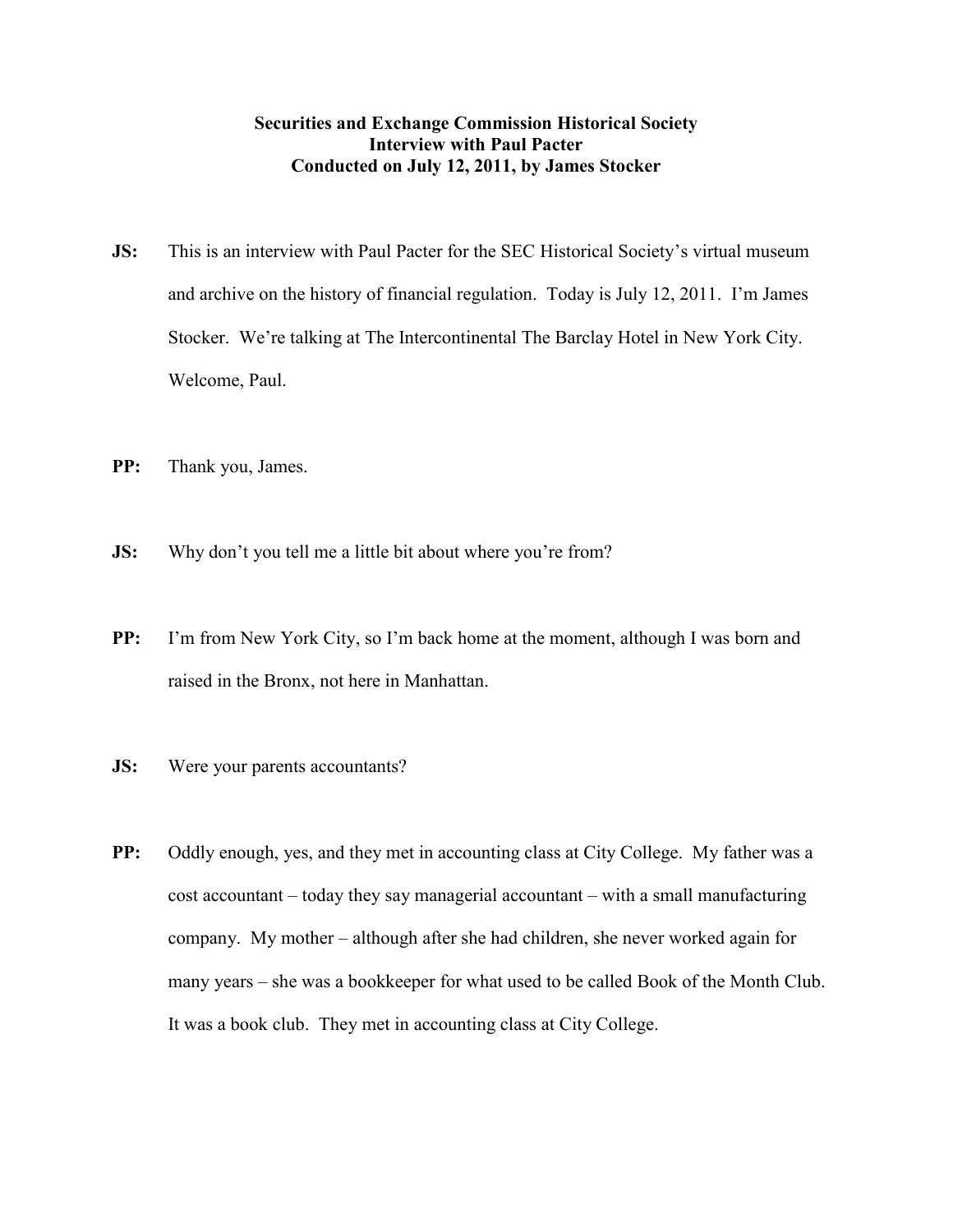- **JS:** I figure a lot of people would remember that. Did you father work with a large firm or have his own business?
- **PP:** No, he worked for a manufacturing firm called Burndy Corporation. They made electrical components.
- **JS:** Did you know from a young age that you were going to be an accountant?
- **PP:** No, quite the contrary. In fact, I had made up my mind when I was going off to college that I wanted to study the law or possibly teaching. But the law was my plan. My parents suggested that before going off, I should take some aptitude tests, which I did, with a psychologist. We had by that point moved to Stamford, Connecticut. And this psychologist said, "The last thing you want to be is a lawyer. You want to be an accountant." I said, "Really? I'm surprised, but okay." So when I went off to university, I told them even before I got there, "I'm going to major in accounting."
- **JS:** Where did you go to college?
- **PP:** My undergraduate was Syracuse University, and graduate school was Michigan State University. You could see I liked the cold weather.
- **JS:** Right. (Laughter.) So you started off as an accounting major at Syracuse?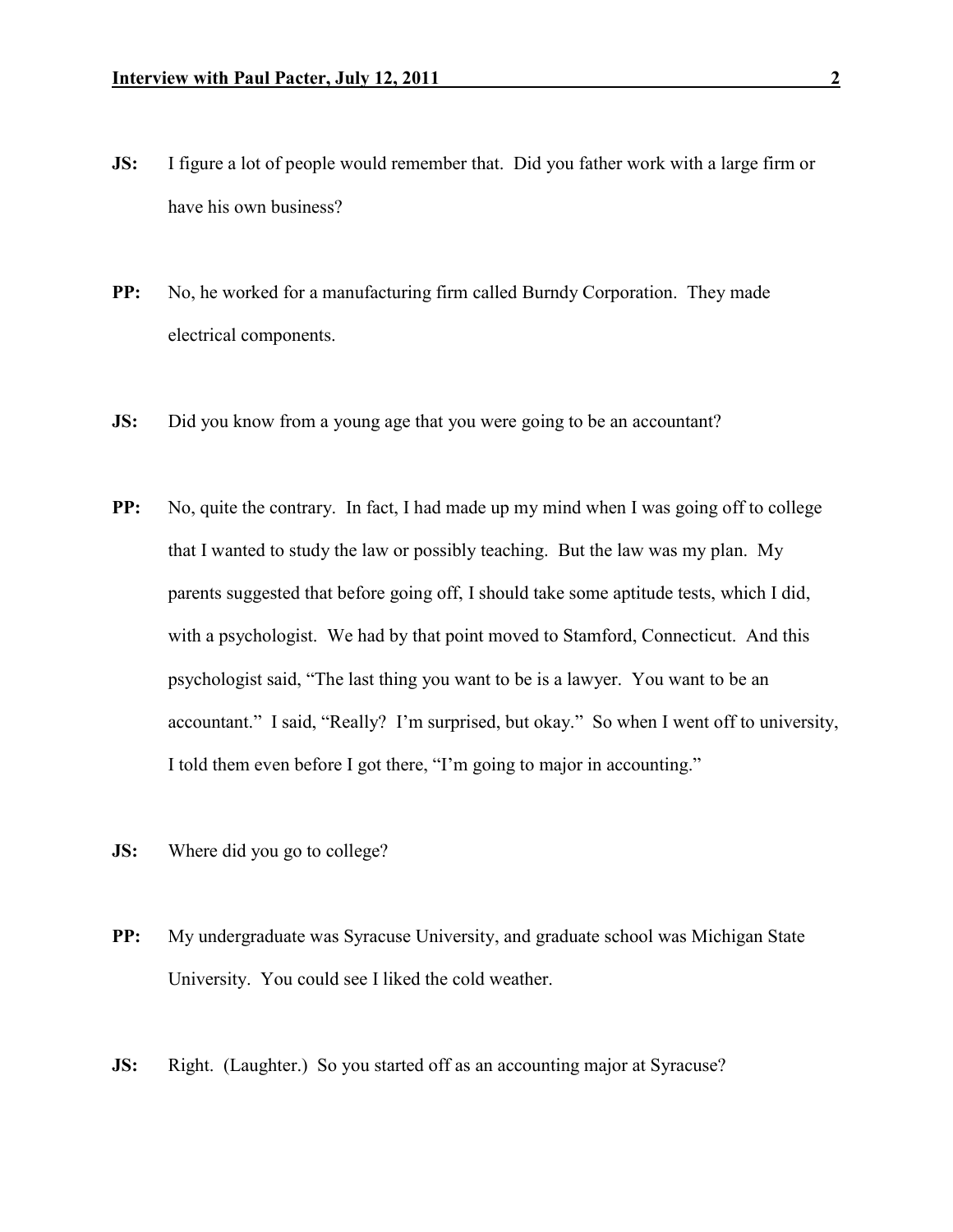**PP:** I did.

- **JS:** When did you decide that you wanted to do a Ph.D.?
- **PP:** It was really toward the end of my undergraduate days. I was interested in both accounting and my original, second love of teaching. I said that would be something I'd like to pursue. I went straight off to graduate school. I did not work after undergrad. I had identified four or five universities where I might want to go for a Ph.D. I went out and visited all of them. They were all Midwest schools, except I think went down to Baruch here or City University. But I decided on Michigan State University for a number of reasons. One is that they offered me a good financial incentive as a graduate student to go there. Also, it was becoming, at that time – we're talking the mid-sixties – a respected university in the field of accountancy.
- **JS:** Did you write a dissertation?
- **PP:** I did write a dissertation. My dissertation was on accounting at small, predominantly black colleges in the southern U.S. There was some funding for that from the Department of Education of the U.S. government. I ended up visiting about forty or forty-five such small universities or colleges. My dissertation involved their own internal recordkeeping and their financial statements, and what kind of information they provided to potential donors and to the government, who were their main sources of funding.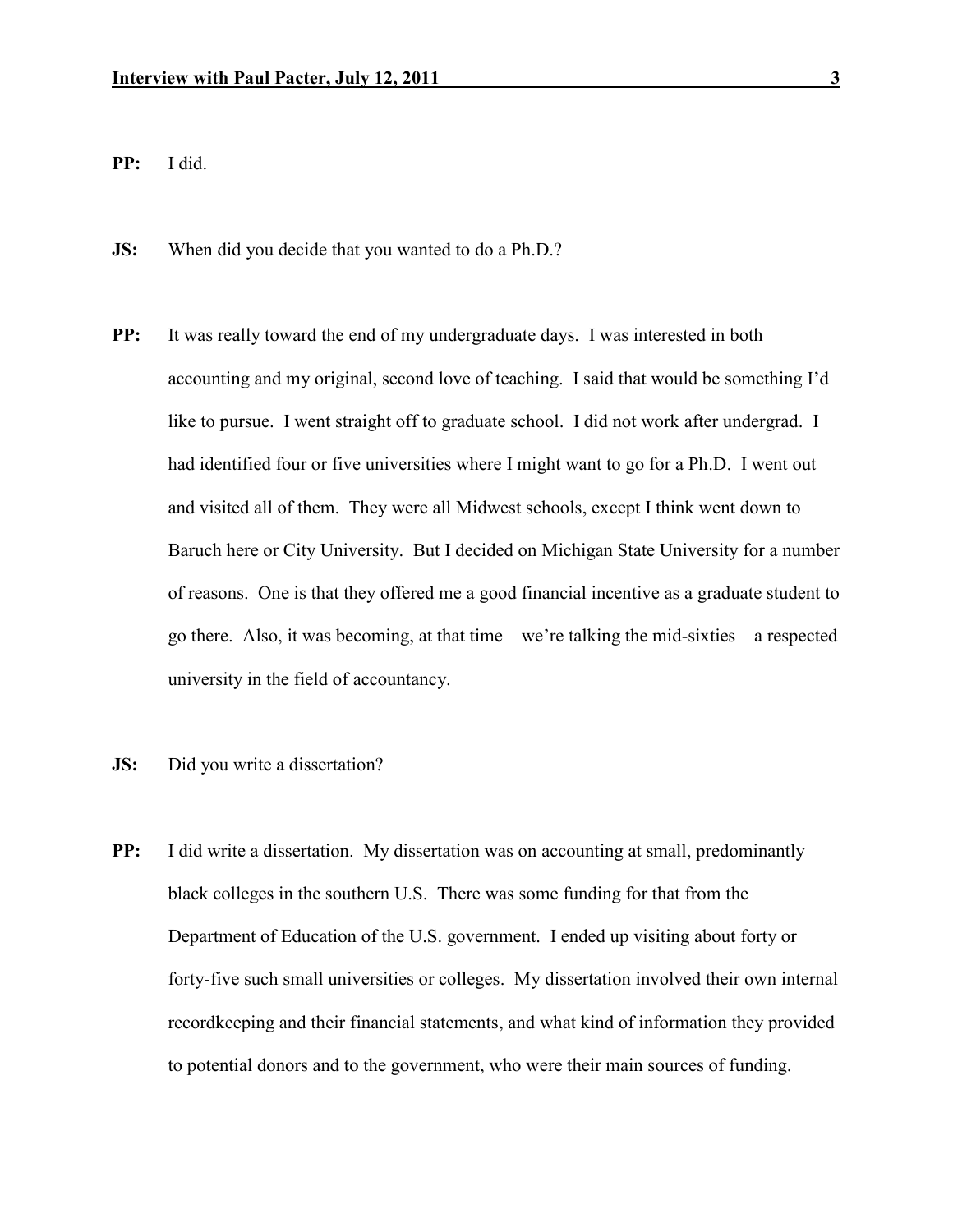- **JS:** How long did you spend in the graduate program?
- **PP:** I spent four years in the graduate program.
- **JS:** And right away afterwards, you started teaching at New York University.
- **PP:** Yes. I finished in December 1967 at Michigan State and immediately began teaching at New York University in their graduate school of business, which in those days was down in the Wall Street area. It has since relocated to Washington Square.
- **JS:** How long did you stay there?
- **PP:** I stayed a little under two years. I really began to say to myself, "I don't know how one could teach such a practical subject as accountancy without actually having practiced." So I took a job with what in those days was the number nine biggest auditing firm in the U.S. after what then were the Big Eight firms. The firm I joined was Hurdman  $\&$ Cranstoun. Even though it was not one of the Big Eight, they audited some fairly large companies including Union Carbide, Grumman Aircraft, Avon Cosmetics, some other pretty good-sized ones.
- **JS:** Did you feel like doing a Ph.D. had prepared you for the real world of accounting?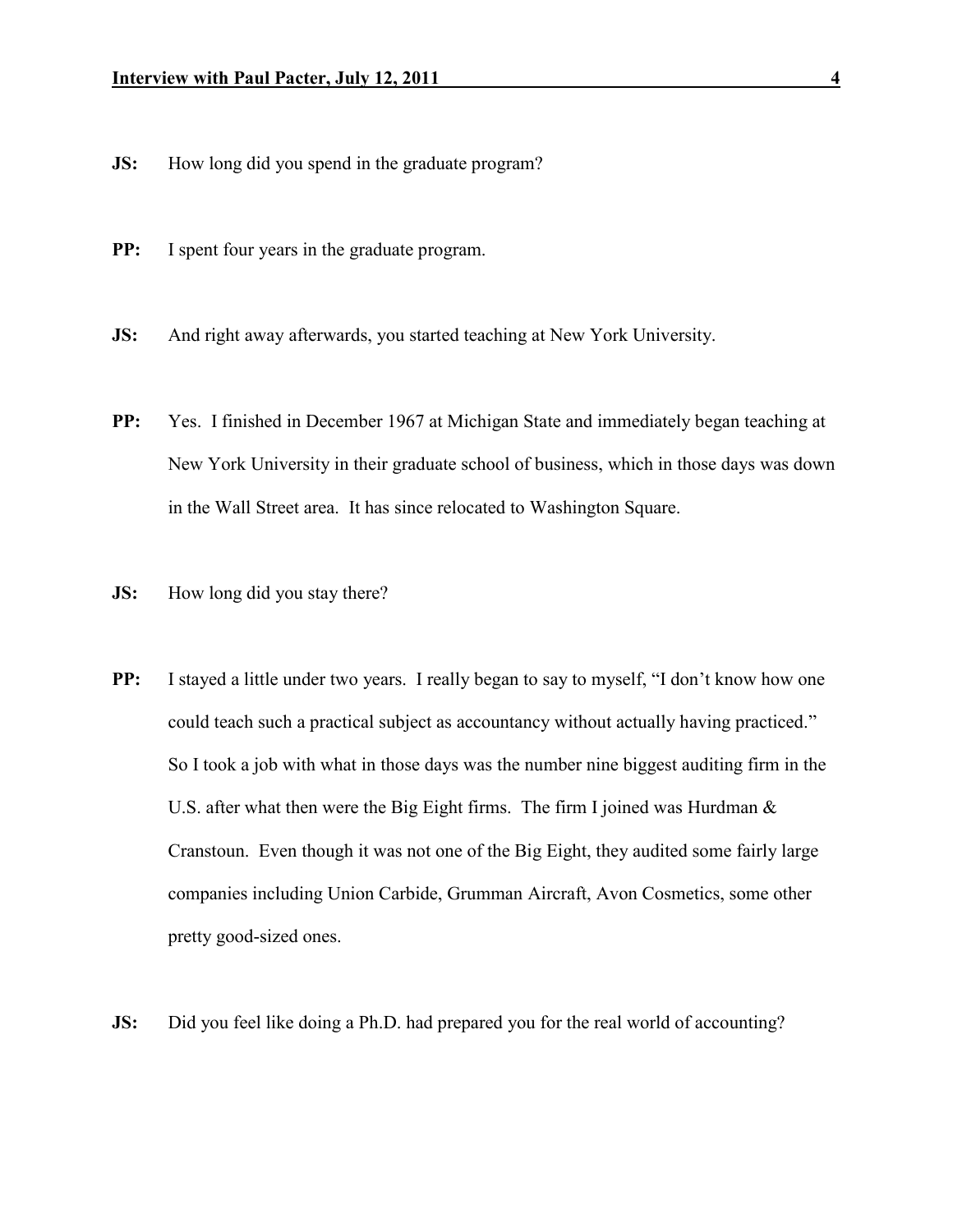- **PP:** I did. At Michigan State University, they had a very practical bent. Although I think I got a very good graduate education there, it was rooted in real world accounting practice, auditing, financial reporting, looking at real world financial statements, and trying to make some sense out of them, and identify shortcomings, maybe more so than, actually one of the universities that I interviewed as a potential graduate student -- University of Chicago. As I recall, they didn't make me an offer, but I would have had a very different type of education, I think, had I gone there.
- **JS:** Now around this time, you were also a staff member at the *Journal of Accountancy*.
- **PP:** As soon as I started teaching at NYU, the *Journal of Accountancy* hired me on a one- or two-day-a-week basis to be consulting editor. Strangely enough, even though that journal is published by the American Institute of CPAs, in those days neither the publisher nor the editor nor the news editor, nor any of the other technical staff people had an accounting background. So my job was to write news up front. At that time it was a monthly, and they had current news. Also to do periodical reviews of issues in accounting that were written up elsewhere, and then, not book reviews really, but reviews of practical issues that were published about accounting in other journals.
- **JS:** That sounds like a good learning experience.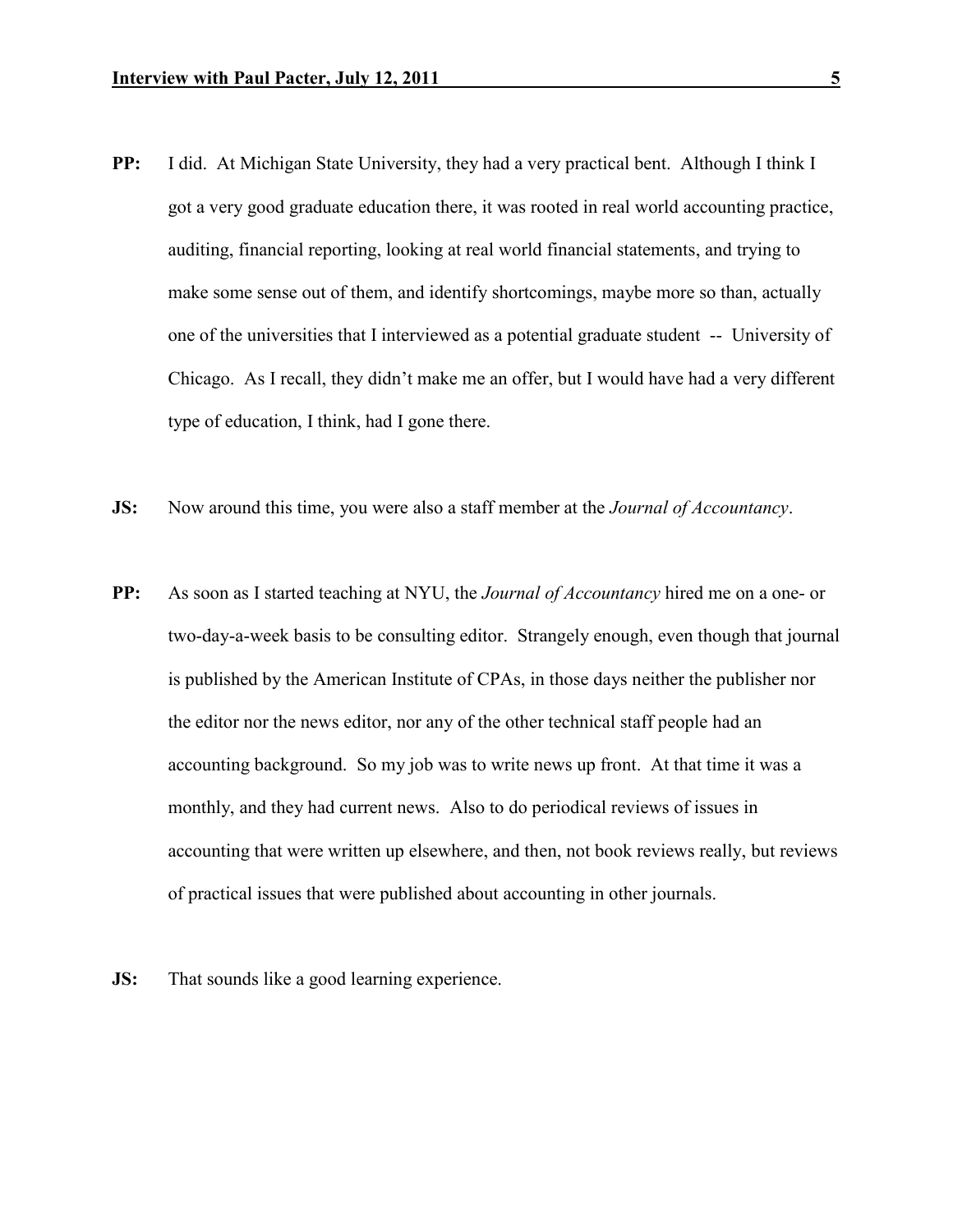- **PP:** It was a wonderful learning experience. I continued that even after I started with Hurdman & Cranstoun. They allowed me to continue to do that, in less time, perhaps a day a week or a half-a-day a week.
- **JS:** After you arrived at Hurdman & Cranstoun, did they offer you any sort of training, or did they just send you off to clients right away?
- **PP:** No, they had a very strong internal training program for new staff. I mean, the fact that I had a Ph.D didn't really matter. They still sent me off to the basic training. After I started working there, they asked if I had an interest in working as the staff assistant to their national technical partner. National being that the firm had offices in New York, Newark, Syracuse, and Chicago. Then they merged with a firm on the west coast, but it was not really a national firm as we might think of today with offices all over the U.S., let alone the world.

In any event, they asked if I would go to work as a staff assistant for the national technical partner. His name was Charles Hellerson. I did. Chuck Hellerson almost immediately was appointed to the Accounting Principles Board which was the AICPA's accounting standards setter. At that time, until FASB was created in 1973, the APB was the U.S. accounting standards setter. My boss was a member, and I guess I became his bag carrier.

**JS:** And so began your involvement with accounting standards.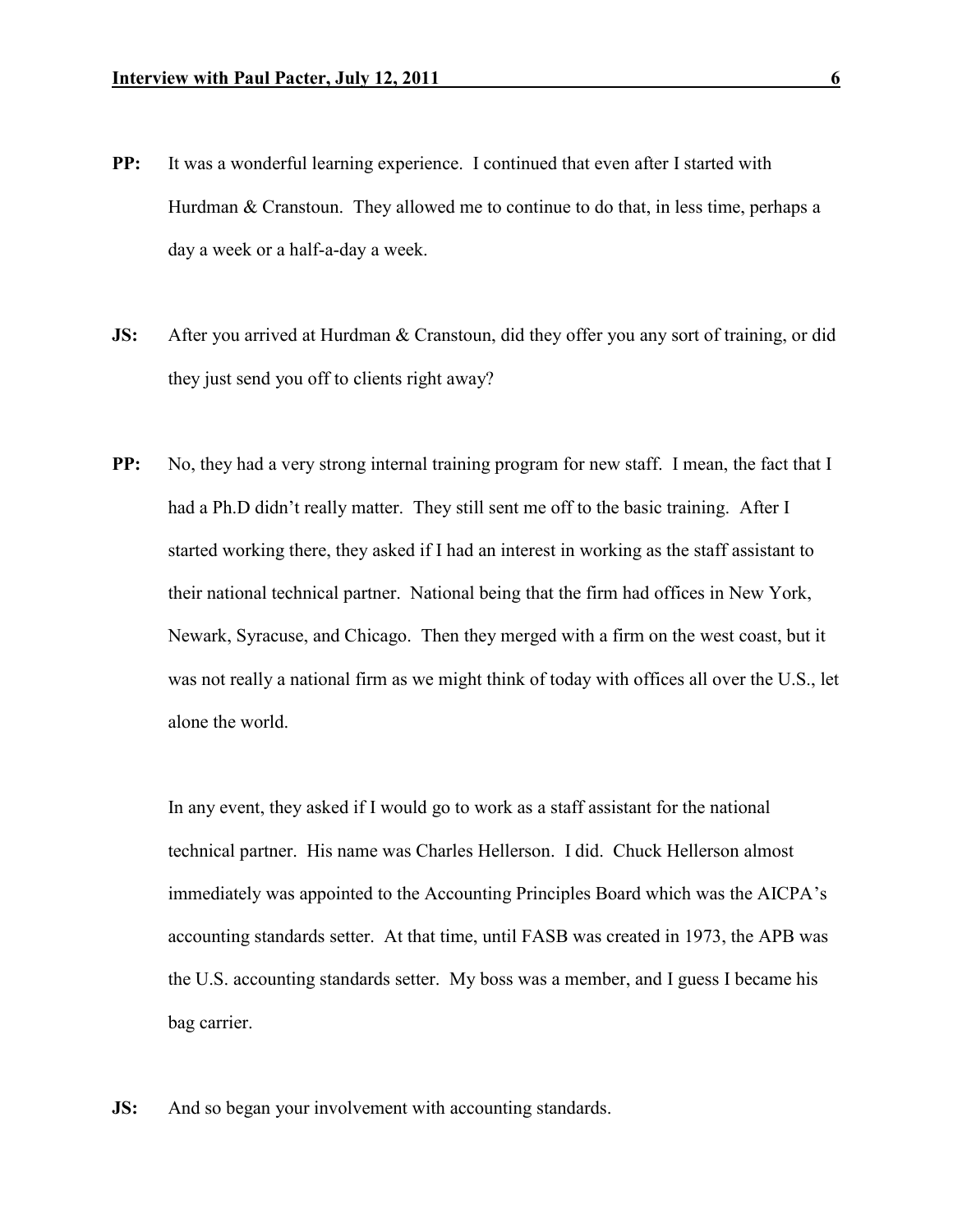- **PP:** And so it began.
- **JS:** Did you work on any other clients before you were assigned to the technical partner? Go out on audits or anything like that?
- **PP:** Yes, I did. I went out on audits.
- **JS:** What sorts of clients?
- **PP:** Union Carbide, for example. There were some audits, but also a good amount of reviewing audited financial statements, just as any audit firm does today. Sit down and do a cold review of draft financial statements and raise questions. Then sit down with the audit partner on that client as well as with the client themselves.
- **JS:** Was this SEC work or was it –
- **PP:** It wasn't necessarily SEC work. Some was of course for the larger clients, but there were plenty of non-SEC ones. A very similar kind of work but naturally when you're doing SEC work, then there are a lot more issues that come up. But it was both SEC and non-SEC.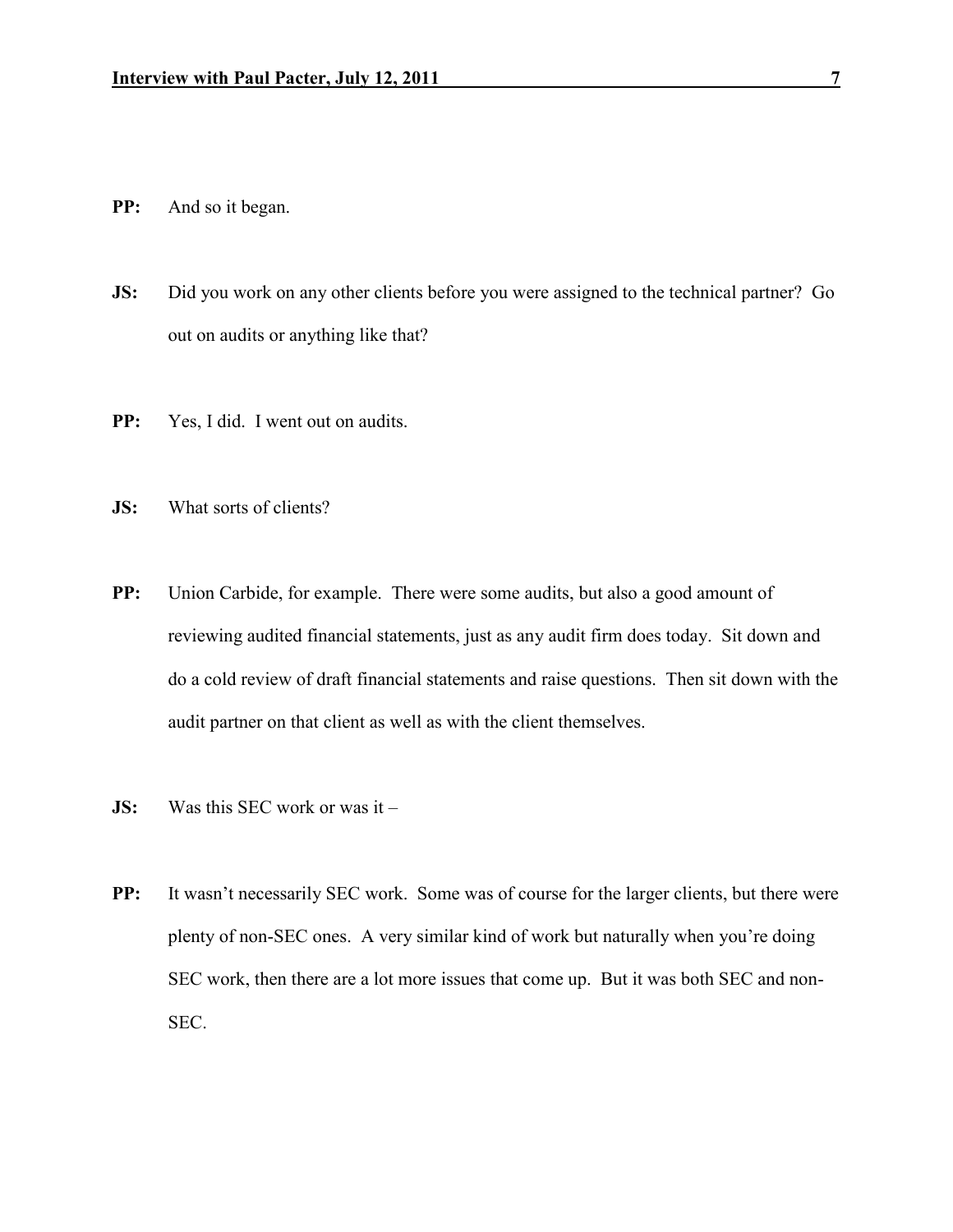- **JS:** So after you started working with the senior technical partner, were you involved in the APB issues like pooling of interest and investment tax credit that were going on at that time?
- **PP:** Investment tax credit was earlier than my involvement. That was actually 1962. The APB first started in 1960. They lasted until 1973, but the investment tax credit issue of 1962, just two years after they started, kind of signaled the beginning of the end of the Accounting Principles Board, unfortunately. At that time, the U.S. economy had slowed down. This was the early sixties. Congress wanted to find a way to get companies to invest in factories, in machinery. So they passed a law that said if you, a company, buy qualified machinery, which was quite a broad range of machinery, you can take, in the year you buy the equipment, 7 percent of the cost as a credit against whatever you might otherwise owe as your income tax.

So if you bought \$1 million of new equipment, you would get \$70,000 off your tax bill. The accounting question that the APB faced was, how do I account for that \$70,000? Is it immediately a reduction of tax expense in measuring net income, or is it spread over the life of the equipment? Let's say if it had a ten-year life, then take \$7,000 a year as a reduction of tax expense for ten years. The APB, almost their first pronouncement was, "Spread it, \$7,000 a year for ten years."

Companies wanted, of course, to reduce tax expense the full \$70,000, the whole amount, in the year you got it on your tax return. Companies ran to Washington and complained,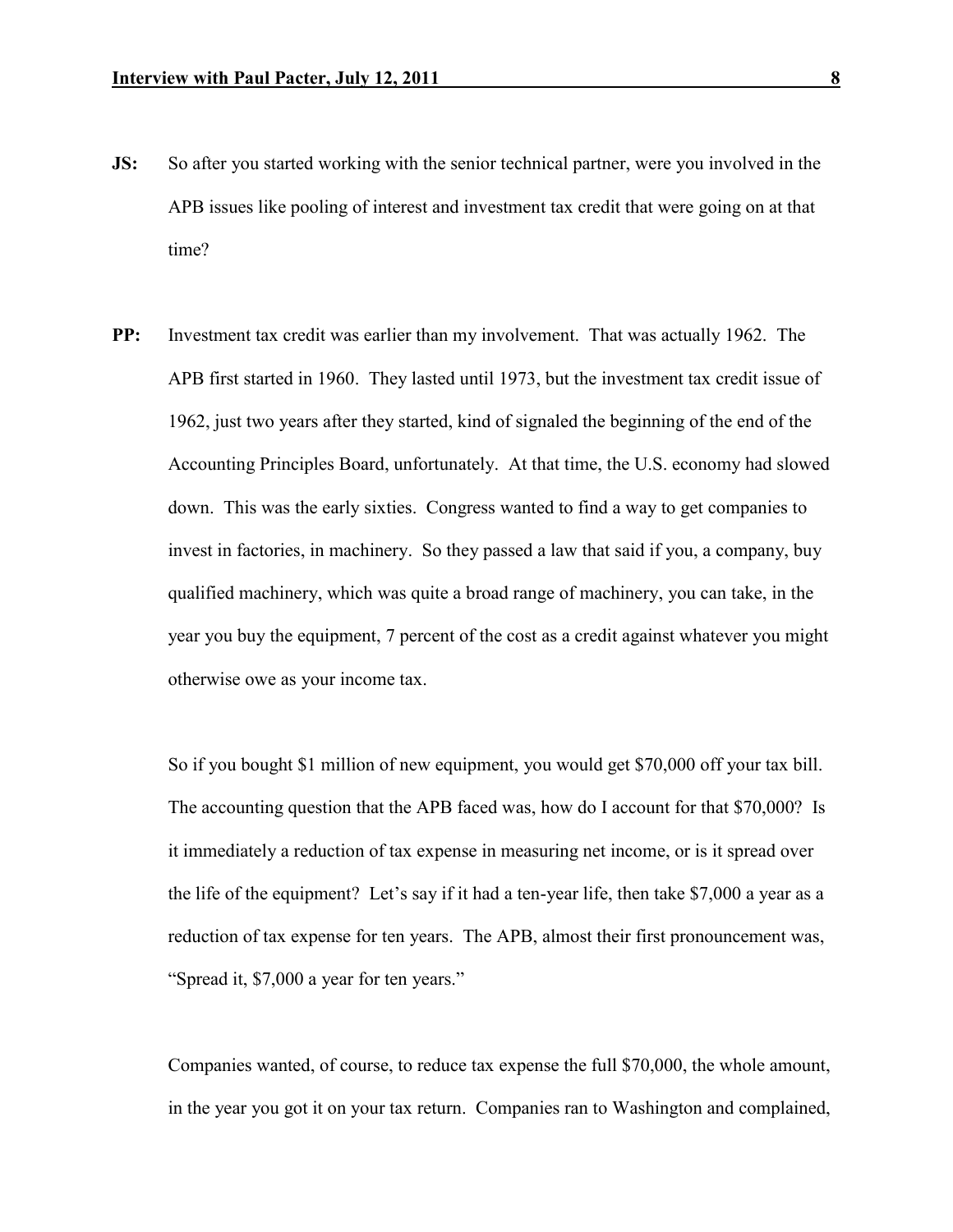saying here Congress wanted to encourage investment, but the Accounting Principles Board was not letting companies reflect the benefit of that encouragement all up front. The Accounting Principles Board's answer was, you will get the credit all up front, and we're not going to affect the cash flows relating to your tax credit. But we think the better accounting is it's more like a reduction in the cost of the machine you purchased, which means less depreciation over the life of the machine.

The SEC immediately reached what I guess is probably a political decision that they would accept it either way. You could take it immediately against your tax expense. In other words, take it through earnings immediately, or spread it. So the APB had no choice but to issue – the first opinion was their Opinion No. 2. Then in 1964, they had to reverse themselves, and it was kind of an embarrassment. That's why I started to say it was the beginning of the end of the APB.

- **JS:** And the end of the end was probably the pooling of interest issue. Is that fair to say?
- **PP:** Yes. There were a few other little issues along the way that were problematic. One of which was, in general, how to deal with conglomerates, which were on the rise at the time. Users of financial statements said, "If I had a single-industry company like an auto company, I could compare that with its competitors and do some analyses. But once I have these conglomerates, then I need line of business information, geographic information." The APB resisted that. The best they could come up with on that topic was a statement of encouragement. Meanwhile, the SEC was actually taking the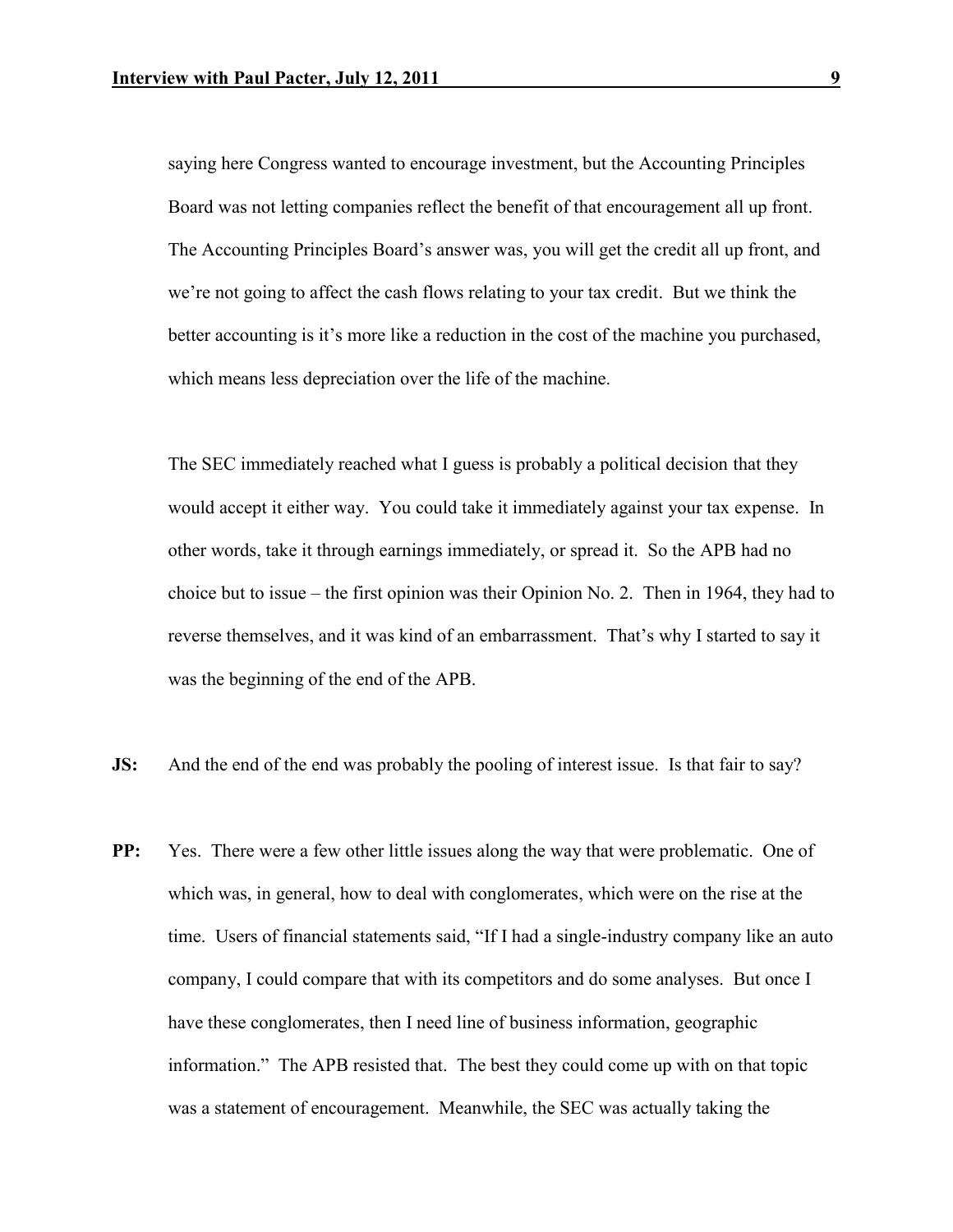initiative, and they are the ones that issued – it wasn't an accounting standard, but it was an SEC release that said, "We would like our large listed companies" – I forgot where their cutoff was – "to disclose information by industry revenue, information by industry and by geographic area." The SEC did what the APB did not do.

And then, finally, pooling of interests.

- **JS:** So were they working on pooling of interests when you began to assist the senior technical partner?
- **PP:** Yes, they were. That ultimately became APB Opinion 16 which was issued in October 1970. I began working with Hurdman & Cranstoun in I think '69. It may have been '68, but they were working fast and furious on accounting for business combinations when I was there.
- **JS:** Do you think that the people on the APB were concerned about the credibility of the organization or its continued existence? Were they aware of how controversial of an issue this was?
- **PP:** They were aware of how controversial it was. Remember, in those days, the APB worked in private. They were not public meetings, their agenda papers were not public documents. It's quite different from the way things changed just a few years later when FASB was created.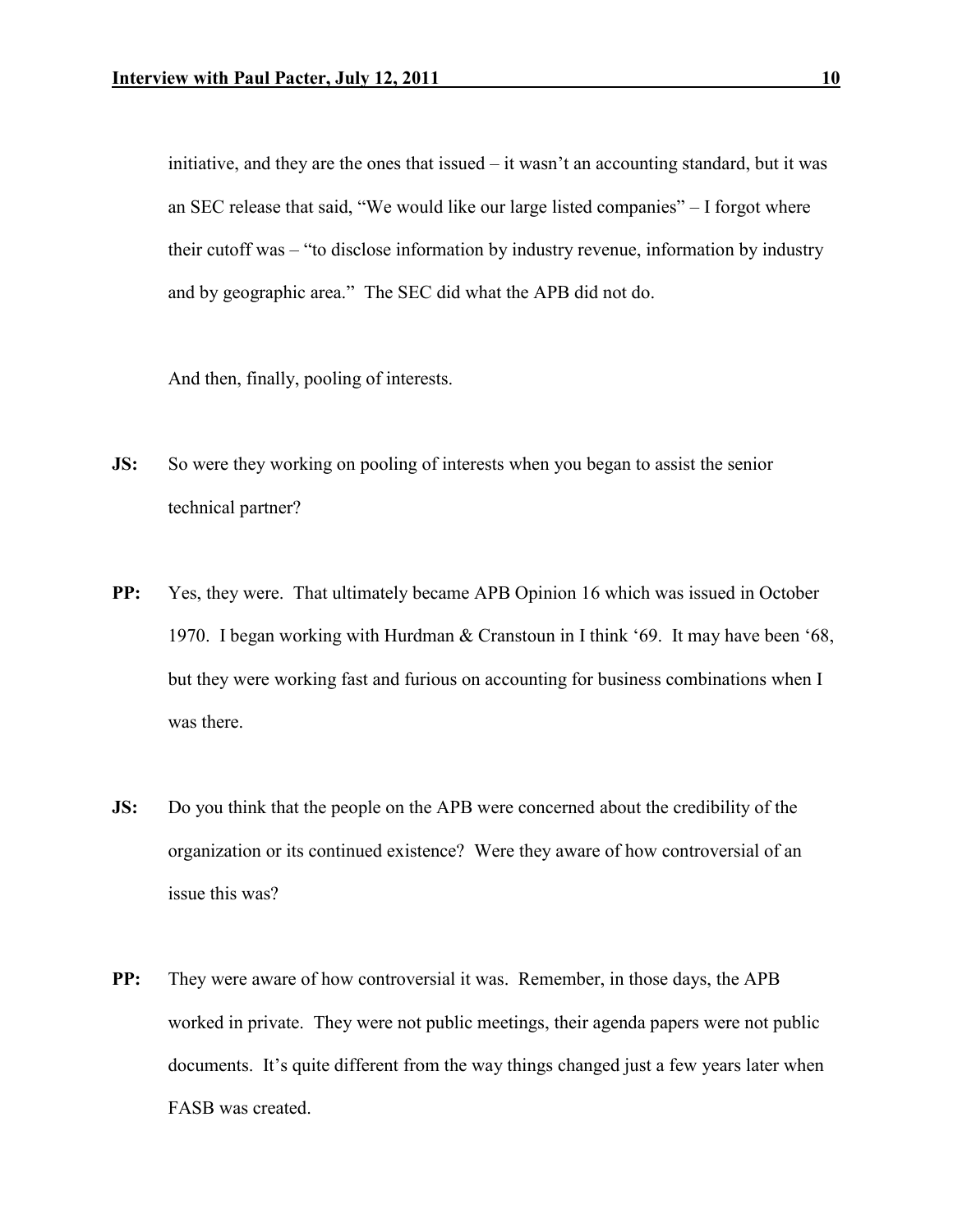- **JS:** Did staff members attend the meetings? For instance, assistants to board members, or when the board met, was it just the members of the APB?
- **PP:** Each board member could bring one technical advisor to the meeting. There were eighteen APB members, so there were usually eighteen technical advisors. Maybe a few did not have a technical advisor. Plus the AICPA themselves had staff. The APB had a staff director named Richard Lytle. Reed Storey, a fellow who I admire very greatly, was the research director for the Accounting Principles Board. And there were other AICPA staff.

I think they understood the urgency of business combinations, but you have got to remember that when the APB took over in 1960, it took over from a committee that had existed for twenty-five years called the Committee on Accounting Procedure. The thinking when setting up the new APB was, "We're going to put on that board the senior technical partners or even the senior managing partners of the large accounting firms in the U.S., at least the Big Eight, maybe one or two others."

The research staff, Reed Storey and other staff, would come up with what they felt, following their research, was the technically superior answer. The managing partners would all bless it by adopting it as APB opinion. It would have clout. Companies would have no choice but to follow. When it got to pooling of interests, the managing partners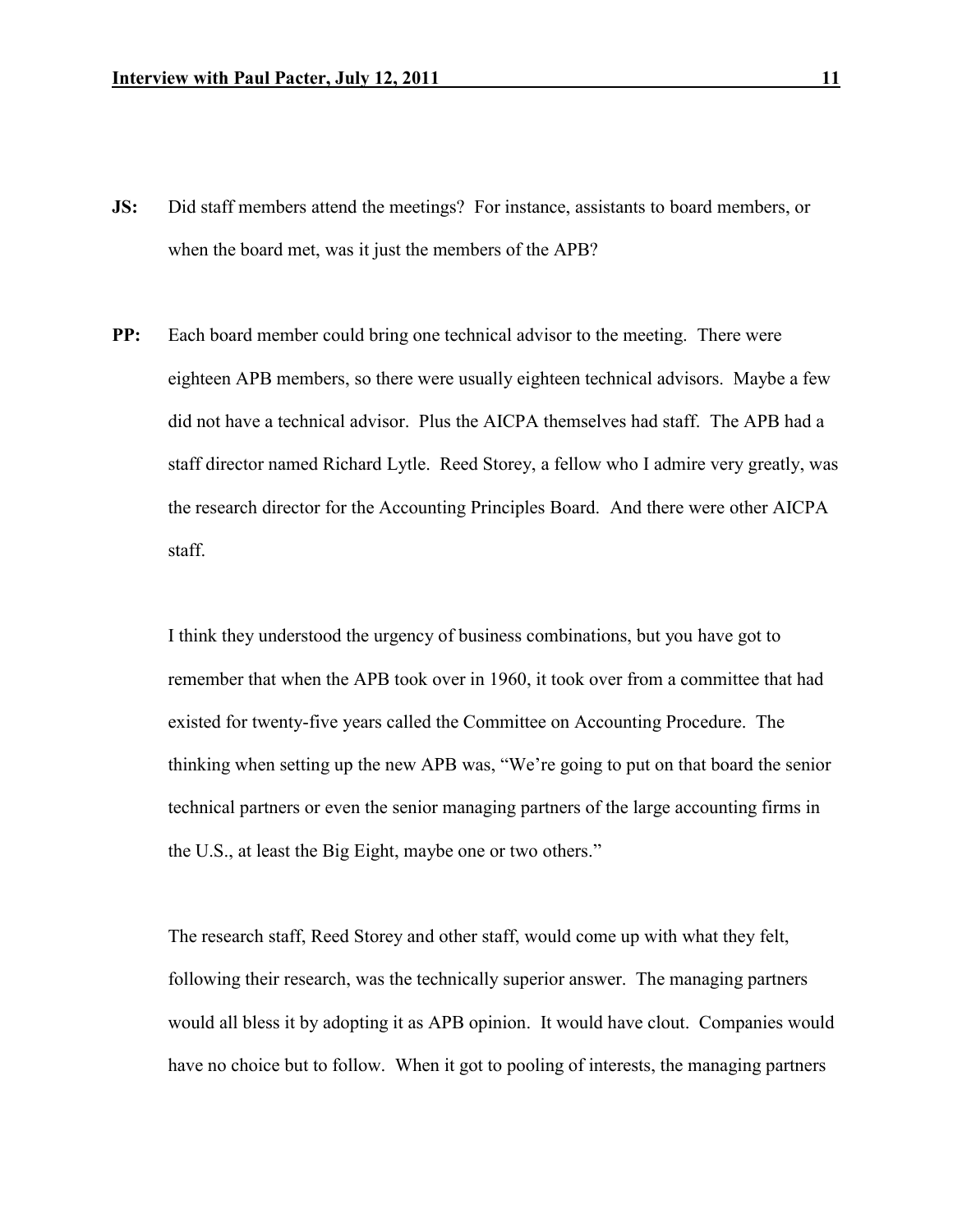met a lot of resistance from their clients. They were, in part, technical people but also, in part, political people.

The APB was just unable to reach a decision to abolish pooling, even though certainly history has shown a majority of its members wanted to do that. In those days, you needed twelve out of the eighteen APB members to issue an opinion. They couldn't even get twelve to issue Opinion 16, which included poolings, but tried to rein them in a bit.

They ended up having to split the standard into two standards. Opinion 16, which got twelve votes for business combinations including pooling. Opinion 17 to force amortization of goodwill, and as you probably know, it was over a period of forty years. That's not very much per year, and you can see the politics of the answer.

- **JS:** When was the writing on the wall, do you think, for the APB?
- **PP:** There was a lot of criticism in the popular press over the APB's inability to quickly resolve the pooling of interests question. The AICPA appointed a committee to – and I haven't looked at the charge to that committee lately, but I'm sure it was something along the lines of how best to restructure the AICPA's effort to set accounting standards to meet a public need. The committee was chaired by former SEC commissioner Francis Wheat, and came to be known popularly as the Wheat Committee.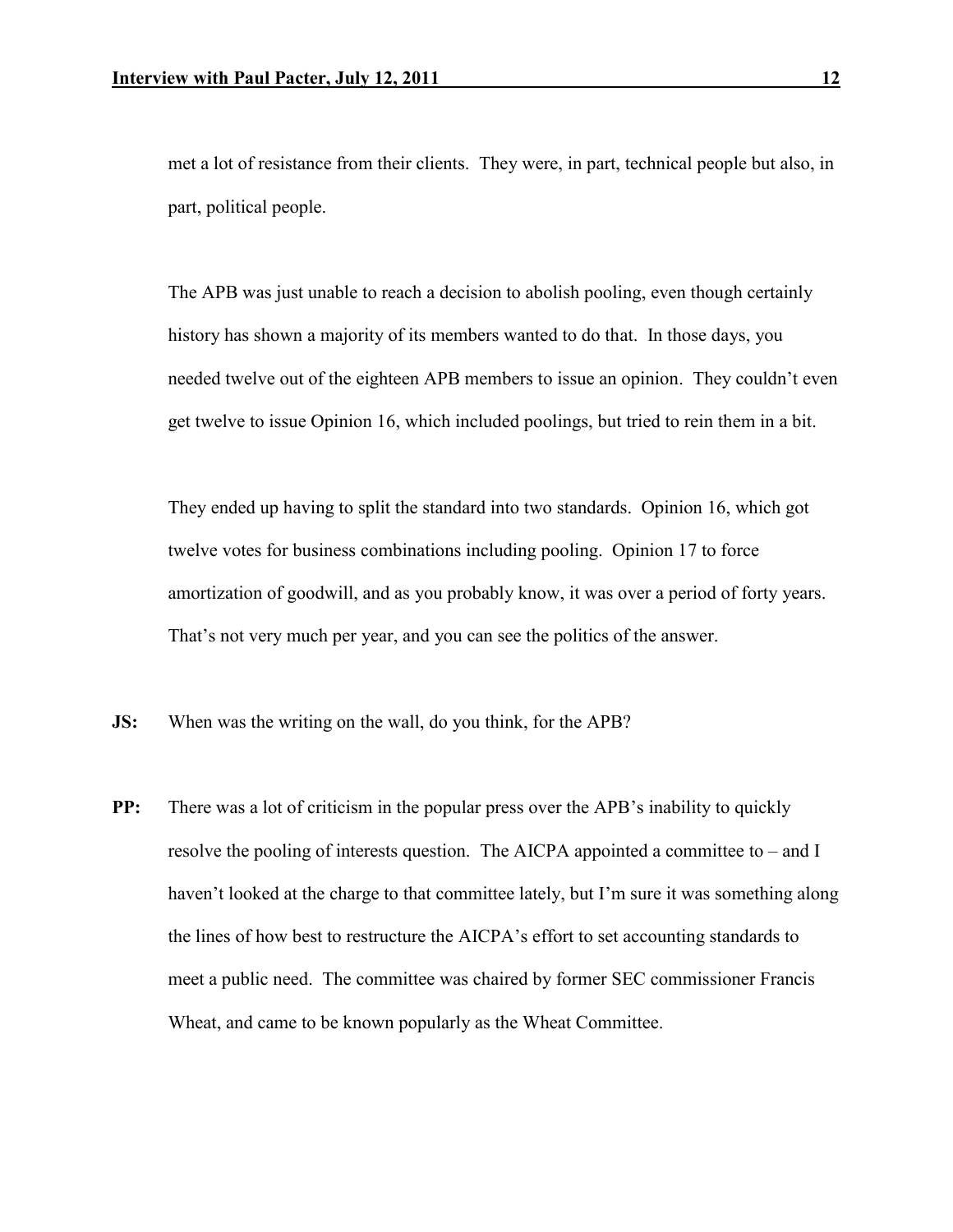I am sure the AICPA fully expected and the accounting profession fully expected the Wheat Committee to come up with some sort of restructuring that would keep accounting standards setting within the AICPA. After all, it had been there since the 1930s when they created the Committee on Accounting Procedure, and had been recognized by the SEC since 1937 as the standard setter.

Much to the surprise of the whole accounting world, the Wheat Committee ended up proposing that the AICPA give up its role as the standard setter, and instead a new independent board be created known as the Financial Accounting Standards Board. That board to be represented not just by auditors but also by preparers of financial statements, users of financial statements, and academicians.

- **JS:** How did the firms feel about that?
- **PP:** To be honest, I was not plugged in enough to be able to say how the firms felt. Their public posture may well have been one thing, and their internal view as part of the accounting profession may well have been something different. Publicly, they all agreed to support the Financial Accounting Standards Board, and in fact initially agreed to come up with the lion's share of the funding. I don't remember now, but I think each of the Big Eight firms agreed to put up \$400,000 a year. It may have been a smaller sum, I don't remember, but whatever they were putting up with was the majority of the funding of the FASB.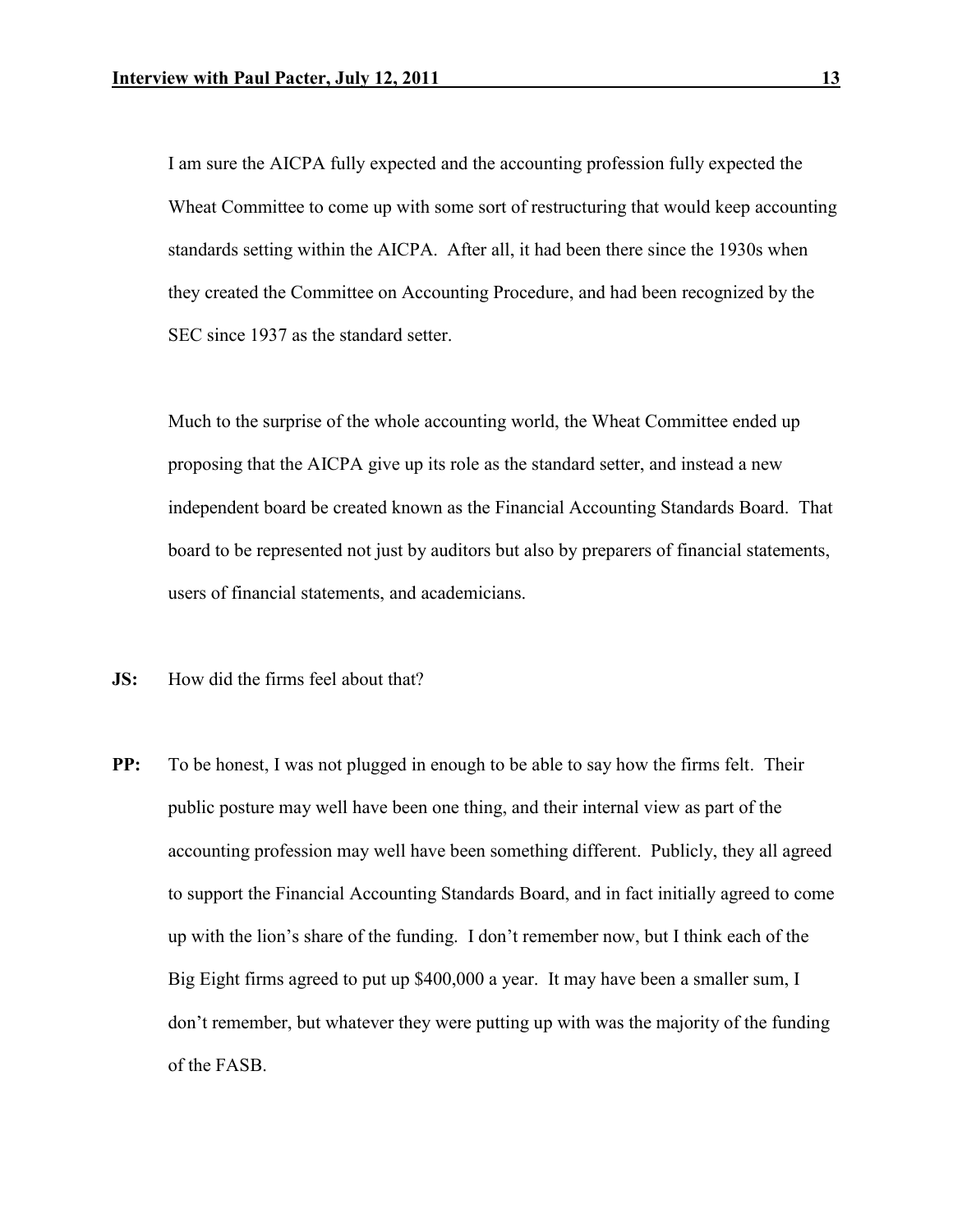- **JS:** How did you come to join FASB as a staff member?
- **PP:** One of the members of the old Accounting Principles Board was a fellow named Marshall Armstrong. Marshall Armstrong came from a very well-respected, but small accounting firm based in Indiana named George S. Olive & Company. Marshall was their firm's technical partner and a member of the old Accounting Principles Board, as I said. When FASB was created, a new parent foundation was created. Their first job was to identify the board members. The first thing they did, they named Marshall Armstrong as the chairman.

I knew Marshall from my time at the APB as Chuck Hellerson's bag carrier / staff assistant. Marshall asked me if I would be interested in joining the staff. When they set up the FASB, they had seven board members. Each board member had one technical advisor. I became technical advisor to the chairman. Each of the other six had a technical advisor. And then there was a senior technical advisor to the board at large.

- **JS:** Now at that point, did the FASB already have its headquarters set up in Stamford, or where was it on that?
- **PP:** The board members were appointed in the autumn of 1972. I don't remember when the trustees or the foundation were appointed, but obviously it would have been earlier than that, sometime in 1972. The Wheat Report was published earlier in 1972, so a lot was happening. In terms of headquarters, the trustees of the Financial Accounting Foundation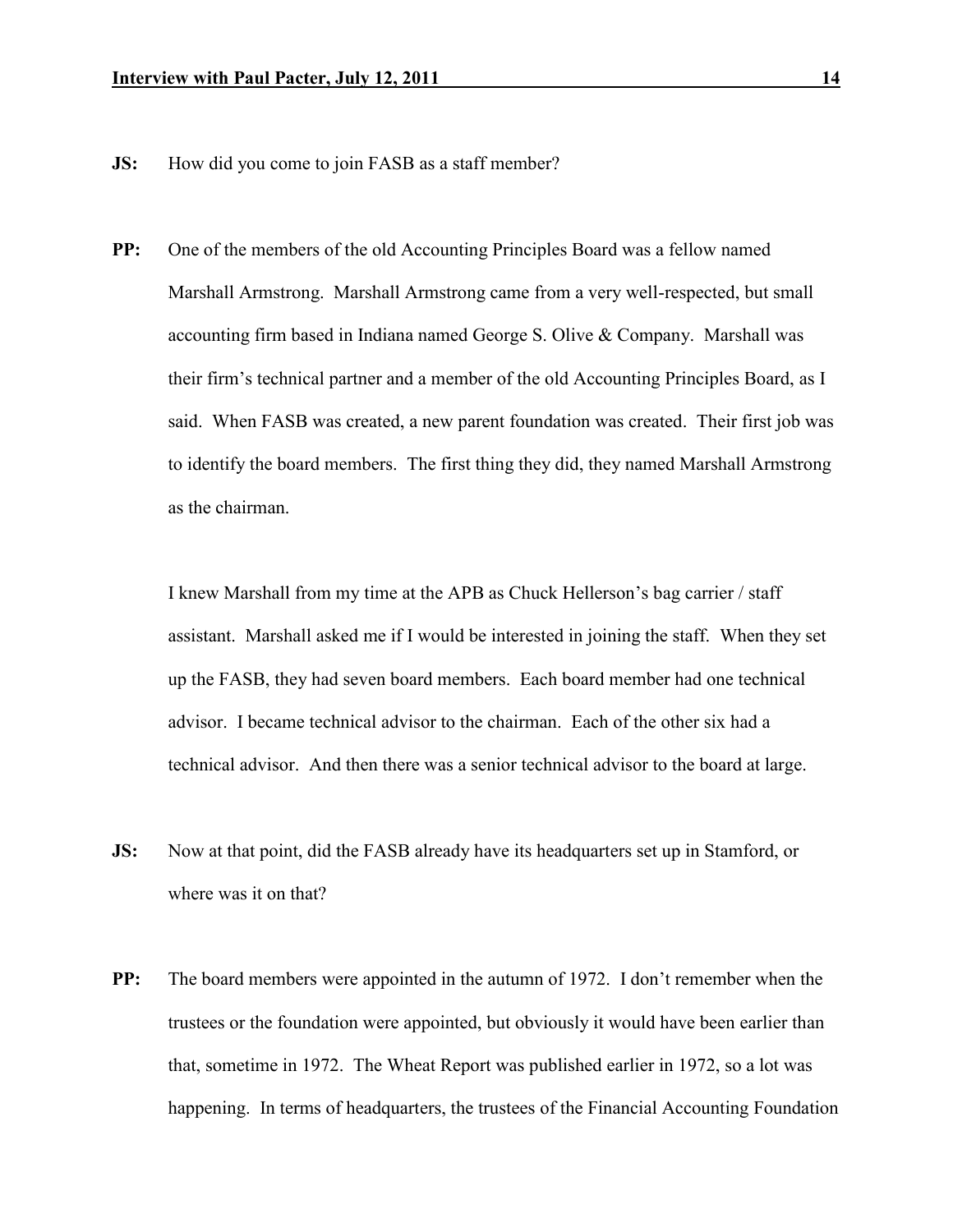had to make, of course, the basic decision. Coca Cola Company, interestingly, offered attractive land and possibly a building in Atlanta. That was an attractive offer of free space. But I think the trustees decided it either should be New York or Washington. The implication of Washington would be that this is something of a government agency, a national government agency, or New York, the financial center of the country.

They decided not to locate in Washington because of the appearance that it would really be a government agency. They decided on New York, but then began looking at the price of rent, and looking at the commitments they had for funding. Also, Marshall Armstrong came from a small town – Indianapolis – not so small, but not a big city. His inclination was that the board should not be located in a big city, but should be near New York. The trustees agreed. They decided that the headquarters would be in Stamford, Connecticut. There it remained until the late 1980s when it relocated to Norwalk, Connecticut, where it is ever since.

- **JS:** So at this time, did the board already have procedural rules in place, or was it still developing that sort of infrastructure?
- **PP:** They had nothing, basically. I joined the staff on March 1, 1973. The first board meeting was actually in April 1973. The board had already been appointed. The board members began relocating to Connecticut in early '73. They did hold a get-acquainted meeting, in late March. They didn't even, at that time, begin talking about potential agenda topics. They did meet in April '73 and put together a long list of agenda topics. Honestly, I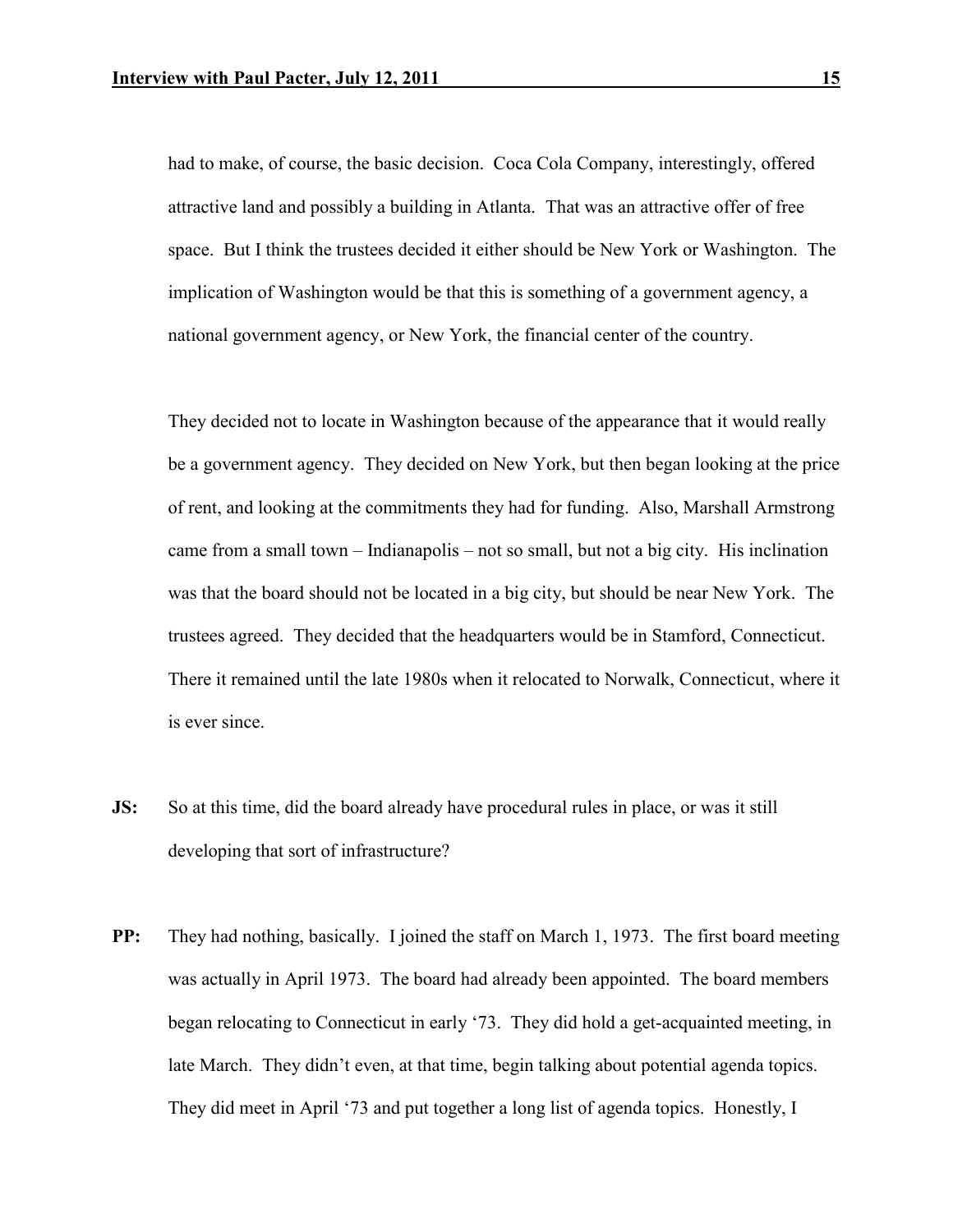didn't go back for this interview to see if they made their agenda decision in April, or whether it was a month or two later. It was quite quick.

- **JS:** I was curious about whether there was any model they looked at in terms of how the board would function with public meetings and such, or if they just came up with that on their own?
- **PP:** The board did not have public meetings until some years after 1973. The first meetings were closed to my recollection. I think it was about four or five years later that meetings were actually opened to the public. They did, early on, develop rules of procedure. In fact, I participated in drafting the first rules of procedure. That's their due process procedures. These were approved by the trustees, the Financial Accounting Foundation.

They provided for appointing a steering committee for each major project. The steering committee, together with the board, would develop a discussion paper. They called it, in those days, a discussion memorandum. They were intended at that time to be neutral documents taking an issue, identifying all of the sub-questions for that issue, the alternative answers to each of those sub-questions, the pros and cons of each answer, and end it there.

That was the first step in the project. The discussion memorandum would be published for public comment. The second step was public hearings. The board conducted,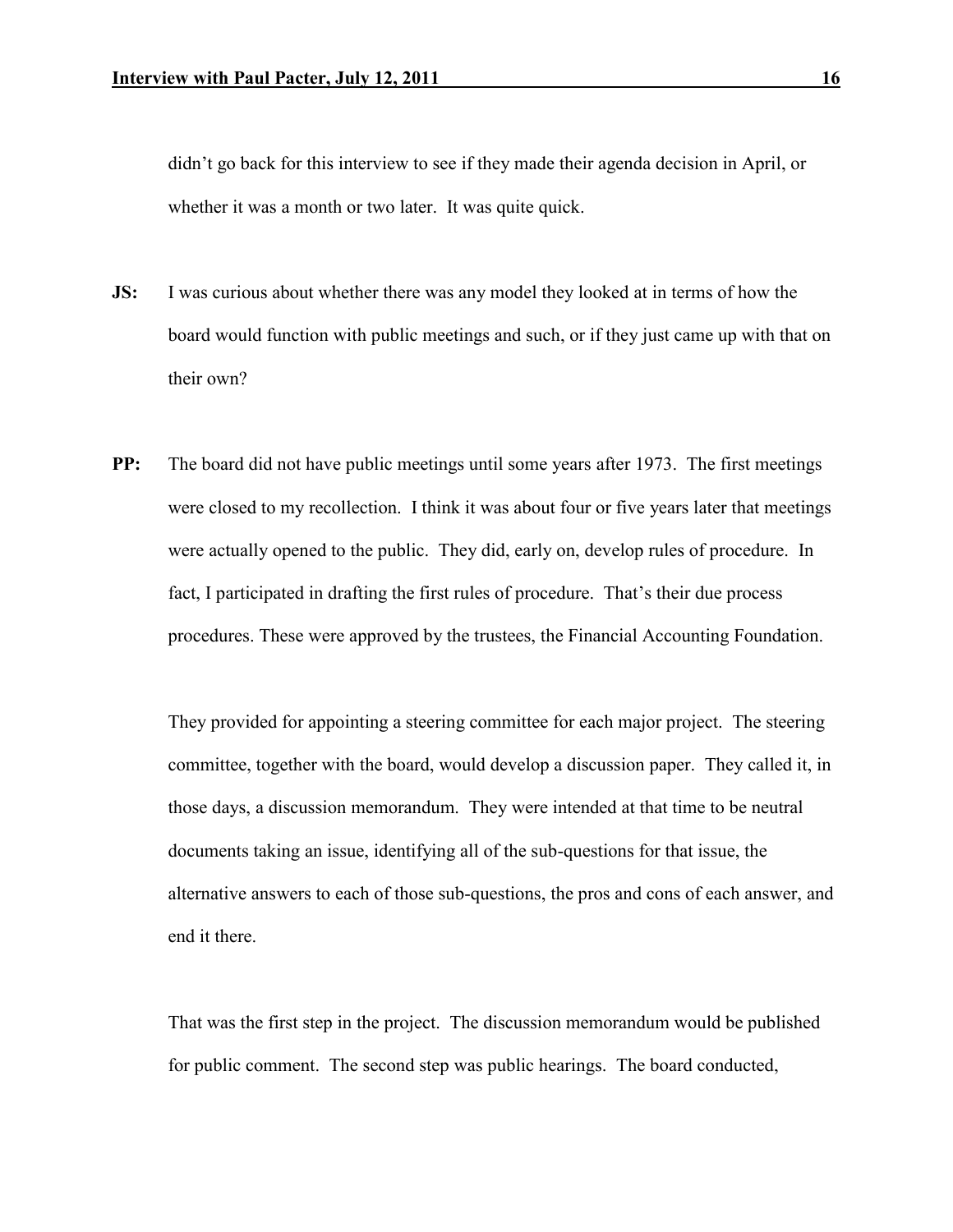literally, public hearings usually at hotels here in New York City where people were invited to make presentations. Board members could question the presenters.

**JS:** Was there active participation in that from the beginning?

**PP:** There was very active participation, and as projects got more heated – more political – then participation got more active. The third step was an exposure draft. That's where for the first time, the board would indicate its leanings. Then written comments, and finally the final standard.

It didn't take too many years that people complained about those rules of procedure, the first two steps. The complaint was essentially that until the board's leanings were known, it was difficult for the constituents to comment. Commenting on a discussion paper that laid out all of the issues and all of the pros and cons of each issue did not lure people into wanting to take a stand. It's true to this day; both for FASB and the International Accounting Standards Board, people want a target to shoot at. So they wanted leanings published.

The public hearings were in a similar vein. People would present their one point of view or another point of view, but there was limited focus. So the rules were changed as time went. The discussion memorandums came to be called invitations to comment, or even preliminary views documents, in which there was a target to shoot at.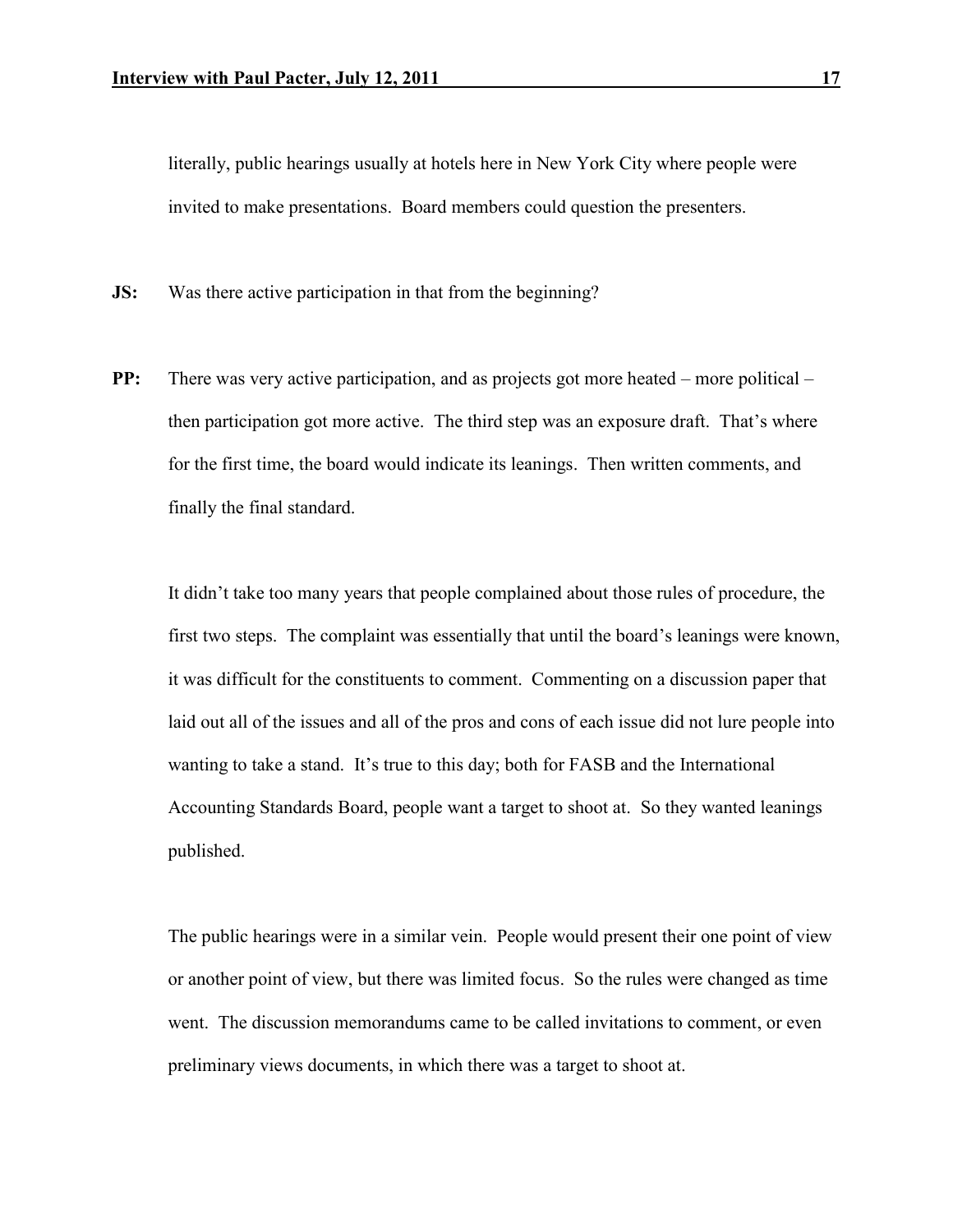- **JS:** Tell me a little bit about the dynamic between the board members in these early days. Was it one big happy family or were there philosophical or other divisions?
- **PP:** When the board first started in 1973, there was nothing in the pipeline. They decided on seven initial agenda projects. Each board member was assigned one topic. That board member became sort of a super project manager. One of those initial seven, was accounting for research and development costs. That was a project that was strongly encouraged by the SEC. Why? Because in those days, there were three main aircraft manufacturers in the United States – Boeing, McDonnell Douglas, and Lockheed. All three of those, of course, were SEC registrants. All three of those, it just happened coincidentally, in the early 1970s, were in a major competitive race to develop the first wide-body aircraft.

Lockheed was developing the L-1011, and Boeing, the 747, and McDonnell Douglas, the DC-10. They put hundreds of millions, probably billions, into the development of those wide-body planes. Boeing, I think it was Boeing, charged all of their billions of cost to expense. Lockheed capitalized everything, and I think McDonnell Douglas was somewhere in the middle. The SEC said, "You, FASB, should debate whether those kinds of research and development costs are assets. If so, should they be capitalized? We think it's a perfect case that all three of those companies ought to be doing it the same way. They're in absolutely identical circumstances."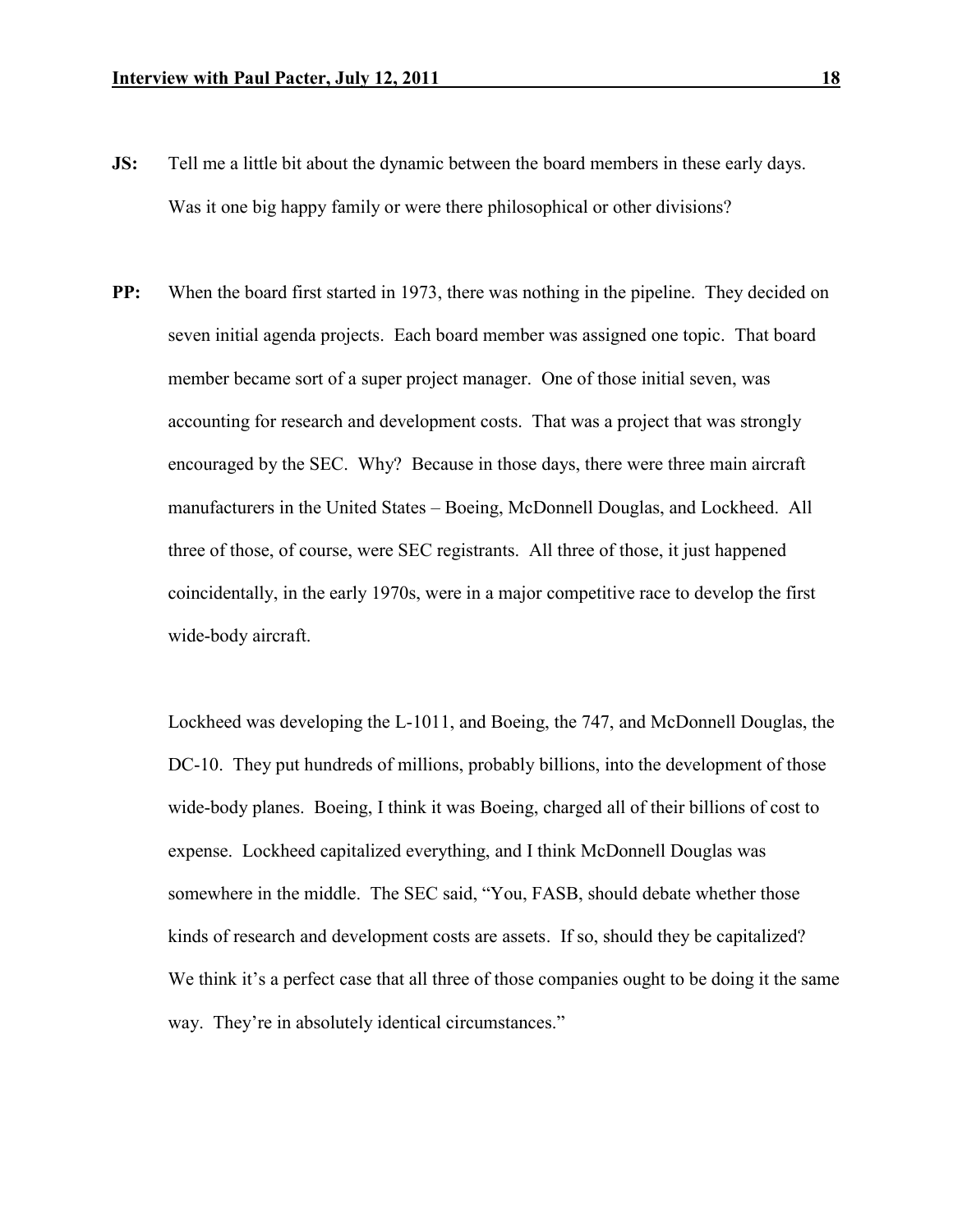It would have been lovely if FASB could look to the Conceptual Framework definition of an asset to say whether the research development cost constituted an asset. Sadly, there was no Conceptual Framework to look to. Indeed, one of the other reasons for the demise of the old APB was two research reports they published called *The Postulates of Accounting* and *The Principles of Accounting.* It was their attempt to begin to develop a Conceptual Framework. The APB received those research reports. They were brilliant. They studied them, and they issued a public statement by the old APB saying they were too theoretical to be of any practical use at the time. The old APB had kind of poohpoohed a Conceptual Framework. So when FASB started, here they are faced with this R&D question, is research and development cost an asset? They had nothing to go on.

At the same time, the SEC said to FASB, "Another one of your early projects ought to be another problem we are facing. Should self-insurance reserves be recognized as a liability and accrued little by little?" There were a large number of companies in the U.S. did not purchase insurance, particularly property/casualty insurance. They self-insured except maybe for catastrophe-level losses. So maybe one oil company that had 5,000 gas stations around the U.S., they did not buy fire insurance. They said, "We will selfinsure"

Their competitor purchased fire insurance from an insurance company. The insurance that they purchased, they charged insurance cost to expense. But the competitor, another oil company who was self-insured, said, "Well, we don't want to take the big hit. We only have a fire once every couple of years. We don't want to take the hit all when it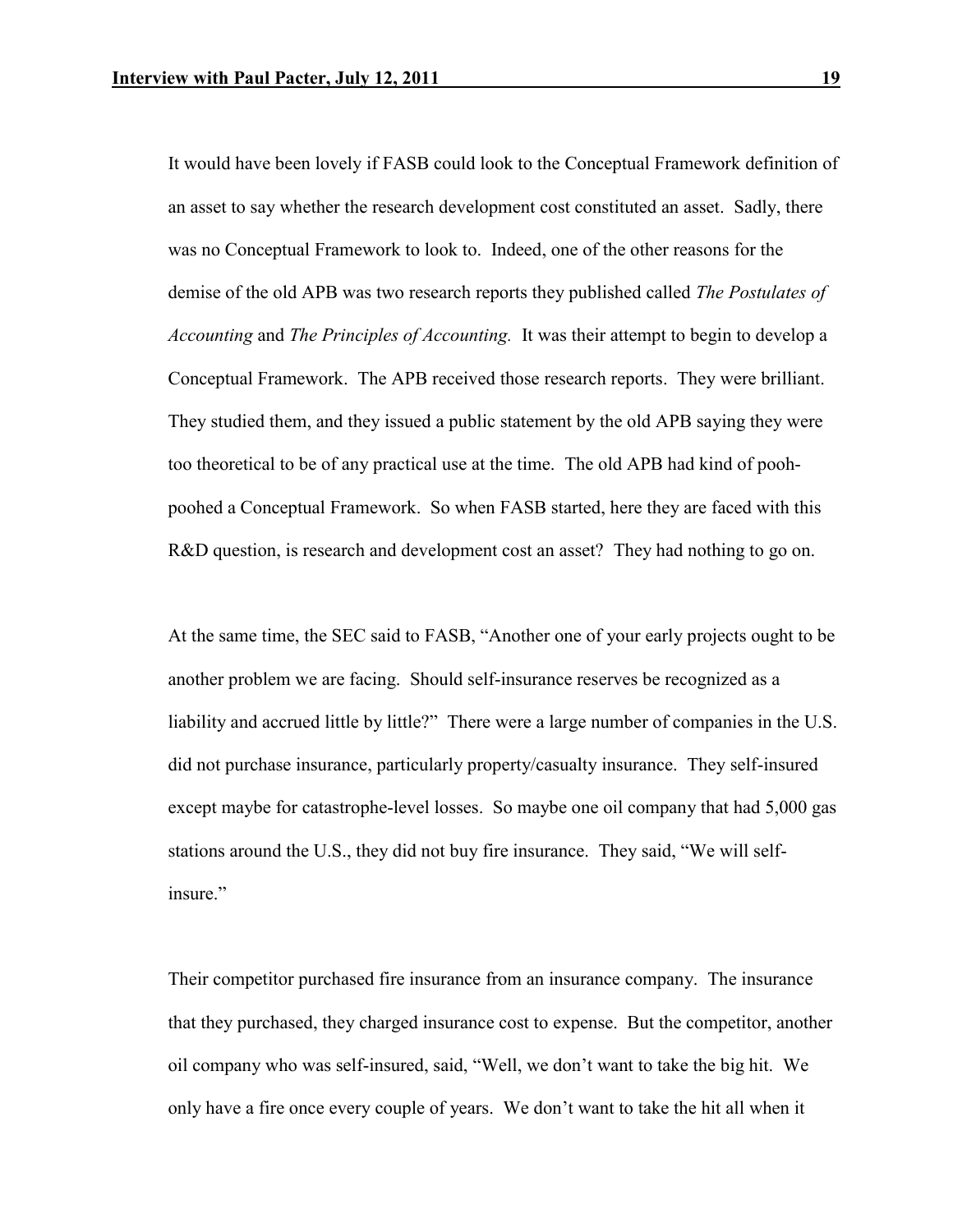occurs. We want to spread the cost little by little." The same issue actually arose for insurance companies when they insured for a catastrophe. Let's say they insured an airline for an airplane crash that might only occur once every ten or twenty years. Should the insurance company recognize the big hit when the loss occurred, or should they accrue the self-insured liability, insurance companies call it catastrophe reserves, little by little before the loss occurred?

- **JS:** This whole issue went back to the definition of liabilities.
- **PP:** And we didn't have a framework to help us.
- **JS:** So from these problems came the idea of the Conceptual Framework.
- **PP:** Yes.
- **JS:** Did the FASB staff come up with that term Conceptual Framework or was that already in existence?
- **PP:** It was not in existence, and I will say that two people, one of, not the original FASB board members, but the first replacement, a man named Oscar Gellein, one of my heroes in the accounting profession, he and I came up with the term Conceptual Framework.
- **JS:** Before that, they had broad qualitative standards and things like that.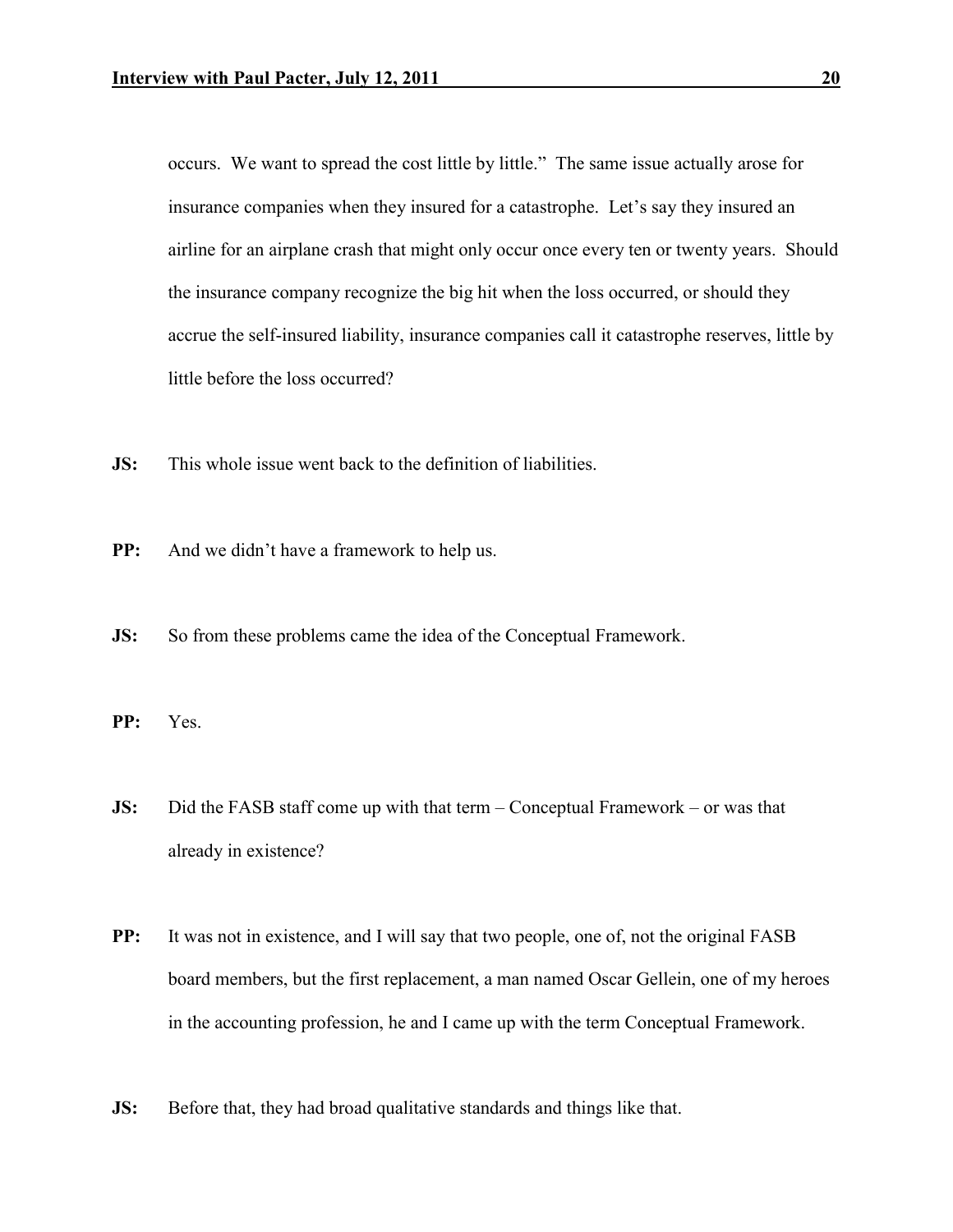**PP:** Yes, exactly, and postulates and principles. None of it was written down. If you actually look at the basis for the conclusions of both FASB Statement 2, which I wrote, on R&D, and FASB Statement 5, which is titled "Contingencies"*,* but really deals with contingent liabilities or liabilities of uncertain amount and timing, you will see the germs of a Conceptual Framework. FASB debated in both of those projects, what is an asset and what is a liability?

Regarding the assets, they said, "We know that some research ultimately will prove beneficial to a company. But at the time you have to account for those costs, you don't know." They argued in the basis for conclusions for FAS 2 that all research and all development costs should be charged to expense because the test of an asset is future benefits in terms of probable cash flows. At the time you are doing your research, you don't know whether you have probable cash flows. Likewise, the test for a liability is probable cash outflows.

**JS:** So you had this done before the Conceptual Framework was even firmly in place.

**PP:** Before it was even started.

**JS:** Let's just go through the Conceptual Framework quickly and talk about some of the work you all did on that. In early 1974, I believe, the FASB created a committee that would deal with the Conceptual Framework.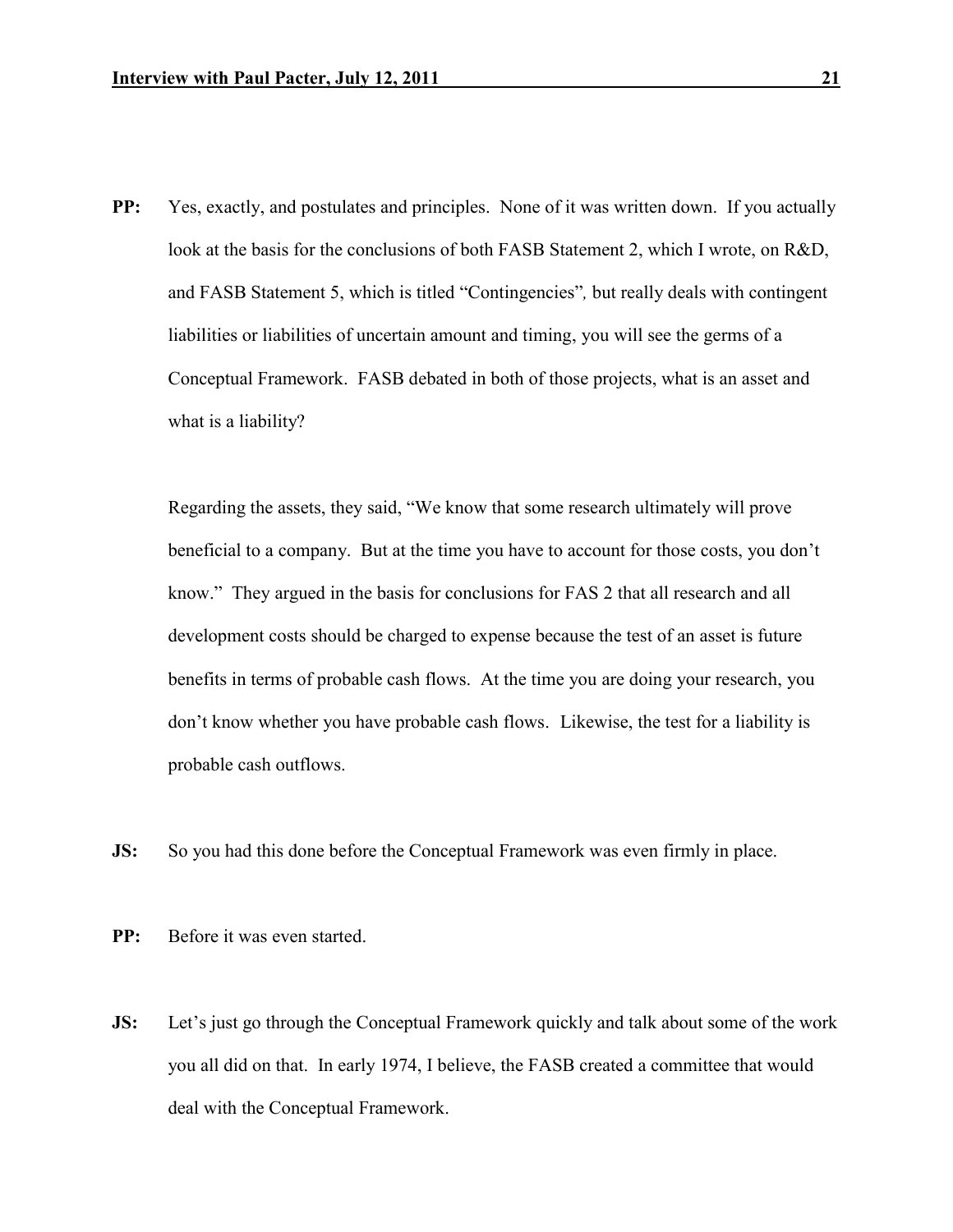- **PP:** Yes. They had a committee for each of the first projects, and that was one of them.
- **JS:** Were you on the committee?
- **PP:** No, the committee was outsiders. It was all outside experts. Oscar Gellein chaired the committee. I was one of the staff people. But Reed Storey was the principal staff person. Reed had been the research director for the old APB. After a cooling-off period of a year or two, FASB hired him and he became the staff person in charge of the Conceptual Framework. The credit all goes to Reed and Oscar, none of it to me.
- **JS:** Now the first Concept Statement was the *Objectives of Financial Reporting*. What did that one say?
- **PP:** That identified, "Who are we writing the financial statements for?" You could argue financial statements are used by the managers of a company to run their business. Financial statements are used by tax authorities and by government, used also by prudential regulators to regulate banks or insurance companies. Or they are used by cost of service rate regulators, such as for a public utility, electric company, a phone company, a gas company, to decide how much to allow them to charge. What the objectives part of the Conceptual Framework said, the very beginning, is that none of that is FASB's turf. That belongs with government or the tax authorities or the owner of the business, who can decide what information they want to run their business or to regulate.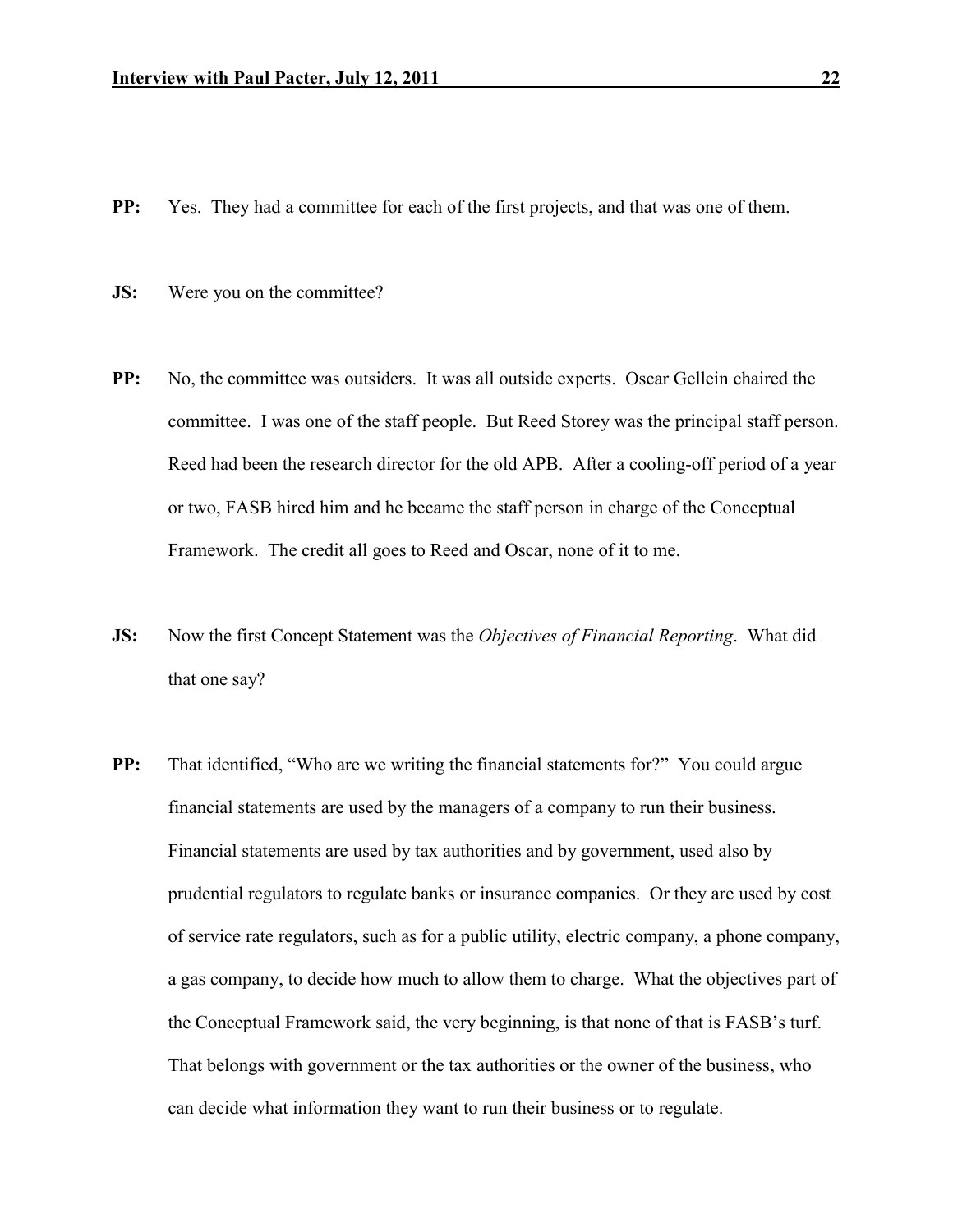FASB's objective is to serve investors, creditors, and lenders. Those are the people who we are preparing the financial statements for. Outsiders to the business who provide resources directly to the business, but have to take the information they get. That is who we are preparing financial statements for. That was a very controversial issue at the time, but it was agreed. Now here we are, forty-something years later, and both the FASB and IASB jointly last year reaffirmed the objective of financial reporting exactly that way. They tinkered and polished at the edges, but reaffirmed that the objective is outside capital providers.

- **JS:** Now the FASB approved a couple of other concept statements while you were there. The second one was on qualitative characteristics?
- **PP:** Yes, because the first objective one says, "It's to produce information that's useful for investors, lenders, and other creditors." Then they said, "Well what do we mean by useful?" That's a very broad, general term. It's like motherhood – you can't argue against usefulness. But the qualitative characteristics said first the information has to be relevant to an investor's decision. Relevant is that it helps them forecast cash flows to the company, which ultimately means cash flows to them. Secondly, the information should be reliable. It should be neutral and free from bias and various other characteristics. Those qualities zeroed in or supported the objective of useful information to investors and creditors.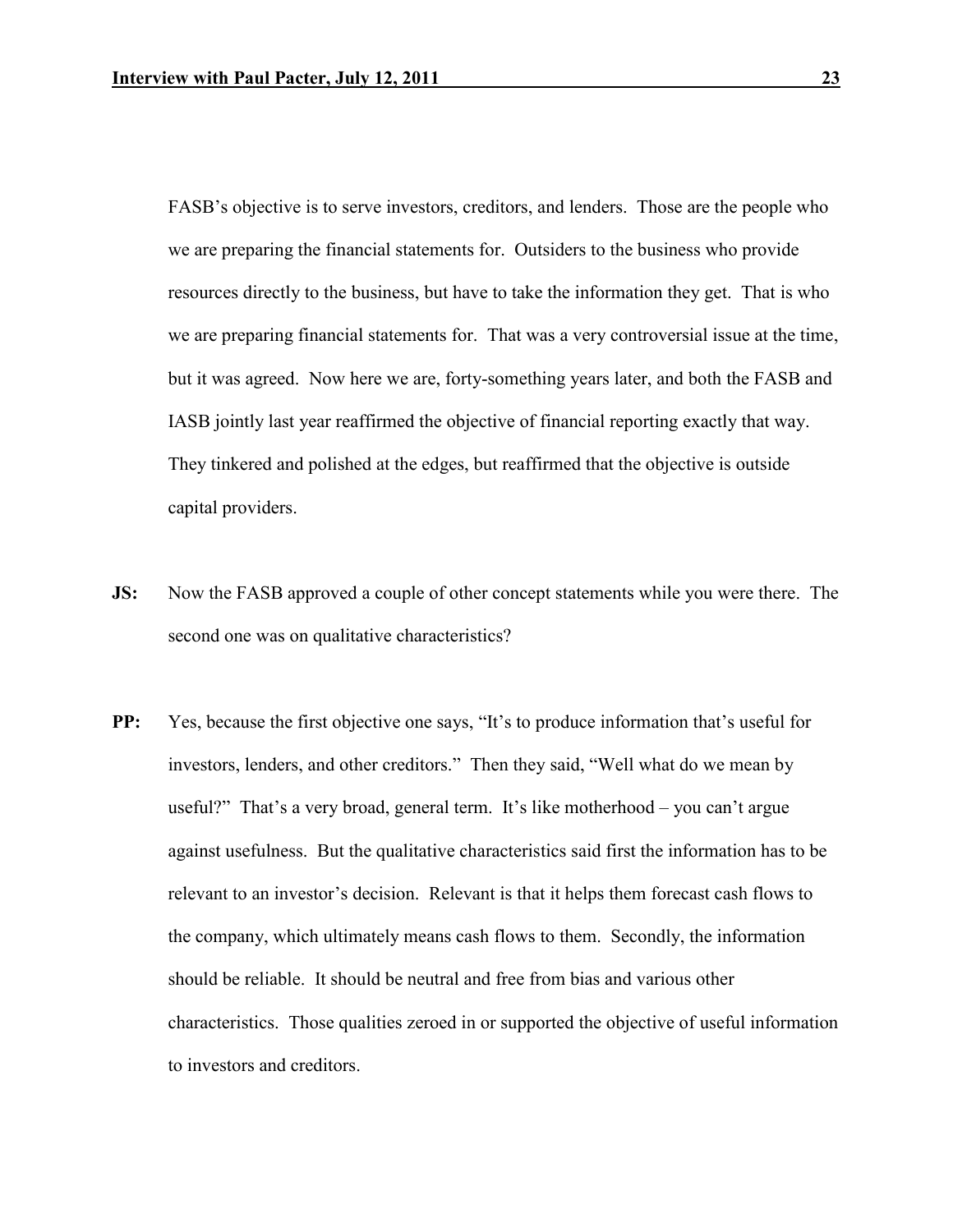- **JS:** It was only in the third Concept Statement that you actually got to the elements. Things like the definition of the asset and the liability.
- **PP:** Yes. The third step was to define the basic building blocks of financial statements. What's an asset? What's a liability? What is, in FASB's concept statement, revenues and gains and expenses and losses? I want to point out something. Revenues and expenses are defined in terms of assets and liabilities. A revenue is an increase in assets resulting from the operating activities of a company. A gain is an increase in assets resulting from one-off kind of transactions. Likewise, expenses are outflows of assets arising from operating activities. Why am I making this point? My point is, forty years ago, they defined revenue and expense in terms of assets and liabilities.

The implication of this is that you cannot have on the balance sheet deferred whatchamacallits. The balance sheet should only have things that meet the definition of an asset. Will it provide cash to the business in the future? Some companies wanted to do to smooth their earnings, and to do that you've got to have deferred stuff on the balance sheet that doesn't meet the test of an asset or liability. By defining revenues and expenses in terms of assets and liabilities, that predicted the direction the FASB and then later the IASB would go in their various standards of accounting for revenues and expenses.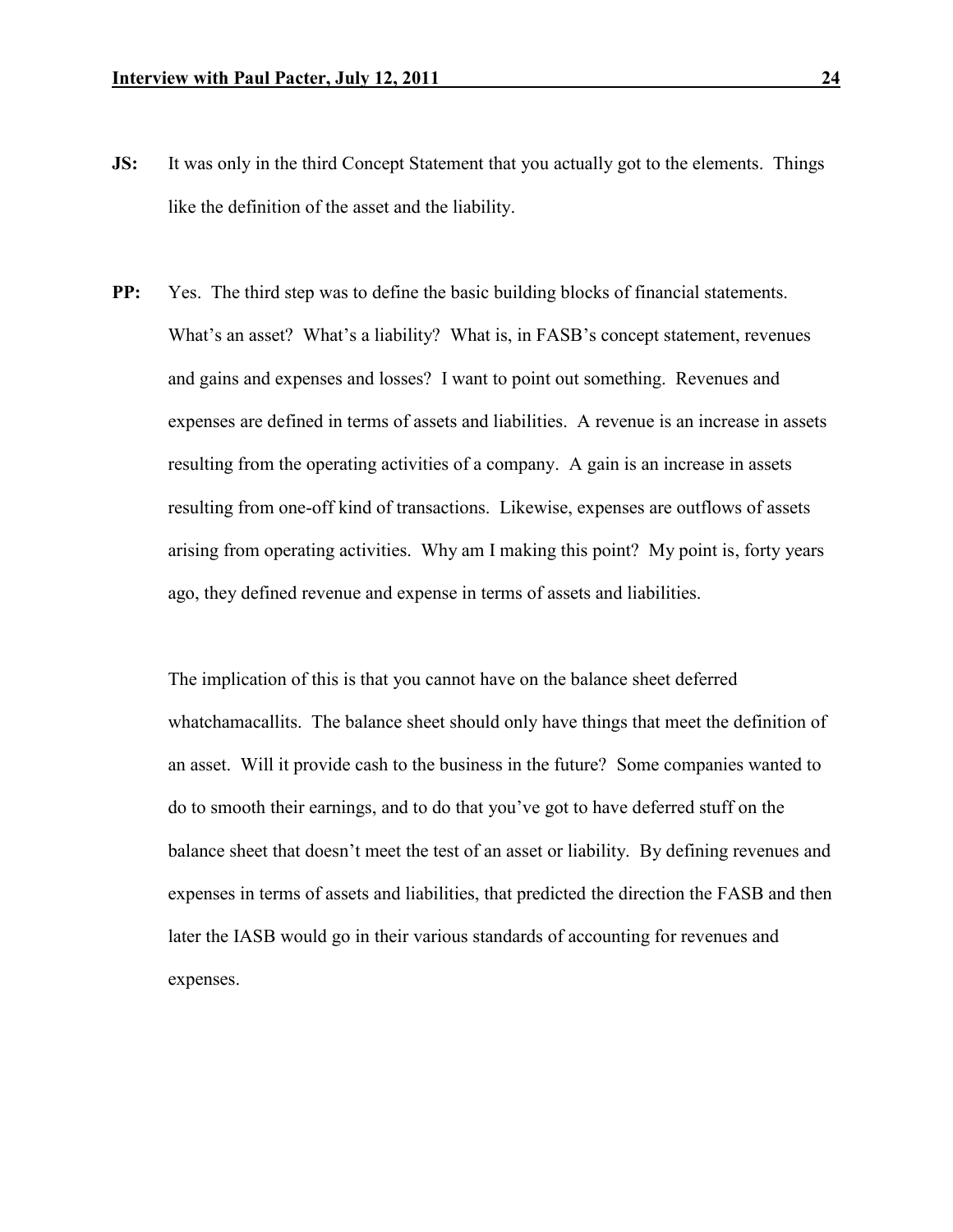- **JS:** So the FASB was laying down these philosophical principles of how it was going to go about its work. How did the business community react to that? Were they interested in the Conceptual Framework project, or not very?
- **PP:** The quick answer to your question is not very. Why not very? Because the Conceptual Framework itself was not a financial accounting standard to which SEC Accounting Series Release No. 150 applied, nor the code of the ethics of the AICPA. The Conceptual Framework didn't apply.
- **JS:** When you go through and you read some of the business press from this period, there even are occasionally hostile comments about this project. I'll read you a quote. This is from 1981 from Lee Seidler who was an accounting consultant at Bear Stearns at the time. He said, "The Conceptual Framework is a giant waste of time. It's an ego trip of giant proportions to think that mortal accountants are going to come up with a framework against which they test their rules." Was there a lot of that sort of sentiment out there?
- **PP:** I'm very surprised. I know Lee Seidler very well. He's a good friend of mine. He was an academician before he went to Bear Stearns. He became one of the United States' leading financial statement analysts. He won *Institutional Investor* magazine awards year after year. I'm surprised that he would say the Conceptual Framework is a waste of time. I think he may have said that because, as I was saying earlier, there's no requirement to follow it. I certainly agree that accounting, as a social science, is different from physical sciences. In a physical science, you go into a laboratory, you bubble a test tube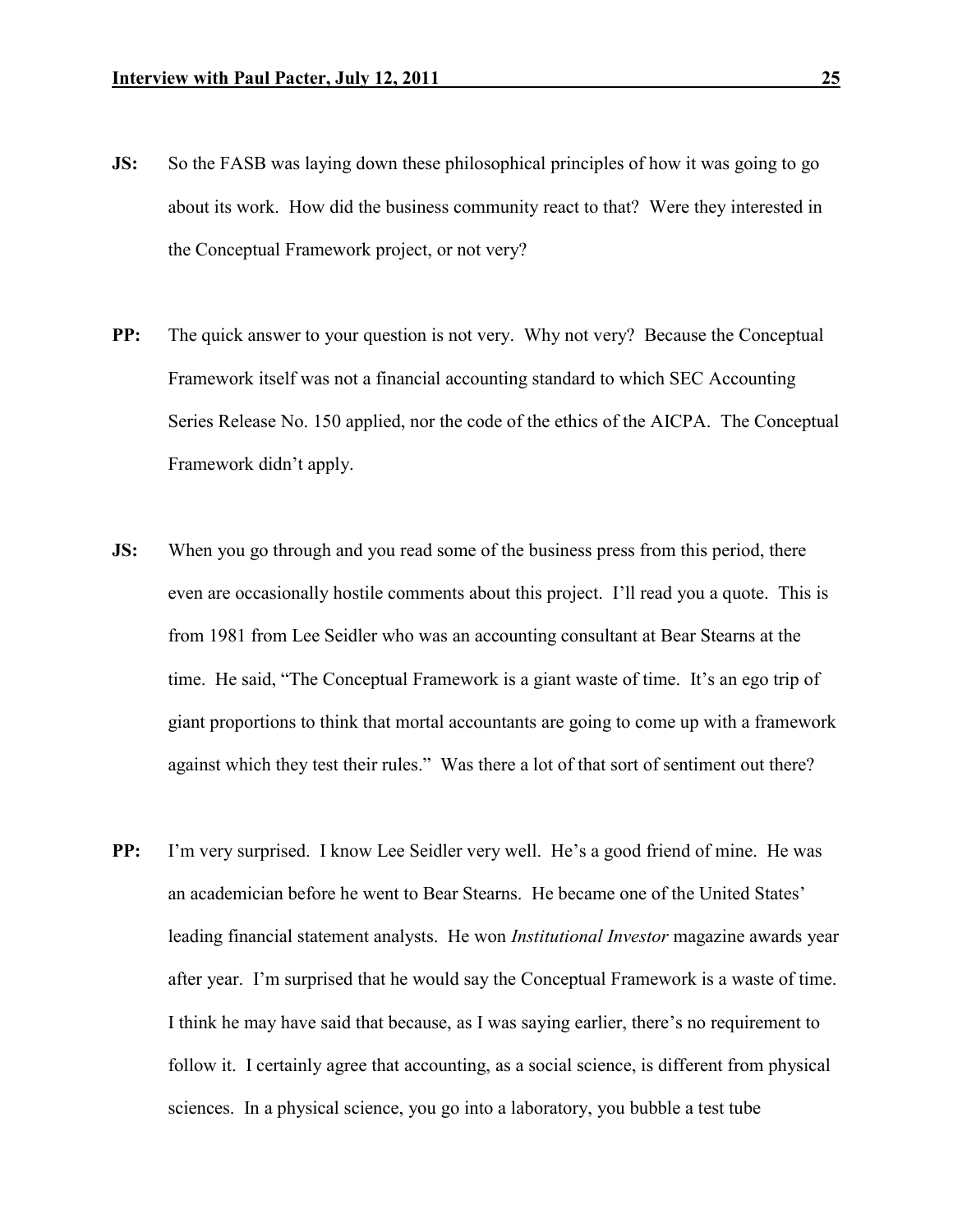somewhere, and you can try the approach "truth." Whether it's in chemistry or physics or biology or microbiology, whatever it is, there is some truth.

Science tries to find that truth. In accounting, there is no such thing as truth. Truth is what in those days the seven members of the FASB sitting around their table in their wisdom felt is the best accounting answer. Now why I'm surprised that someone would say it's a waste of time is that if you don't have a framework on which those seven FASB members agree, or the fifteen IASB members agree, each member is going to approach an accounting issue with his or her own personal Conceptual Framework. As board members change, the underlying concepts are going to change, and that is going to result in ad hoc, inconsistent standards.

I think you have got to have a framework. A framework will never be a machine where you input some raw material and you push a button and out comes the accounting answer. It can never work that way no matter how good your framework is. But it will provide some guidance, mostly to the board, to the standard setter. It is not for the preparer. The IASB has actually taken the Conceptual Framework to a higher level than FASB in this sense. Under IAS 8, which is our standard on accounting policies, we have a hierarchy of accounting policies. First of all, we say in IAS 8, if you want to assert that you comply with international financial reporting standards, you must follow every one of our standards.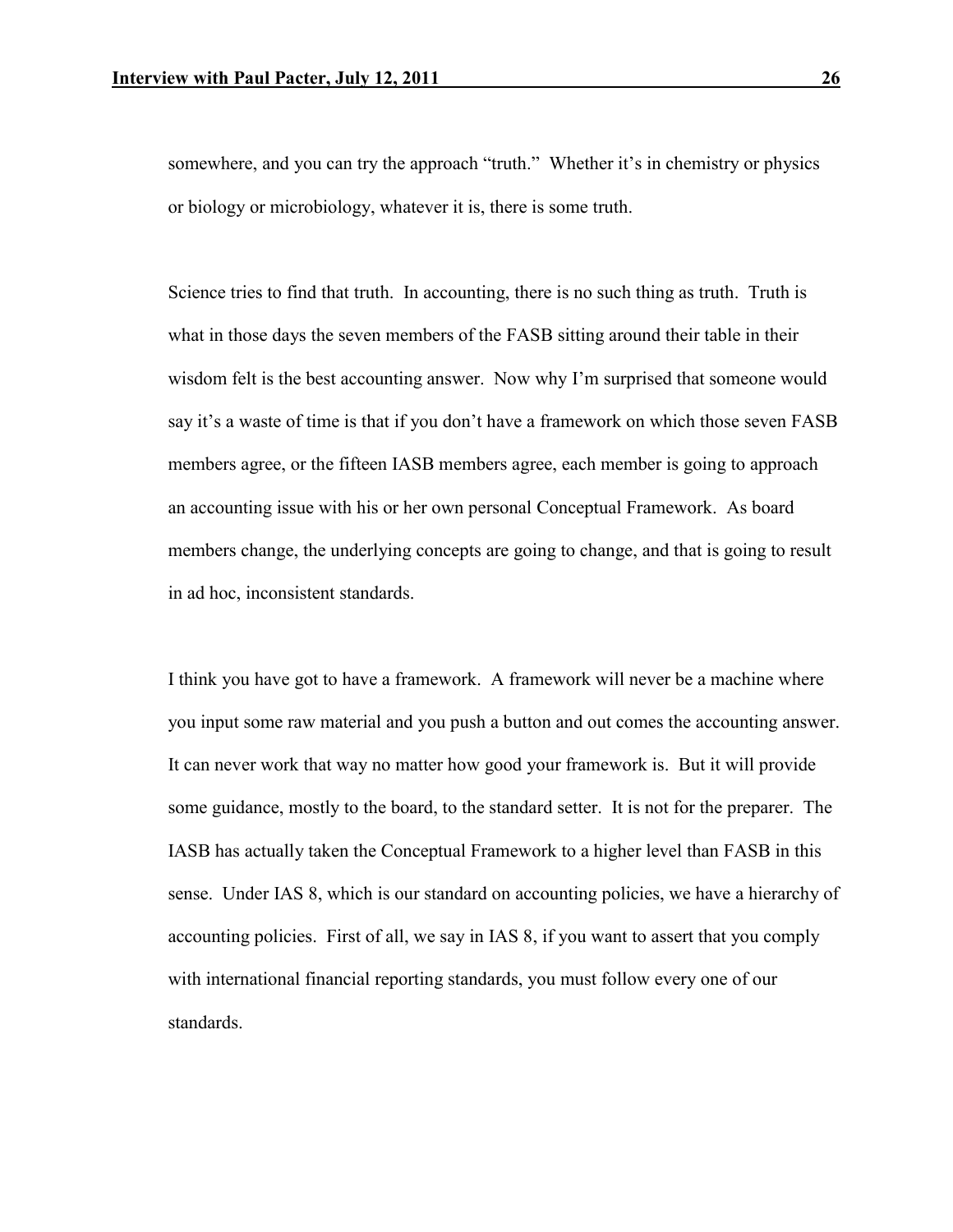If we do not have a standard that directly addresses your accounting question, you must develop a policy that results in the most relevant and reliable information. In the absence of a standard, try to draw an analogy. If you cannot do that, you must look at the framework. So under IFRSs, the framework becomes a part of the standards. The FASB are not quite there yet.

- **JS:** So around this time, in the early 1970s, were you following the efforts to set up an International Accounting Standards Committee in London?
- **PP:** Starting in the late 1960s, the AICPA along with the Canadian professional body and the UK accounting standards body actually began a group called the Accountants' International Study Group. That started around 1967. Their objective was to publish very short research studies comparing accounting standards in the U.S., Canada, and the UK, and maybe suggesting how those three countries could better converge their standards. Now as we just talked about a few minutes ago, the Wheat Committee got going in the early seventies and in '72 recommended that the AICPA give up their accounting standards role, and a separate, independent FASB be created. They started in the spring of 1973

Much to the surprise of Marshall Armstrong, the new chairman of the fledgling FASB, one month or two months into its existence, we receive a press release from the AICPA that says the American Institute of CPAs has joined eight other countries in signing an agreement to create the International Accounting Standards Committee, and to use their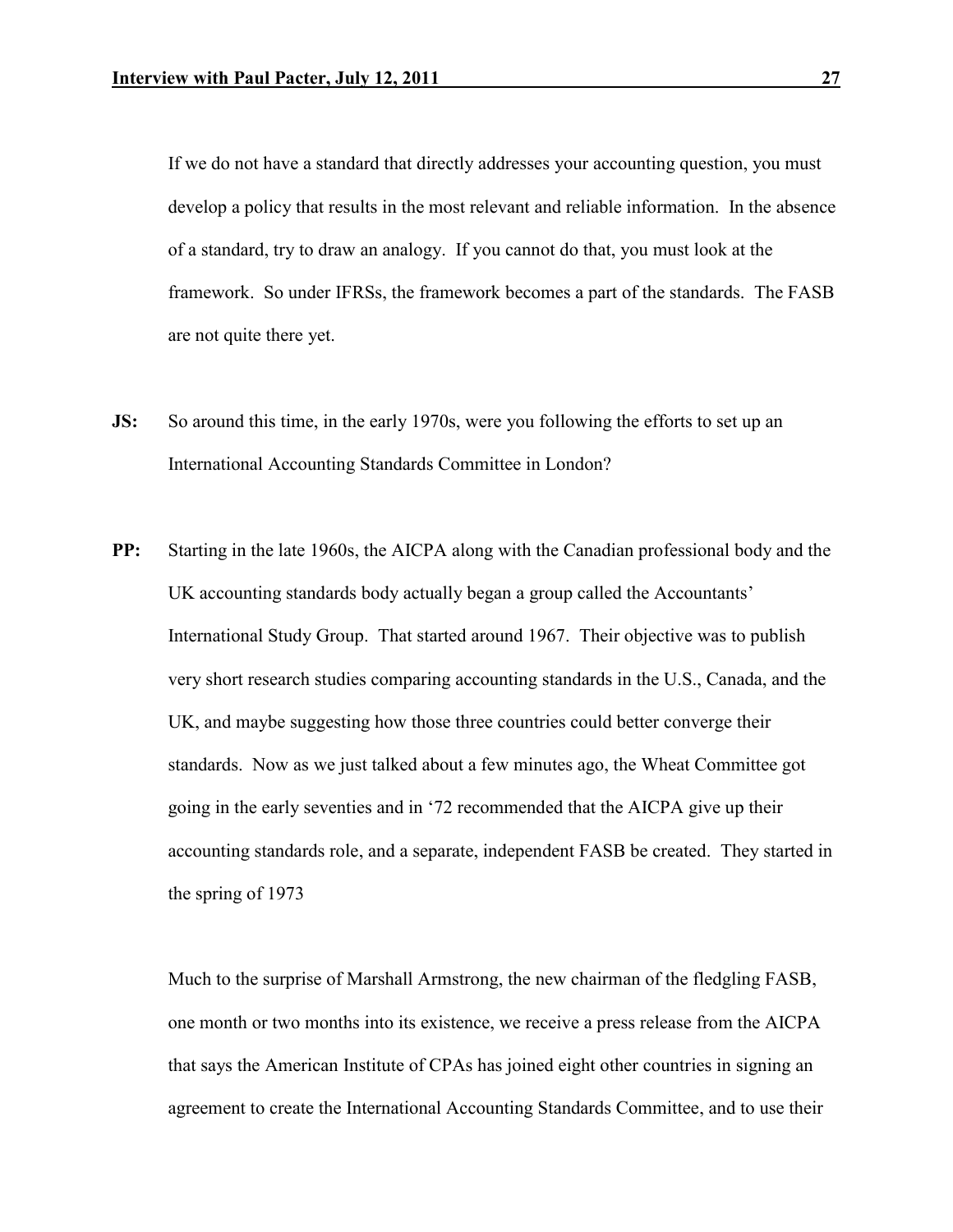best efforts to get the IASC's new standards, which are known as international accounting standards, adopted in their home countries. No sooner had the AICPA given up their accounting standards role by getting rid of the APB and then turning it over to FASB than they signed an agreement to support international accounting standards in the United States. So needless to say, we were a little surprised at that.

- **JS:** Did you think that was an effort by the AICPA to reassert its authority over the standards or do you think that they just were not in communication with the FASB?
- **PP:** I think it was a recognition by the leadership of the accounting profession around the world that globalization had begun. Globalization of capital markets and business markets in general.
- **JS:** During your undergraduate studies or your PhD studies, or any of your work experience up to this point, had you dealt with accounting standards of other countries or anything like that?
- **PP:** Personally I never had, because securities markets were very insular, within a country. Companies look for capital within their own country and investors look for investment opportunities within their own country.
- **JS:** Did you personally ever work with the IASC during this period while you were at the FASB working as an assistant?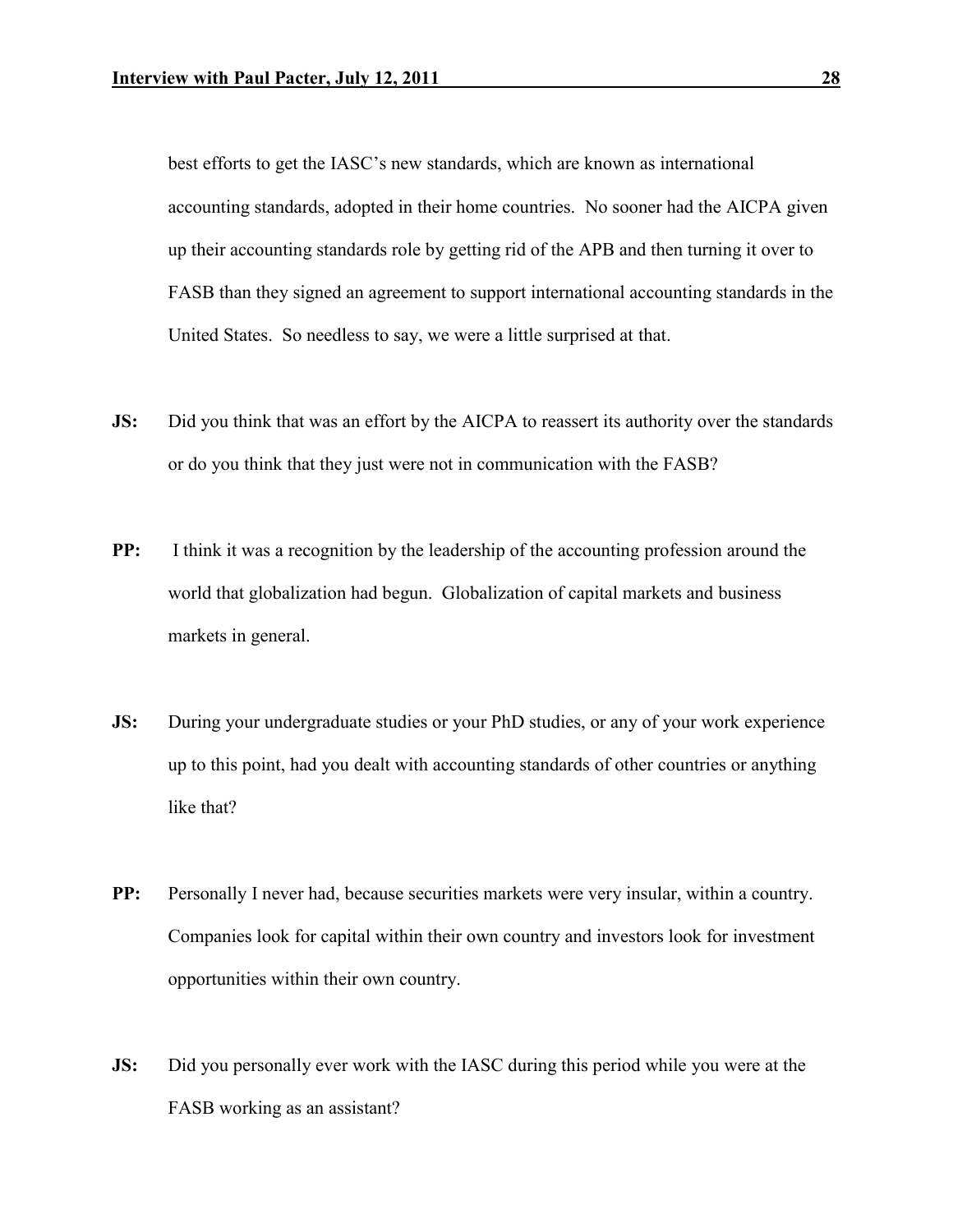- **PP:** No, not that early at all. Initially, the goal of the IASC was to develop a body of standards that at least could be used for cross-border offerings. So that hopefully the U.S. SEC would recognize those standards at least for foreign registrants who came to the U.S. Likewise, those other eight sponsoring countries would do the same. Whether they extended it to domestic matters, that would be each country could decide. Roll forward thirty years, so now it's already 2001. You know how many of those nine countries had adopted international standards as part of their requirements? Zero. Germany was one of the nine, and they permitted a few of their multinationals to use international standards, but it was permissive and it was a handful of companies. But basically, none of them did.
- **JS:** That might say something about the effectiveness of the IASC at the time.
- **PP:** I think they produced a pretty good body of standards. I went to work for them beginning actually in 1993. I had left FASB in 1984 to go into local government in Stamford, Connecticut. I became, it was called commissioner of finance, but it was the chief financial officer of a city with a budget annually of about \$300 million, 3000 employees. It was kind of a small city.
- **JS:** Tell me about that experience. How was that as compared to your work at the FASB? Had you had any experience with government accounting standards at all?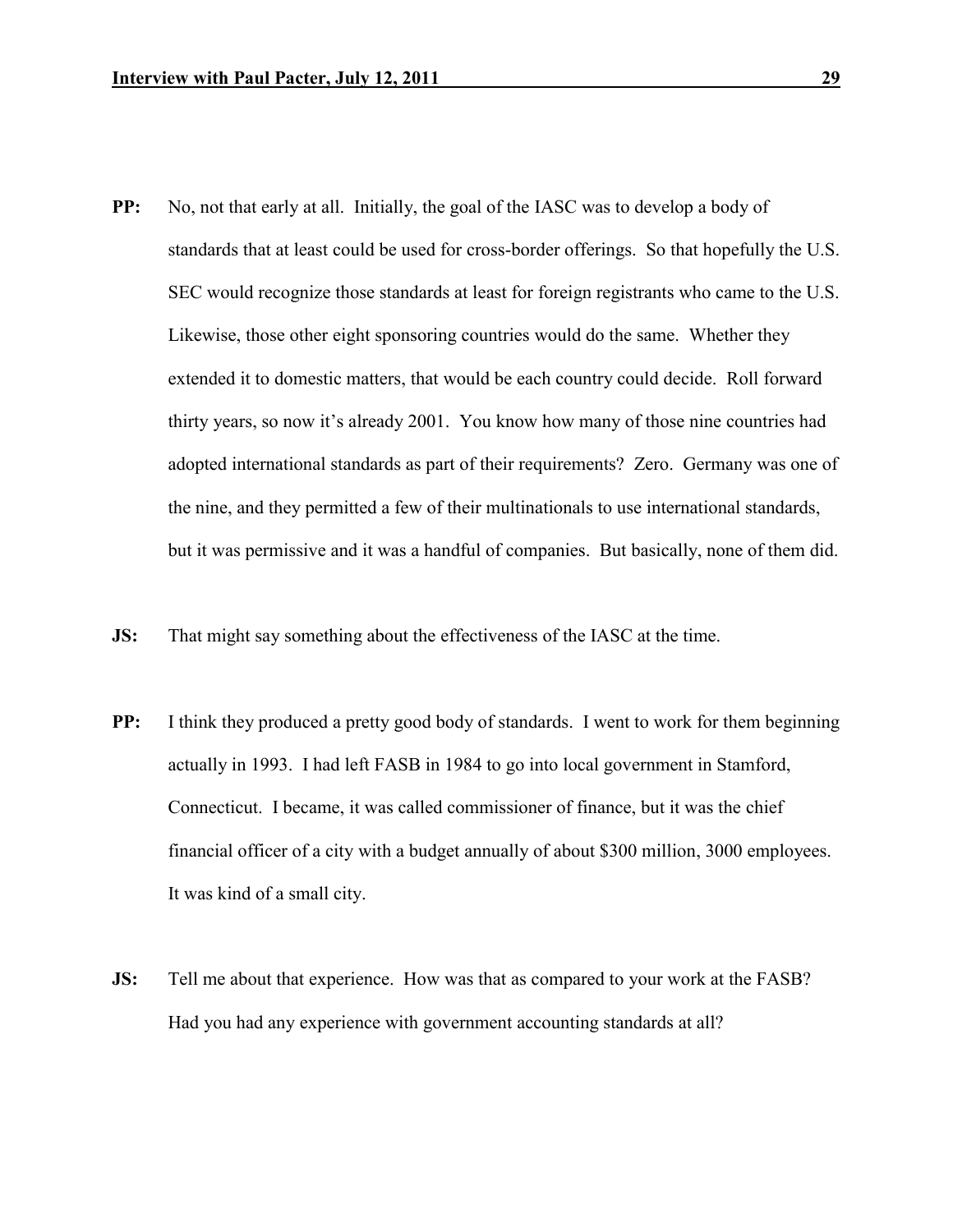**PP:** In the late 1970s, I became the executive director of FASB's parent foundation, the Financial Accounting Foundation. FASB and the foundation had gotten involved heavily in Washington affairs. The oil embargo of the early 1970s led to the SEC's rejection of FASB Statement 19 which was a successful effort standard, which I wrote by the way. It led to three congressional committees investigating why in the world is the SEC, which has statutory authority to prescribe the form and content of financial statements filed with it, why are they not doing that and instead turning to the private sector.

FASB was heavily involved in government affairs. At that time, FASB, in the late 1970s, made a public statement, "We are going to start setting standards not just for business, but for nonprofit organizations and governments, state and local governments." Well the nonprofits did not complain very much, but all hell broke loose at the state and local government level. The U.S. has about 100,000 state and local government units and agencies. They had been setting their own accounting standards. They said who in the world is FASB, a private sector body, to tell the government how to do their own accounting?

That led to about three or four years of negotiations between the Financial Accounting Foundation and various governmental accounting groups. The Government Finance Officers' Association, the National Association of State Auditors, Comptrollers, and Treasurers. There's a county association. The bottom line of that was the creation of a Governmental Accounting Standards Board under the Financial Accounting Foundation. I was involved along with someone else from the U.S. General Accounting Office in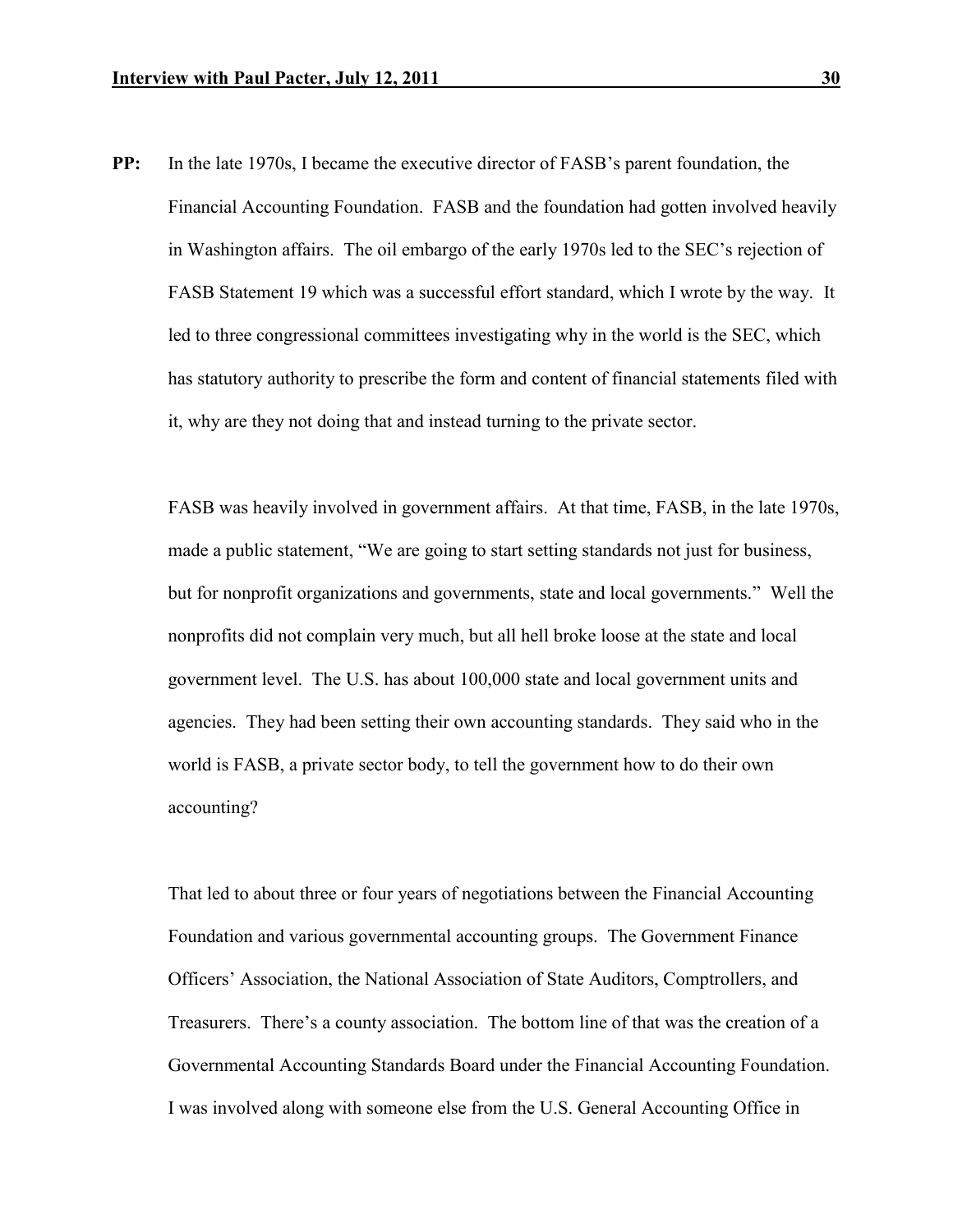setting up this GASB. When I say setting up, I mean our trustees made all the decisions, but my role with this other fellow from the GAO was to flesh it out in terms of a charter and operating procedures and so on.

- **JS:** Was there any legislation that provided the basis for the GASB, or was it just the agreement between the FASB and the GAO?
- **PP:** It was agreements. There was no legislation required. They reached those agreements. At that time I got involved in local government in Stamford, Connecticut. I had already gotten involved on several city boards and commissions. I chaired the Human Rights Commission. I was a member of the charter revision commission. When there was a mayoral election in 1983, I got involved in the campaign of one of the candidates. This person won and I became the commissioner of finance of the city of Stamford. I had four two-year terms.

I got to love government accounting. I enjoyed that work very much. It was a different type of accounting from business accounting. It was not so much accrual accounting, at least at that time. I got to the city of Stamford, and I saw we ran two nursing homes. These were really businesses. Most of the money came from support from federal and state government programs. I asked the simple question, "How much is our accounts receivable from the federal government?" They were about a year behind in paying our bills. So we would send the bill to Medicaid mostly, and some other Medicare programs. I learned from our city officials, nobody knew.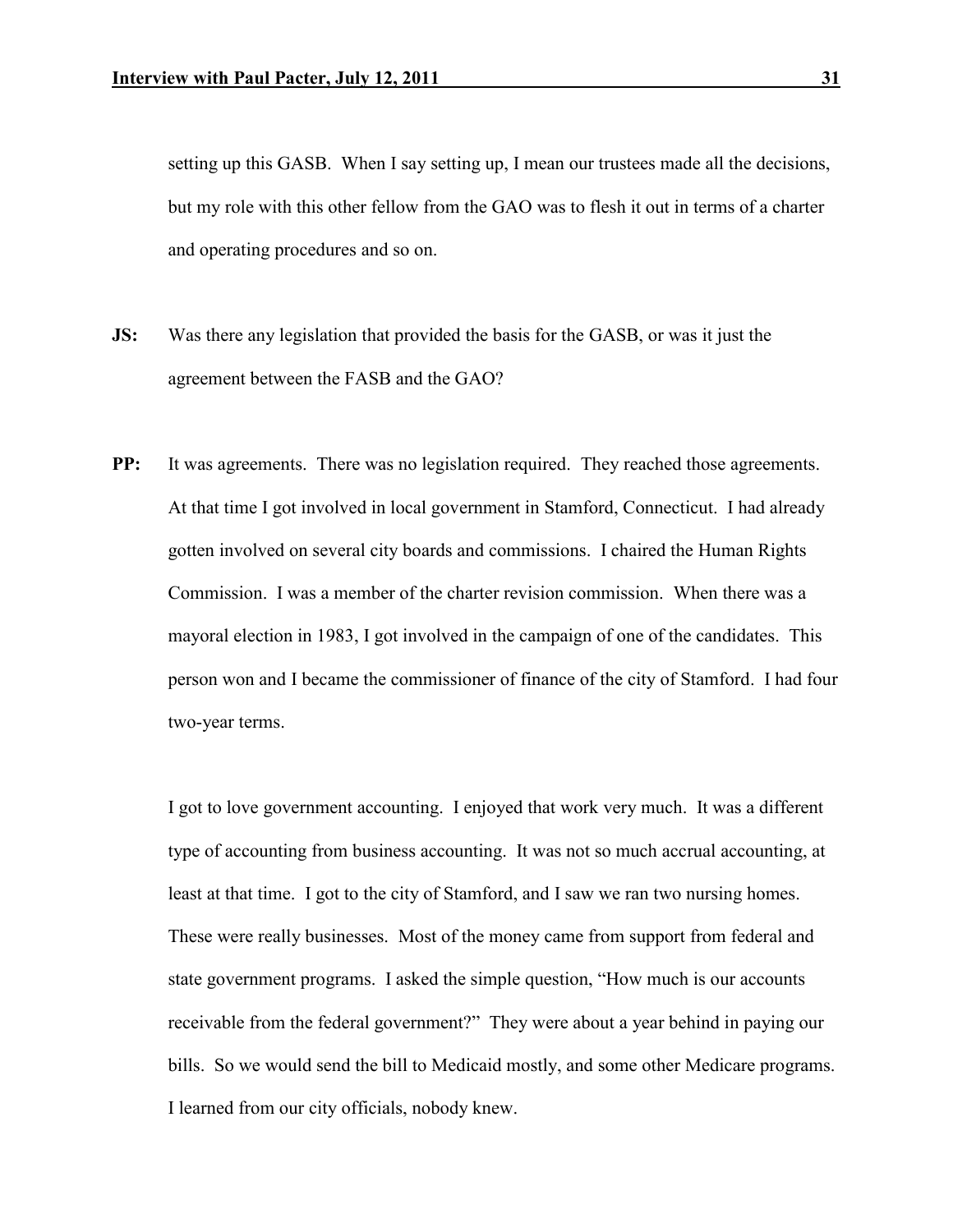We did not have a record of the receivables. Then I said to our traffic department, "I looked at our financial statements. How about parking tickets outstanding?" They said, "It's around \$5 million." I said, "What do you mean 'around'? Don't we know to the penny? What's on our balance sheet?" The balance sheet did not have the receivables for our parking tickets either. It was on a cash basis just like the collections for our nursing homes. And other things like that. I got kind of an eye opener.

- **JS:** I don't think that Stamford is the only community in the United States that has these problems.
- **PP:** That was government accounting in those days. I looked for depreciation accounting and I found nothing was depreciated, but instead debt service including the principal payments on debt was deducted as a surrogate for depreciation. Anyway, I got involved with the GASB. I become the vice-chairman of their advisory council for the first ten years of its existence. I was on their pensions task force, and I enjoyed that work very much. I went back to FASB beginning of 1991.
- **JS:** What did you do there at that time when you went back in 1991?
- **PP:** In 1991, FASB had already been deliberating a project on consolidations, consolidated financial statements, since 1982. It was nine years later. They had not reached a decision. My first assignment was to write a discussion memorandum, a discussion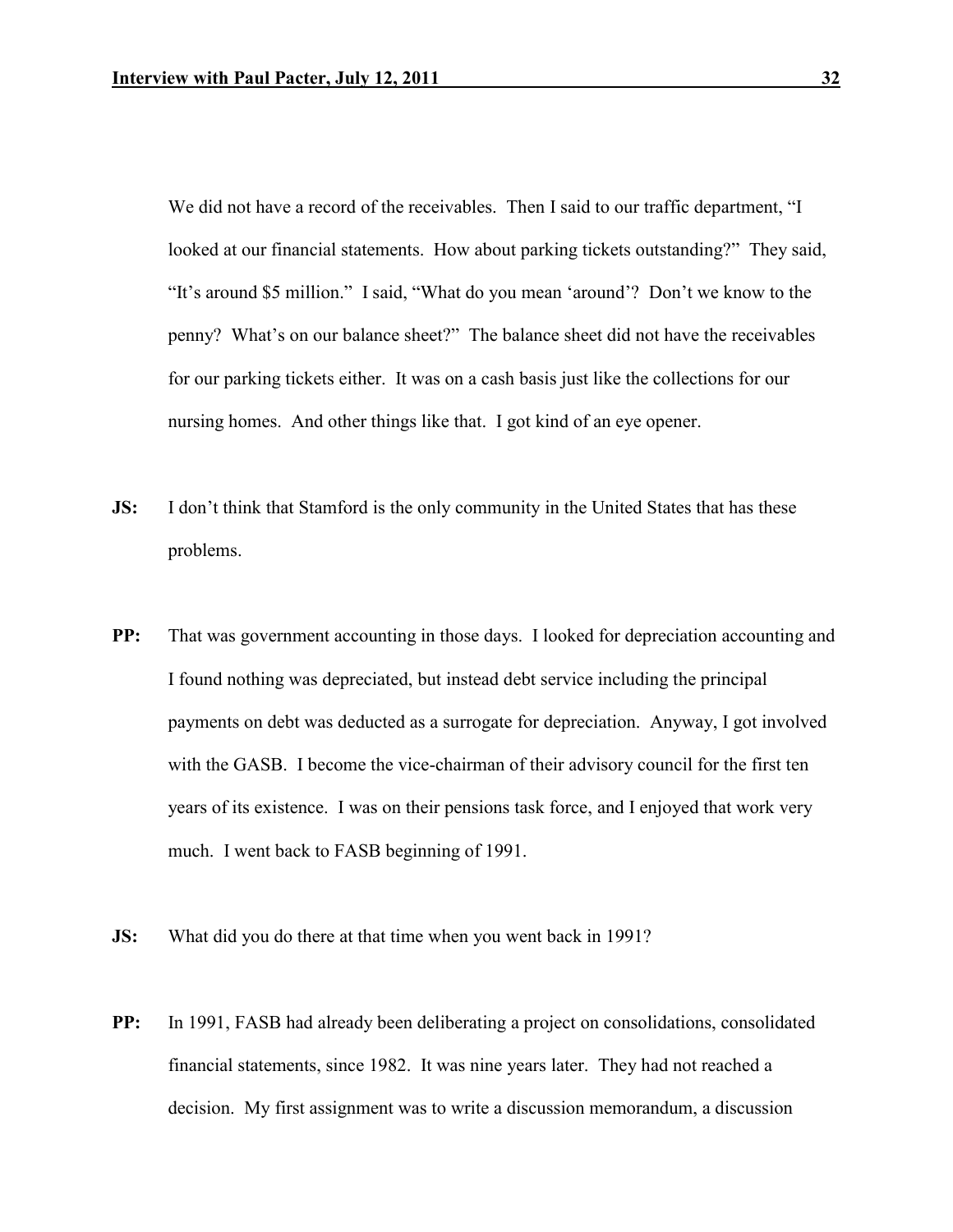paper, laying out the alternative ways you could do consolidation, and what are the pros and cons of each, what are the implications of each for the financial statements?

- **JS:** How was that received?
- **PP:** Let me just point out that we're doing this interview in the year 2011. FASB still has not finished the consolidation standard. I would say in 1991 or 1992 when I finally finished that document, it was received with more than a ho-hum, but the FASB board divided on the two main approaches to consolidation. One was called a parent company approach and the other was called the entity approach. The two methods of accounting differed significantly on how you measure goodwill and whether the minority interest is a liability or equity.
- **JS:** Were you involved at all with the stock options issue at this time? That was a very heated issue.
- **PP:** It was a very heated issue. I was not involved directly. FASB issued an exposure draft proposing that stock compensation, stock options and other kinds of share-based payment, be recognized as an expense. That was vigorously opposed, but particularly by high tech companies who used share options as the lion's share of their compensation of their employees because they didn't have the cash to pay them cash salaries.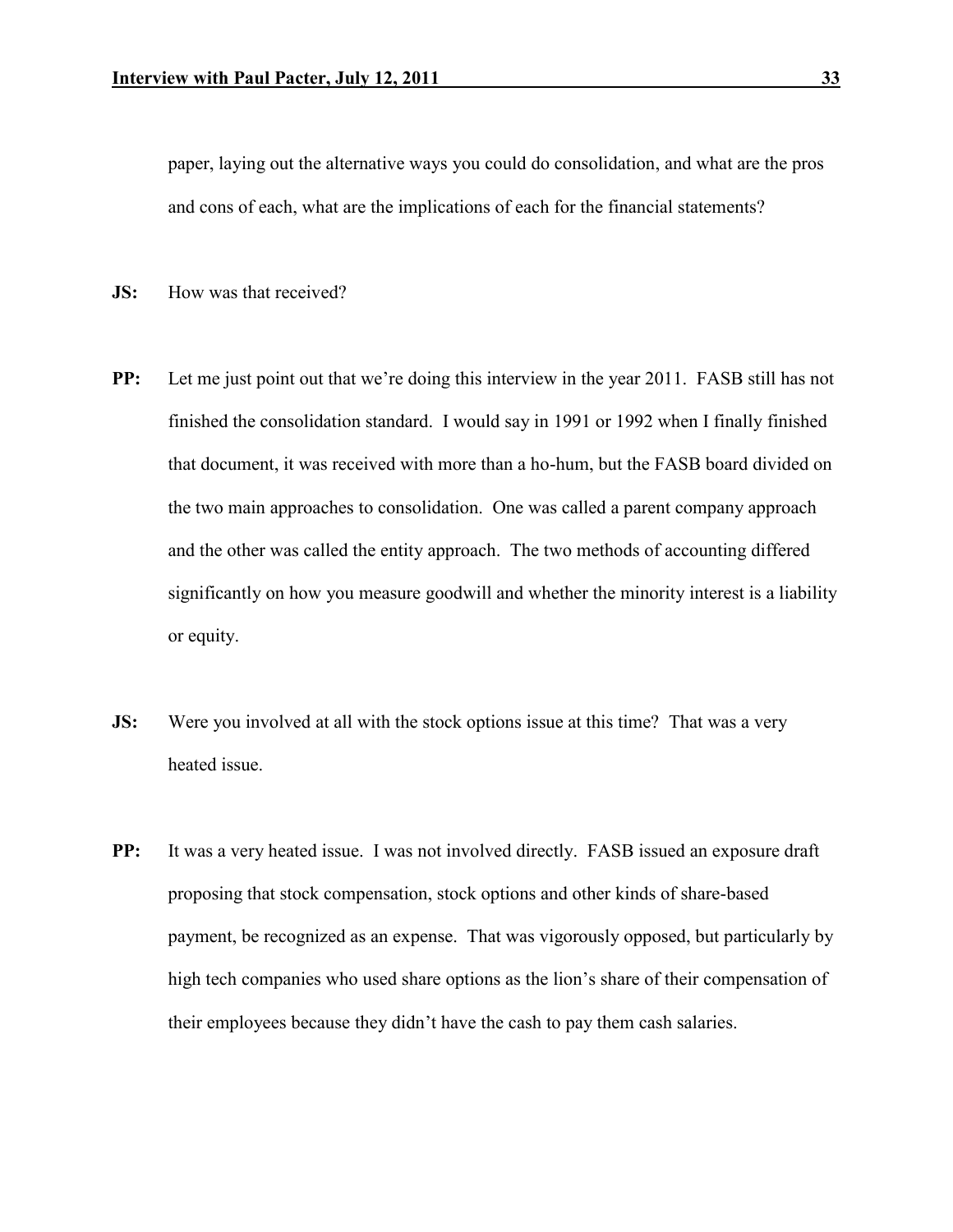Congress got involved, and in the end FASB had no choice but to back down. They issued the first FASB Statement 123 which encouraged accrual of share-based payment expense, but didn't require it. When they finally got around to finishing it, amending it about ten years later, it was the first time they required it, and only a handful of companies took the encouragement. My involvement was in doing some speech writing for the chairman of FASB trying to explain our position. Even, as I recall, writing a press release.

- **JS:** Was that Ed Jenkins at the time?
- **PP:** No, that was Dennis Beresford.
- **JS:** From 1995 onwards, you were a fellow at the IASC. Were you working in London or in New York?
- **PP:** I was working initially in Connecticut with some commuting to London. The reason I got involved was that I wrote the original FASB 14, which was on segment reporting, line of business and geographic disclosures. After doing that consolidation study in 1991, FASB asked me to do a review of Statement 14, fifteen years on. What kinds of segment information were being reported, how many segments, how much detail, what kind of information? I did a study for them, a research report. At that time, the International Accounting Standards Committee had a very brief standard on segment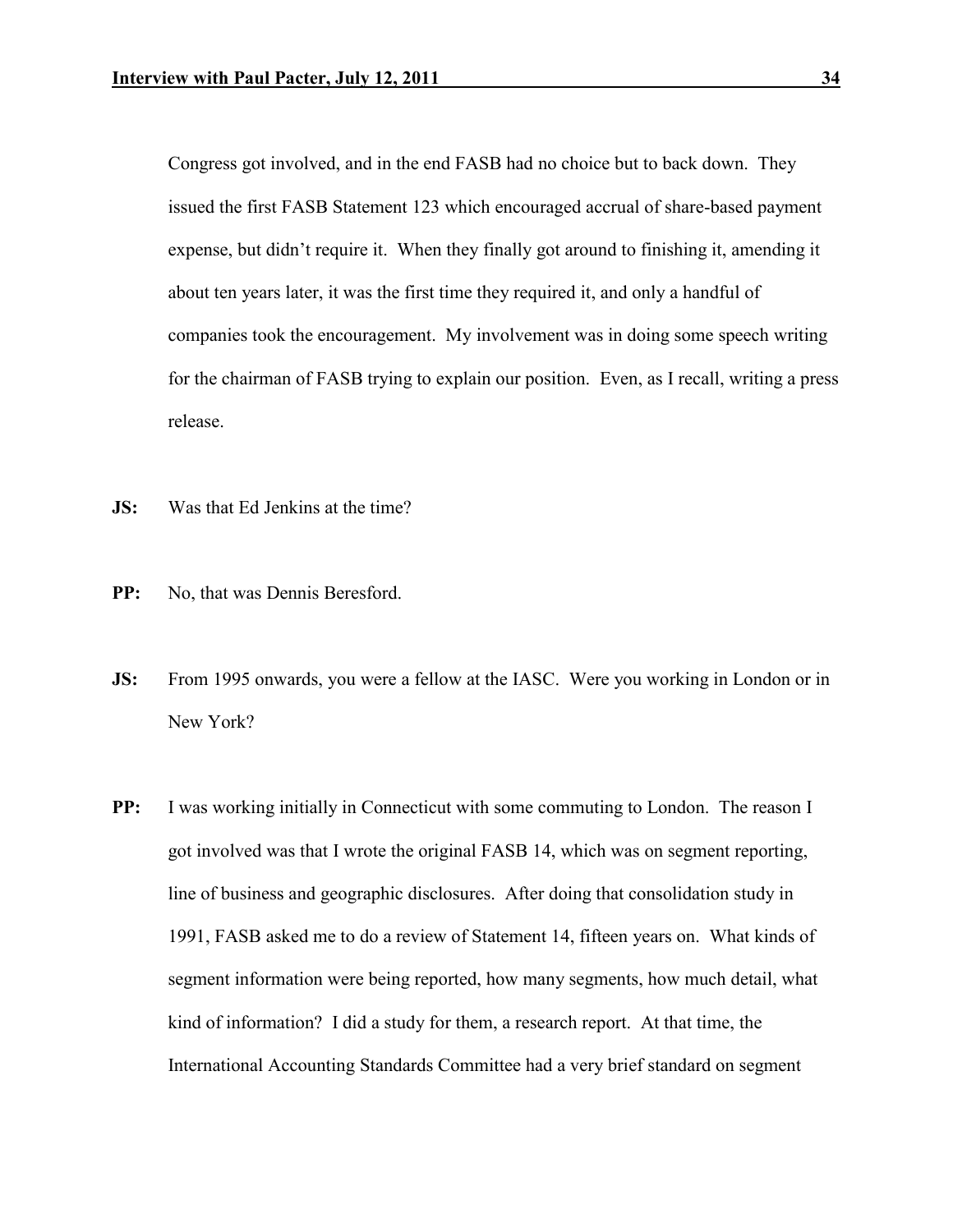reporting which didn't require anything. It just said some companies often report this, others often report that. That was it.

They saw the study I did for FASB, and asked me and asked FASB if they would allow me to do a similar study for the IASC, and FASB said yes. I did the study for them analyzing about a thousand international sets of financial statements, and what kind of segment information was there. They appointed a steering committee to work on their project. They hired a staff person who came from the Australian accounting standards board. He moved to London with his wife. I started going to the steering committee meetings. This fellow, who came from Australia, after one year decided to go back to Australia, and the IASC's project had just gotten off the ground.

The IASC leadership – the person's title was secretary general – asked if I would be interested in taking on the project as the project manager from the U.S., but going over to their board meetings from time to time. FASB agreed that I could do that. I started working on that project part-time from the U.S. Meanwhile, IASC decided to take on a second project on interim reporting, quarterly reporting and half-yearly reporting. In the U.S., that is essentially an SEC activity. It was one of the original FASB projects, but they made no progress on it. They issued a very brief pronouncement. Basically, in the U.S., interim reporting is SEC requirement.

At the international level, they started writing their own standard. At that time, so we're talking 1994, 1995 or so, IASC changed its secretary general. The new secretary general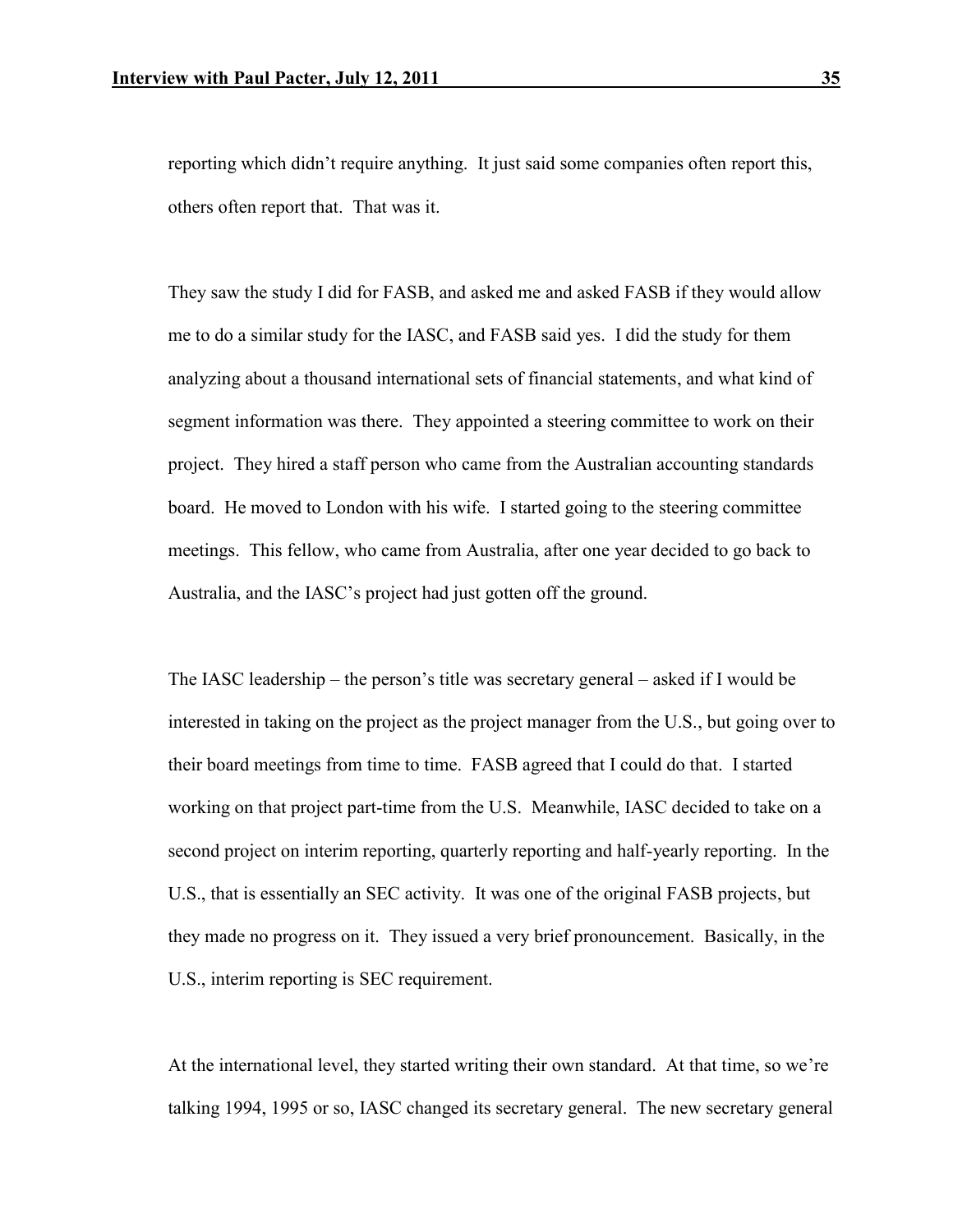was a fellow named Sir Bryan Carsberg. He had been on the staff of FASB in the U.S. for a couple of years. I got to know him. When he was hired at IASC, he asked if I would have an interest in joining their staff full-time, which I did. I left FASB and then I moved to London.

- **JS:** What was going on in the world of international accounting standards at this time? I believe that there was an effort by the IASC and IOSCO to try to reach agreement on a set of core accounting standards?
- **PP:** The IASC, in the 1990s, they well knew that nine countries twenty years earlier had agreed to use their best efforts to get international standards adopted, but the reality was nobody had adopted them. So the IASC, and Bryan Carsberg was a very astute leader, and he went to IOSCO, the International Organization of Securities Commissions, and reached a written agreement with them signed by the chairman of the IASC and someone from IOSCO, saying that the IASC makes a commitment to complete a core body of standards by 1999. The core included forty topics which were listed in this written agreement. IOSCO, for its part, said if IASC does indeed complete this core by 1999, we promise to use our best efforts to get them required in our member countries for crossborder offerings.
- **JS:** This sounds like a very ambitious project, forty standards in four years.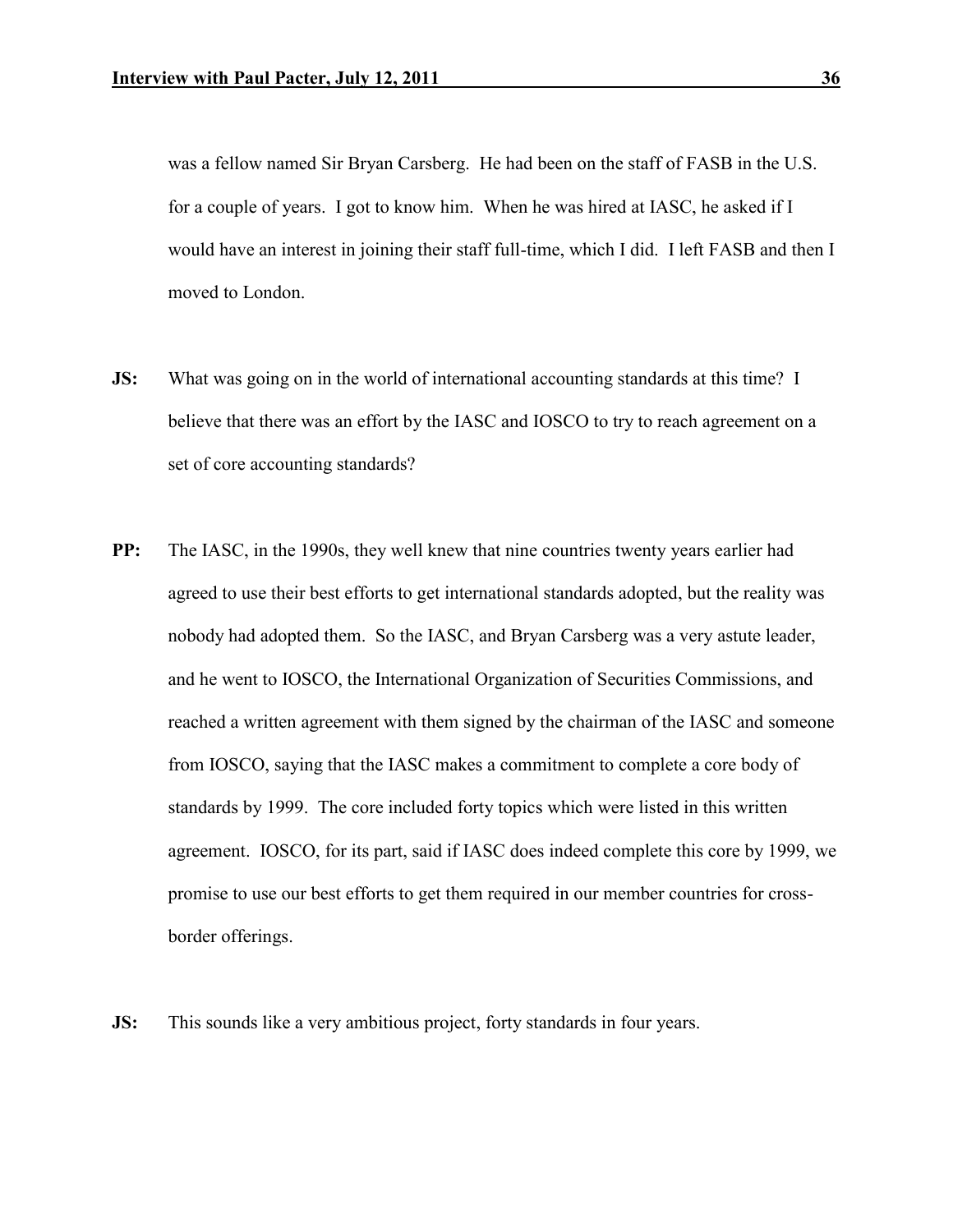**PP:** Yes, but as part of that written agreement, IOSCO went through the existing body of standards. In 1993, IASC had done a project to redo the standards, an improvements project. That project updated all of their standards. IOSCO went through and identified those that they were happy with. On these, they said IASC doesn't need to do anything further. They identified others for which they said some updating is needed. Then they identified additional topics in which there was no standard, and said you need to do these.

So it wasn't starting from scratch completely on those forty topics. Some, IOSCO said don't do anything, we're happy with what you've got. Others, bring them up to standard. And others, start from scratch.

- **JS:** Let's talk about just a couple of those issues that were important at the time. At this time, the IASC and the FASB were both working on the subject of financial instruments. Were they cooperating closely on that, or was one sort of leading and the other following?
- **PP:** They were not cooperating, and they were not doing their work jointly. I don't think I would characterize it as either leading or following. The IASC actually had a standard. IAS 25 was accounting for investments. What it said is, if you have short term investments held for trading, you either mark those to market or use lower of cost and market. If you have any other kind of investment, you could measure them at cost, you could measure them at fair value through equity, or you could measure them at fair value through profit or loss.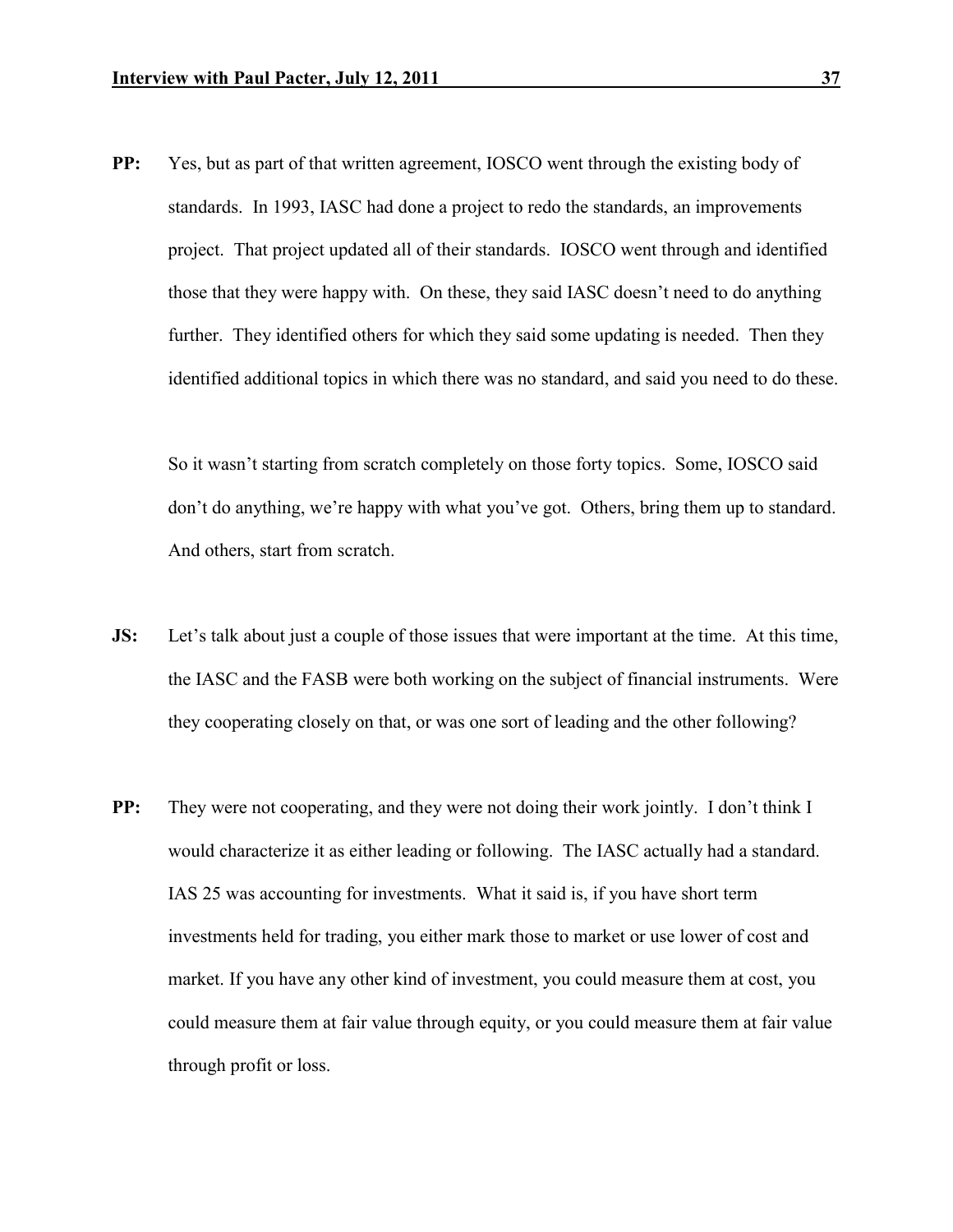- **JS:** So this is a very open standard, very allowing.
- **PP:** Very allowing. And on top of that, it did not deal with derivatives which at that point had become huge already. Nor did it deal with derecognition. Securitizations and repos had become huge. While IASC did have a basic investments standard, it was not a strong standard. I must say, FASB was not in a much better situation. They had a standard on investments – their first one from FAS 15 dealt with troubled debt restructurings. They had FAS 114 on loan impairment. FASB did not have a standard on derivatives or derecognitions either.
- **JS:** You had been involved in troubled debt restructuring, right?
- **PP:** I was there when that standard was issued, but I did not work on it. Somebody else did. Remember the old APB had some confrontations with Washington with respect to the investment tax credit. The FASB's first confrontation with Washington was on troubled debt restructuring. It led to FAS 15. The confrontation there was with the Federal Reserve Board who did not want all their banks to write down a lot of bad loans to Latin America and elsewhere. FASB ended up issuing the statement that said as long as the undiscounted amount of cash flows – even if you had to restructure the debt, and you put off interest and principle payments years into the future – if the undiscounted amount of cash flows is more than the carrying amount of the loan, the bank doesn't have to recognize a loss. I don't think it was FASB's shining hour, but that was their standard.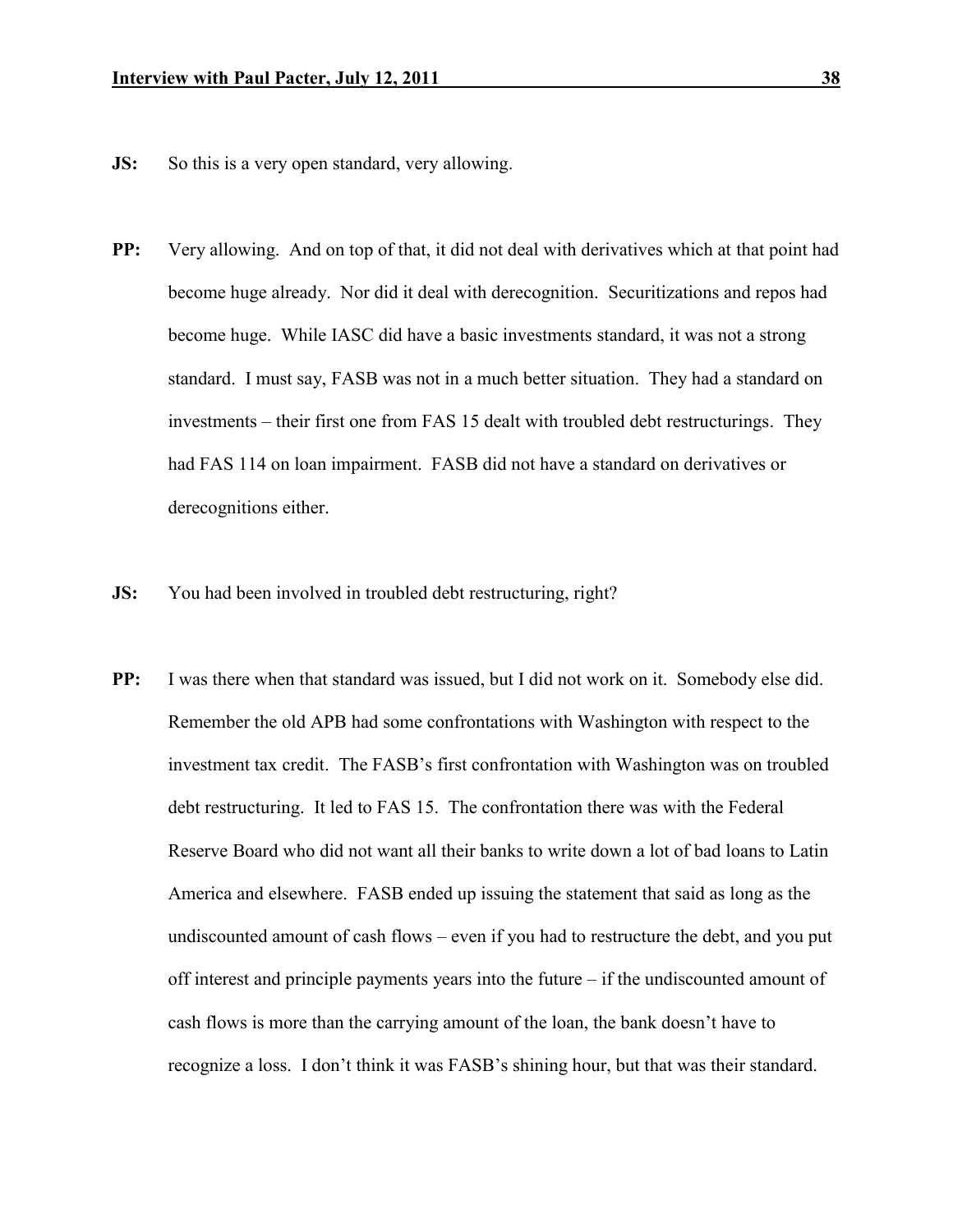Here we are in the mid-nineties, and FASB had a standard – something similar, again, nothing on derivatives, nothing on debt restructurings, nothing on securitization, derecognitions. FASB finally issued their standard on derecognitions and restructuring, FAS 125. Here we are back at IASC in London. They have pretty well finished most of their IOSCO projects by 1997 with the exception of financial instruments. They had three false starts. They had a proposal in 1994 on financial instruments that would have marked everything to fair value. It was called Exposure Draft 40, I think, E40. It was not well received, mark-to-market through P&L all financial instruments. Then they issued E48, I think it was, a similar mark-to-market proposal, not well received.

Then IOSCO split E48 into two, and they finished up financial instrument disclosures in the form of IAS 32 in 1995. They appointed a committee to try to come up with a comprehensive proposal for financial instruments again. A third document – it wasn't an exposure draft this time, but rather a discussion paper – was published by that committee in 1997, mark-to-market through P&L. It was rejected by the IASC.

So they had three failures by 1997. That third one was 1997. Now the IOSCO deadline is looming. It's a year-and-a-half down the road. The Secretary General of the IASC asked me if I would be interested in doing the financial instruments standard, but he said, "We haven't got time." He had, on the side, renegotiated the 1999 date with IOSCO to December 1998. Here we were in August 1997; we had nothing on financial instruments.

**JS:** What was the motivation for pushing up the date?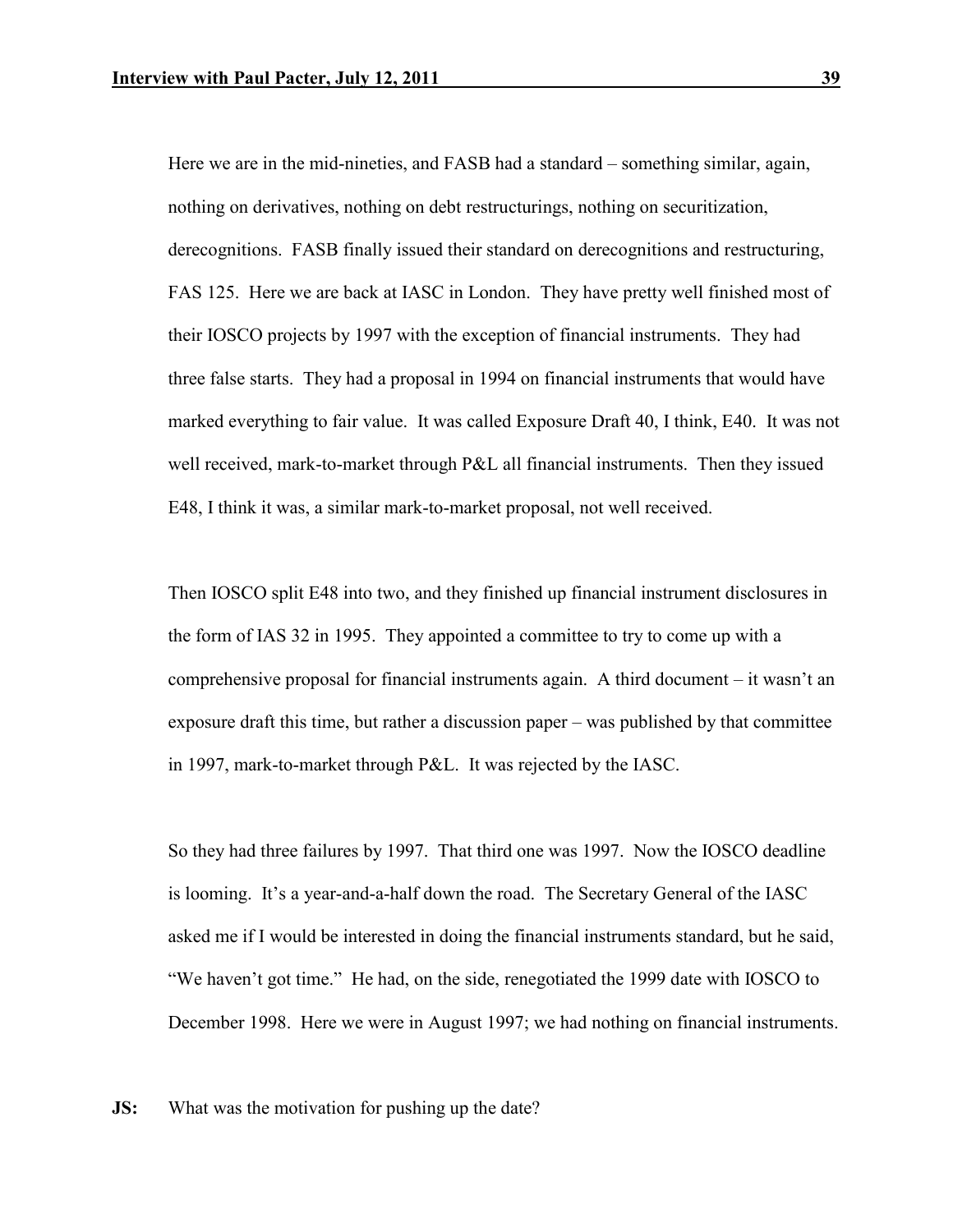**PP:** I must say, I don't remember. I'm not sure I ever knew, because the written contract agreement with IOSCO said '99. There was a supplement to that which changed to December '98. I don't remember the political reason for that.

## **JS:** It wasn't Y2K, right?

**PP:** No. It definitely was not Y2K. IASC said, "In fifteen months, how can we issue a comprehensive financial instruments standard where we have nothing?" We said let's take wherever FASB is, and at that point they had a mixed attribute model. Most financial instruments were carried at advertised cost. But those with a quoted market price where there's an intent to hold for trading, fair value through profit or loss. Also, by that time they had issued a derecognition standard, which was FASB 125, and they were part way through developing what became FAS 133 on derivatives.

I took on the project, and our very astute secretary general said, "You ought to start by writing a standard, taking all of FASB's financial instruments literature, and sending it to our board as one way we could do it." At our IASC meeting in October 1997, I presented our board with a 400-page exposure draft that they had no idea was coming. It was all of the FASB U.S. GAAP literature on financial instruments. It did not go down well with our board that we would be proposing U.S. GAAP to be international GAAP. They said, "Forget that. Develop our own standard." Well actually, I believe that the objective of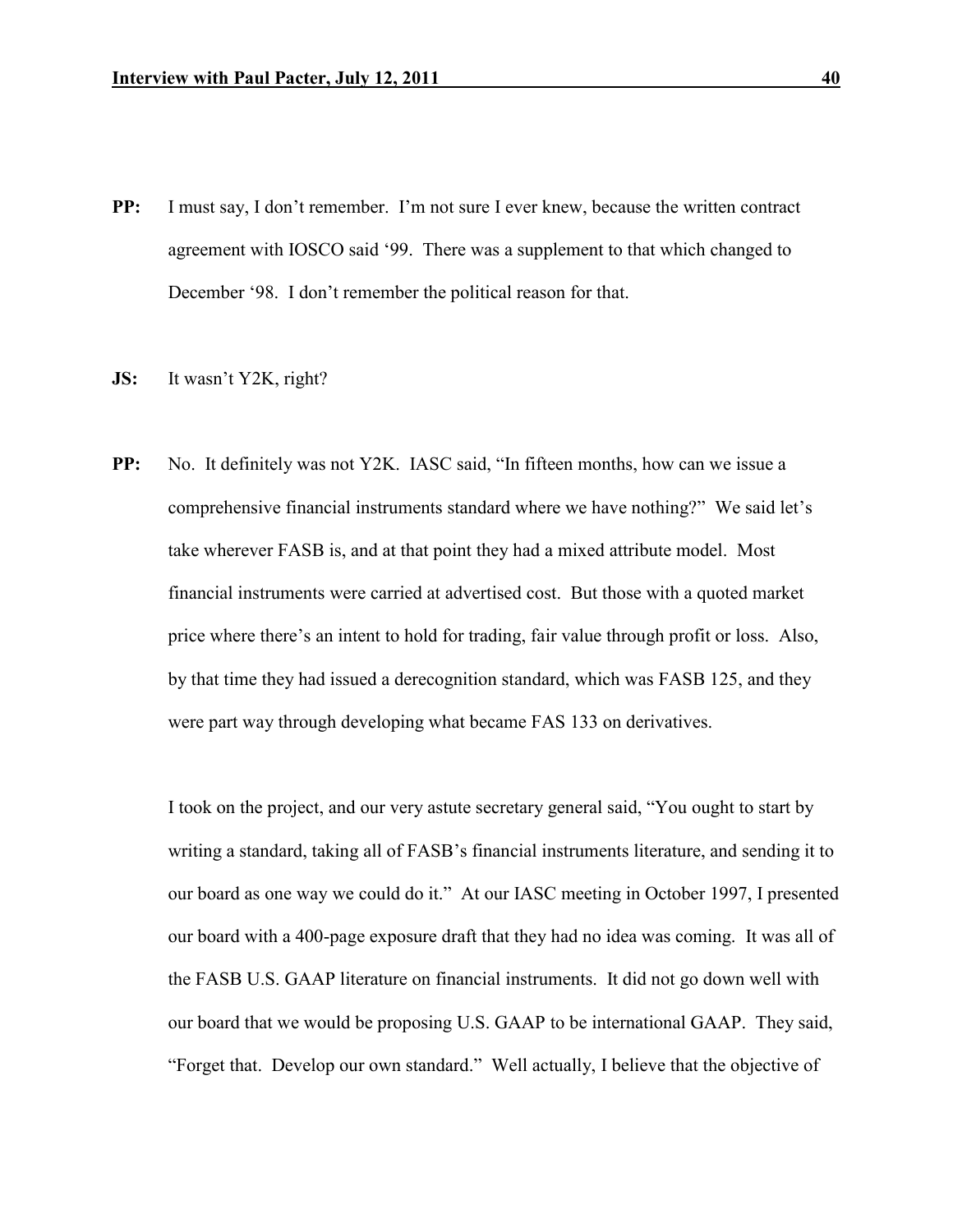our secretary general, was to get our board to commit to doing our own standard, and get it done by December '98.

- **JS:** Were there certain countries that were more sensitive about appearing to pass U.S. principles than others?
- **PP:** I would say continental Europe was probably the least enamored of adopting U.S. GAAP as international standards. At about the same time, Europe was beginning to think about whether should they develop their own standard setter, or should they throw their lot in with IASs? They did not reach their decision on that until 2001, but they were beginning to debate that issue. It was pretty clear that Europe was going to say, "Let international accounting standards be European GAAP." That was all the more reason why they didn't want it to be U.S. financial instruments standard or any other U.S. standard.
- **JS:** So what happened with the draft that you wrote?
- **PP:** The first draft, that 400-page draft of U.S. GAAP was thrown in the waste bin. We began to develop our own in-house standard. We did not have the time, the luxury of appointing a steering committee, even though this may have been the most important project in the IASC's history. We just had to barrel ahead. We developed an exposure draft that was issued in June 1997. We had really seven or eight months to do that. It was a pretty good proposal. We knew the IOSCO deadline, the clock was ticking. I'm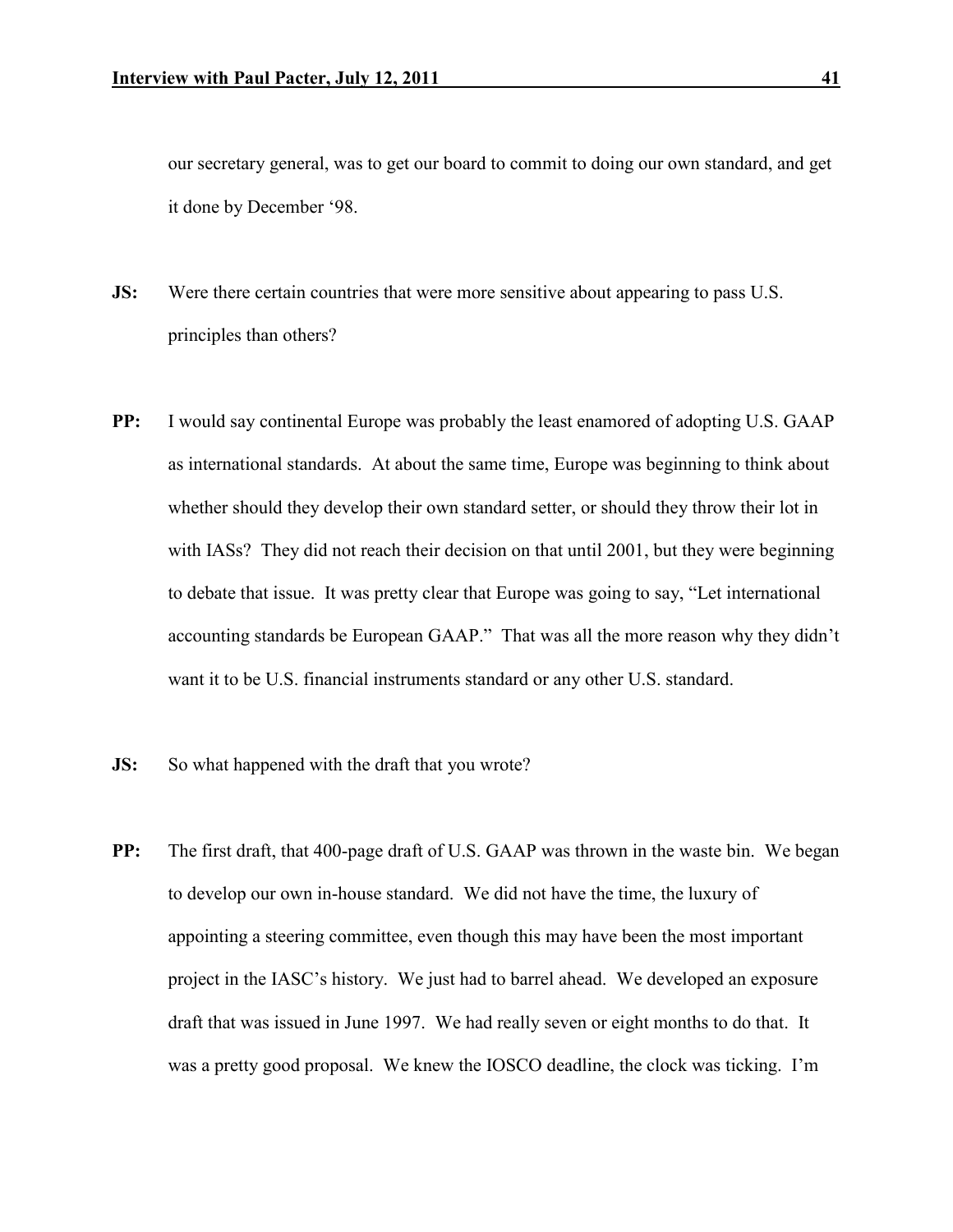sorry, it came out, excuse me, June 1998, not 1997. June 1998. The IOSCO deadline was six months ahead.

Our secretary general came to me. He said, "You've got to go out and market this in our member countries, the board member countries." Why? Because we had three failures before. We had the E40 fail, the E48 failed, and then the third 1997 proposal. He said, "We cannot have another failure." I went out and sort of did a road show. It was our first, what we call today, outreach that the IASB is doing heavily and FASB as well on their projects, to try to convince the member countries that it was in their best interest to finish the standard.

We actually took a vote at the IASC meeting in November 1998. That was the last scheduled meeting in '98 and it was not passed. But they said let's schedule a special board meeting in December '98. So that November one was in Zurich, Switzerland. The December one was in Frankfurt. Meanwhile, September 30, 1998, I fell in the bathroom of my apartment in London and broke my leg. I was trying to get to Zurich in a wheelchair, and it was quite comical, in a sense.

**JS:** I know those streets. There are a lot of cobblestones. Not fun.

**PP:** Yes, and the same in December. I didn't go anywhere out of the hotel. Just went from my hotel room down. The bottom line was in December 1998, IAS 39 was issued. Now here we are fifteen years later. It's still the law of the land. It's held up pretty well. The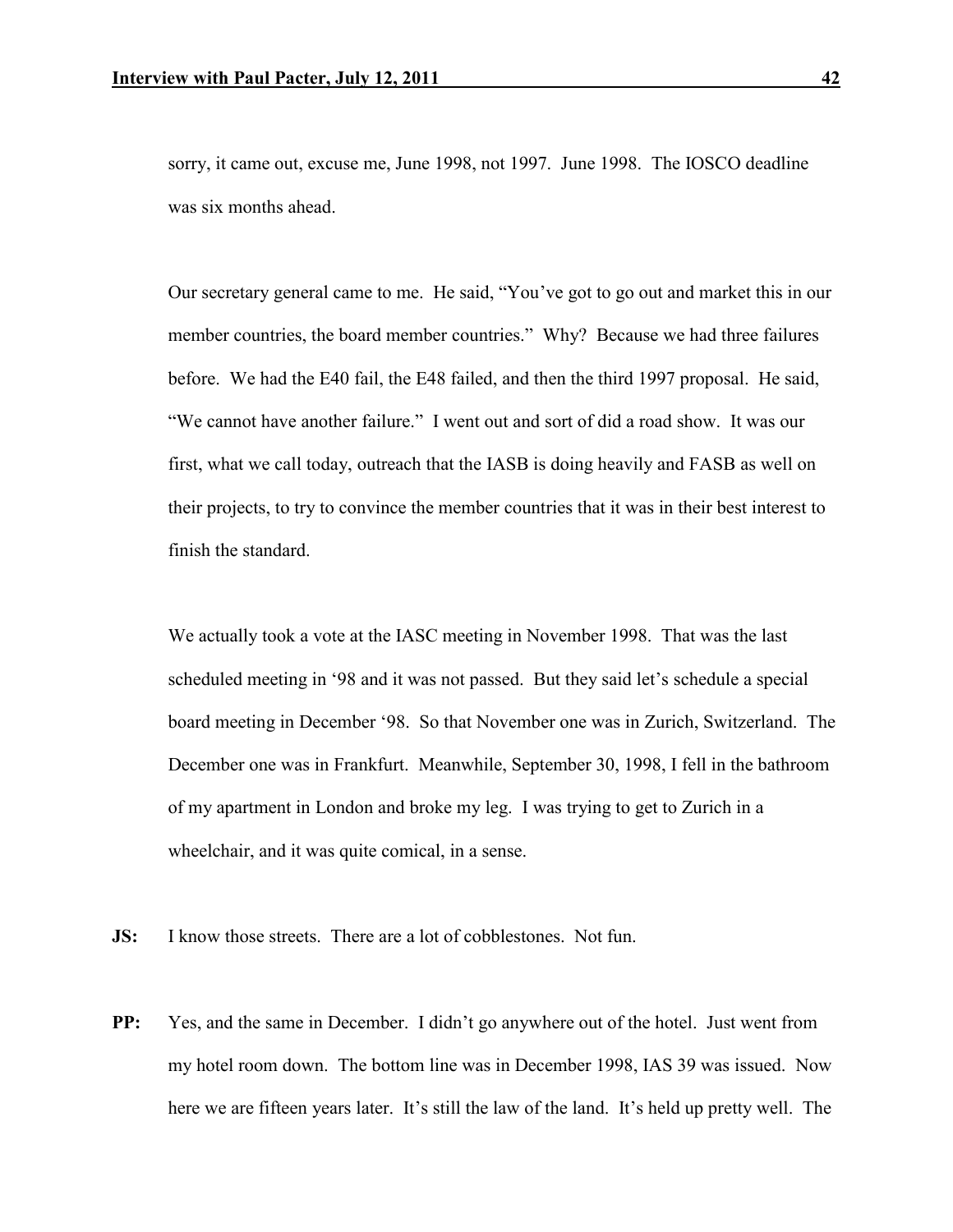weakest link in it is the requirements on recognition of impairment of financial instruments carried in amortized cost.

- **JS:** Where did the idea for an International Accounting Standards Board come from, to replace the International Accounting Standards Committee?
- **PP:** The impetus came from Europe's debate over what accounting standards should apply across the European Union. Their capital markets were growing. They knew they needed to have a common set of accounting standards. After all, the European Union started as the Common Market. Business rules should be common across Europe. Should they develop their own standards or should they rely on international standards?

They ended up, after their debate in their parliament, reaching a decision that there should be a common set of accounting standards for Europe and they should be international accounting standards. They acknowledged that the old IASC needed reorganization. It needed to go from a part-time board with limited resources, meeting three times a year, to a full-time board, meeting continuously with plenty of resources to take on the tough projects.

- **JS:** About what year was this when this was decided?
- **PP:** Europe made their final decision in 2001, but their deliberations began in the late 1990s. It was just around that time that the parent body of the old  $IASC - it$  was a foundation –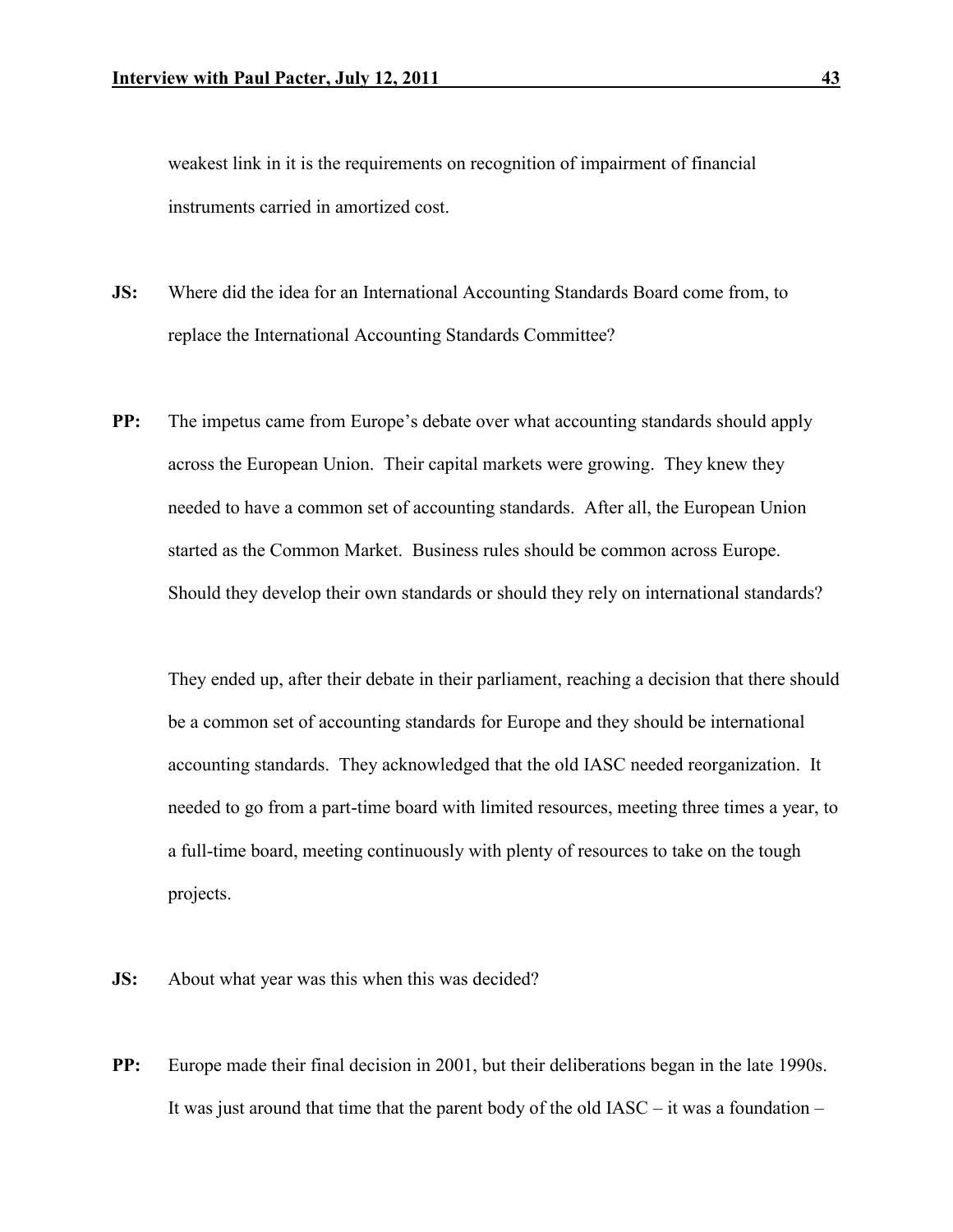appointed a strategy review committee to consider how to restructure the IASC. The first proposal was a very European kind of proposal that there would be two bodies. One, a technical body to develop the standards, and then a political body made up of representatives of every country who used IASs that would also vote on the standards to decide whether to adopt them or not.

- **JS:** Sounds like a recipe for gridlock.
- **PP:** It was exactly that. It was a recipe for gridlock, and I must say that it was the U.S. Securities and Exchange Commission, and the leadership both of Arthur Levitt at the time and the chief accountants, even Lynn Turner, who said, "Look, that approach, a political approach to setting accounting standards, won't work." Our SEC commission thought about that back in the 1930s and said, "We don't want government setting the accounting standards. It really is a professional responsibility. We think you've got to set up an independent board." So that's how the IASB was formed. They set up a second strategy review committee. When the first proposal of a political approach didn't fly, they set up a second one, and they came up with the present structure.
- **JS:** Were the SEC and the FASB concerned at all about the creation of the IASB, or was it something that they encouraged?
- **PP:** I think FASB encouraged it. I'm not sure that FASB saw the IASB as a potential source of accounting standards for domestic U.S. companies. I think the setting up of the IASB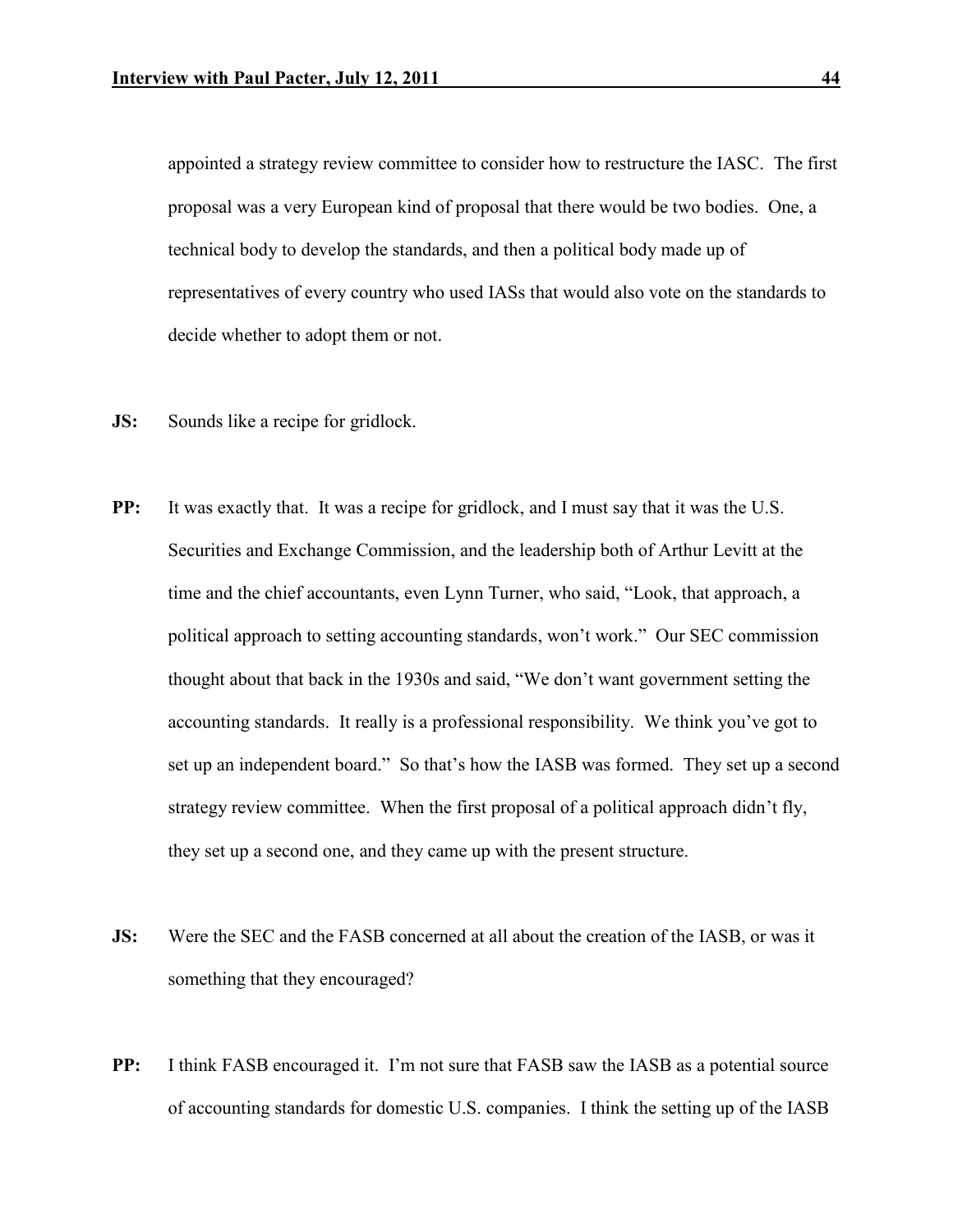was in the context of accounting standards for cross-border securities offerings. Whether it would go beyond that to also apply to domestic issuers would be up to each country. I don't know whether FASB thought it was in the realm of possibility that IASB could become the standard setter for domestic U.S. companies.

- **JS:** Why don't you tell me how you ended up in Hong Kong in 2000?
- **PP:** In 1999, a gentleman came to work at the IASC from China. He was really on some sort of secondment. He was the president of a large university, the Shanghai University of Finance and Economics. His name was Tang Yunwei. He spent a year with IASC learning about how IASC worked and international accounting standards. He was a member of the advisory committee to the Ministry of Finance of China which has responsibility to set Chinese accounting standards. He went back to China, but he asked me if I had any interest in working with the Chinese Ministry of Finance on their accounting standards.
- **JS:** Did they already have a body of accounting standards at this time?
- **PP:** They were in the middle of developing such a body. They had some already finished; they had a lot of exposure drafts out. Thirty exposure drafts, few of them finished. They got a grant from the World Bank, which was given to Deloitte to be their advisors to help China take those exposure drafts and make them final standards. Deloitte was the one who hired me at the suggestion of this fellow from China, Tang Yunwei. Deloitte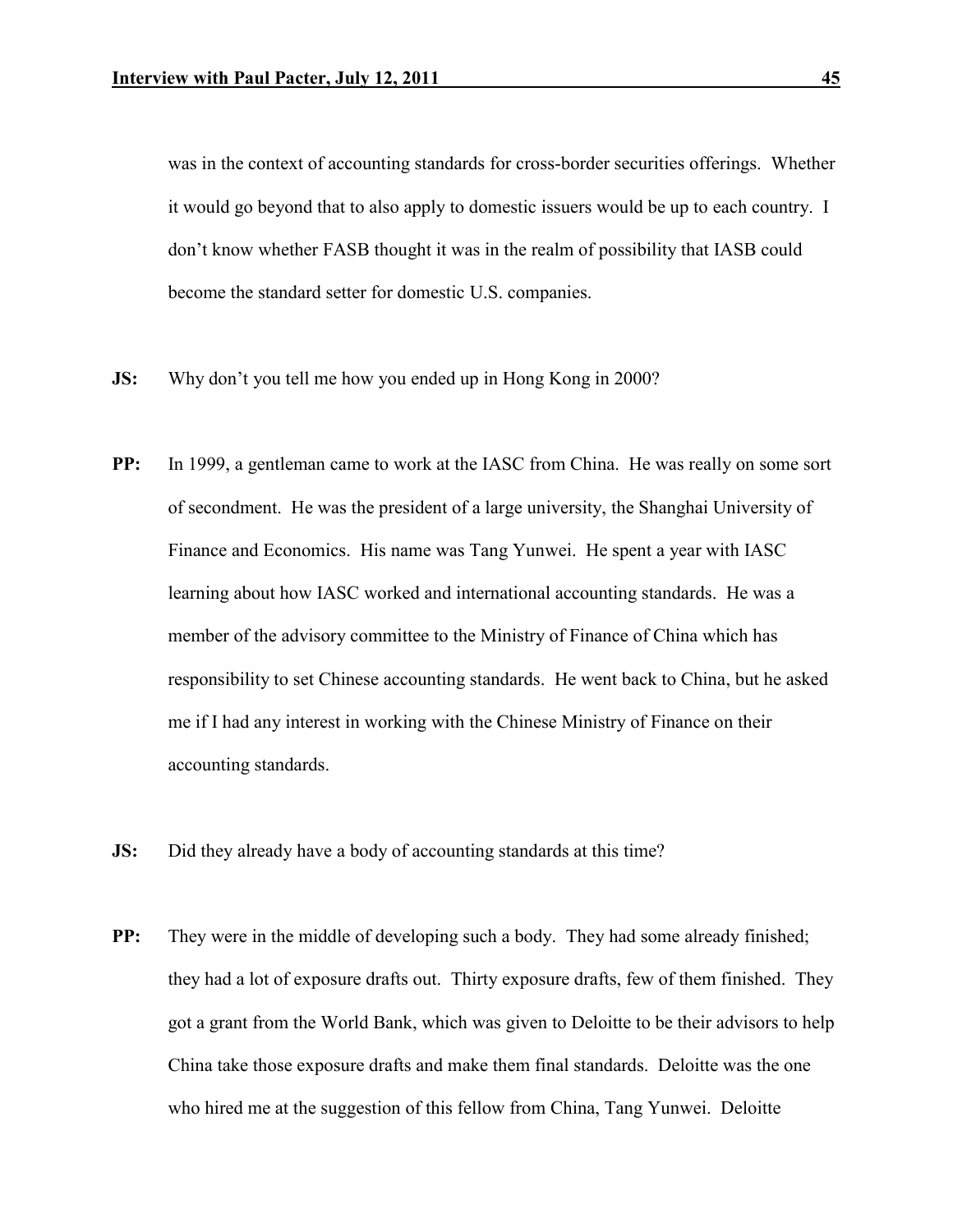suggested I should work for them based in Hong Kong, and going up to Beijing as needed with other Chinese staff from Deloitte and Hong Kong. It sounded fascinating to me, and I took the job, and it was a wonderful experience.

- **JS:** Had the World Bank been involved in projects like this before, or was this the first time they had tried to help a country develop accounting standards?
- **PP:** They are working with countries all over the world to improve their accounting standards. The World Bank has a program called ROSC, Reports on Standards and Compliance. In the accounting area, they have done ROSC studies and published reports that are available on public websites for nearly 100 countries. What they do is they go in, and they look at what standards are now required, and how could that be improved? Even if the best standards are required, what's the quality of implementation? They make recommendations for improvement. They have done those on many countries, including China – mostly developing countries. The World Bank has been wonderful, I would say, in bringing about improvements to accounting in developing countries and emerging economies.
- **JS:** While you were working for Deloitte in Hong Kong, you also began working part-time for the IASB.
- **PP:** I worked full-time for the Chinese project for four years, 2000 to the end of 2003. The IASB, for their first three years, spent their time improving the standards they had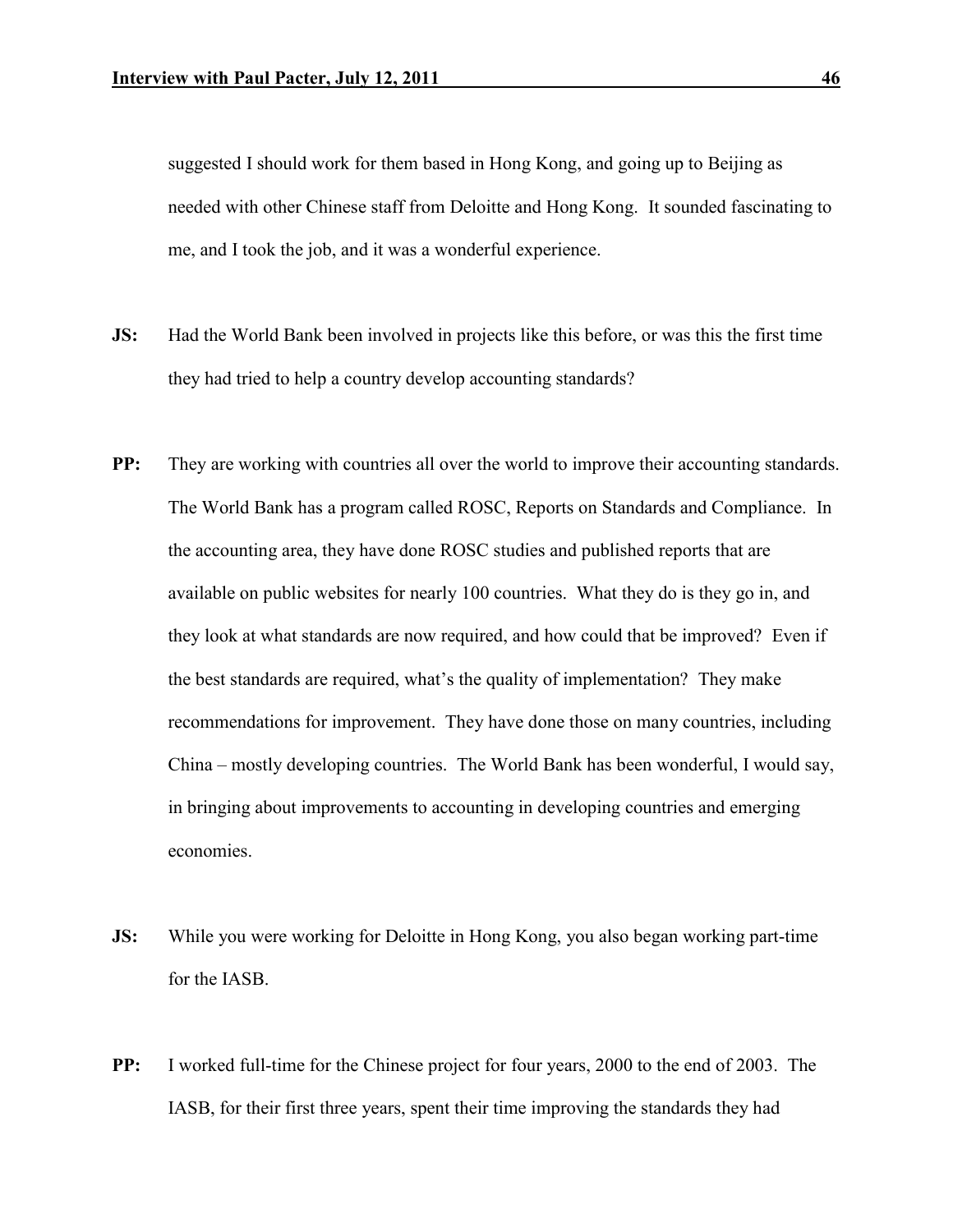inherited from the old IASC. Knowing that Europe had made the decision to require IASs for all of their 8,000 listed companies, starting in 2005, the IASB took on an improvements project. They finished it at the end of 2003, and they were then going to begin working on new projects, like stock options, for example, where they had no standard, and others. One of the standards they wanted to develop was a separate standard for small private companies. Why? Because unlike in the U.S., in most countries in the world, all or most unlisted companies must prepare GAAP financial statements and have them audited.

In the U.S., that's not true. Only SEC registrants and some regulated banks have to follow FASB GAAP, by law. Europe has eight million statutory audit requirement companies. For them, full IFRSs are an unrealistic level of standards, particularly as IASB improved their standards to make them suitable for public capital markets in Europe. I began working on a part-time basis for IASC, with Deloitte's consent, developing the small company standard. In the U.S., we call it private companies and most of the world would call it SMEs, small and medium-sized entities.

- **JS:** Did you have a staff to help you out with the project?
- **PP:** No, it was me, and on a half-time basis. What I did have was a starting point, which was full IFRSs. We started with all 3,000 pages of that. Pulled out the principles, developed criteria for simplification, namely, does the information help assessing short term cash flows, liquidity, and solvency? If yes, then that's how we would simplify. By 2007, we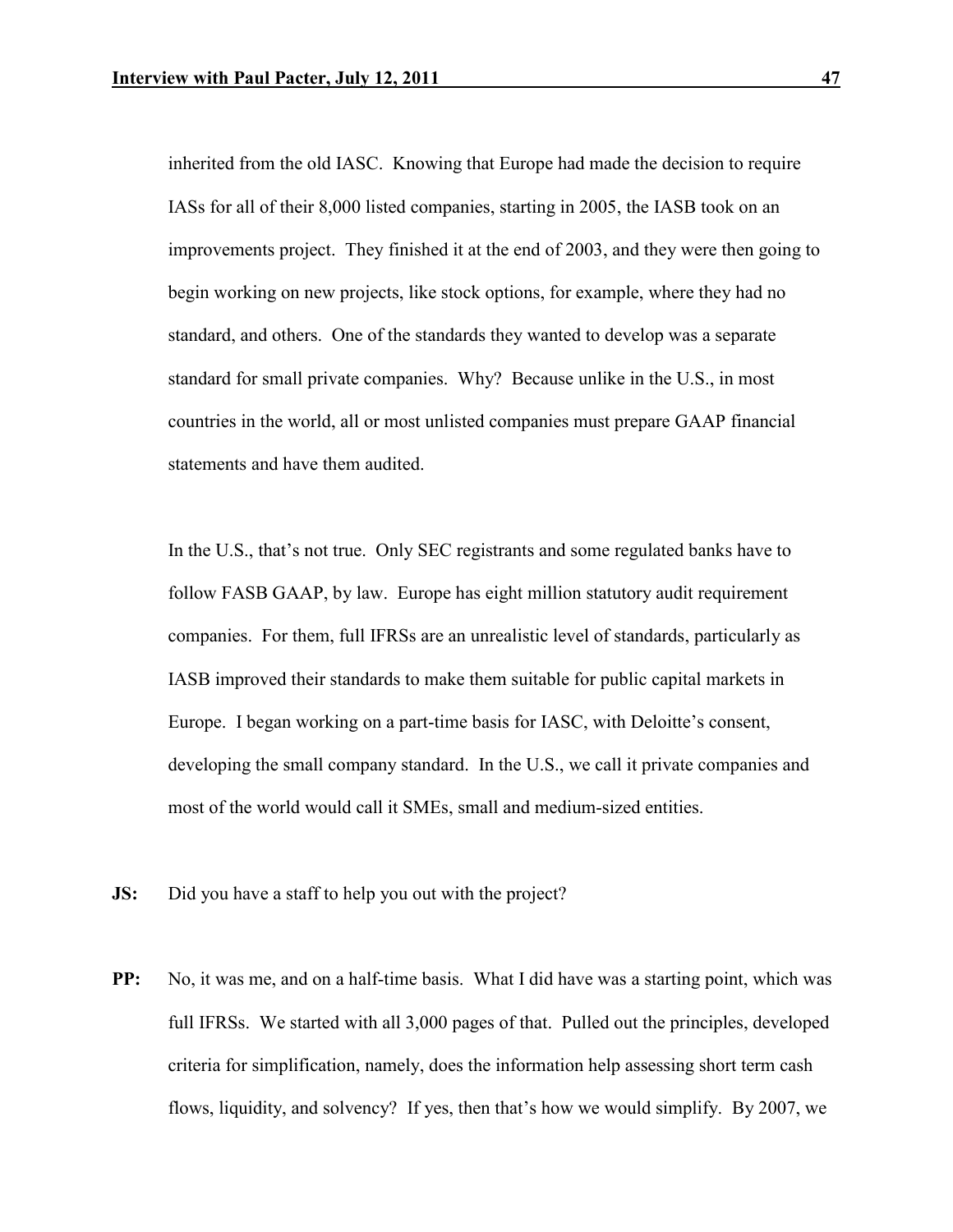issued an exposure draft, and in July 2009, a final standard. Now here we are, less than two years later, seventy-three countries have adopted it either as a requirement or as an option for unlisted companies. We're talking millions of companies. If you take all the listed companies and countries on stock exchanges that are members of the World Federation of Exchanges, including in the U.S. the New York Stock Exchange and NASDAQ, and you take fifty-two counterparts, we're talking under 50,000 listed companies.

If you take Brazil alone, unlisted companies, six million, that can use the IFRS for SMEs. South Africa, 400,000, and so it goes across the world. The number of companies we are talking about is staggering. We have got seventy-three countries that have adopted. In some, it hasn't yet taken effect. And some, it's required. Some, permitted. Some, for selected companies. But it's, I think, a great success.

- **JS:** Now while you were working on this project, there was a bit of debate over the terminology that you were using, wasn't there? Some people prefer the term SMEs, and then for a time, the term was switched to private entities. Can you tell me a little bit about that debate?
- **PP:** That's more humorous than substantive. In many countries in the world, anybody that's unlisted, they talk about them as small and medium-sized entities. That's a common term. The IASB, when they decided who this standard would apply to, they said anybody that's not listed and not a financial institution. But of course, that could be some pretty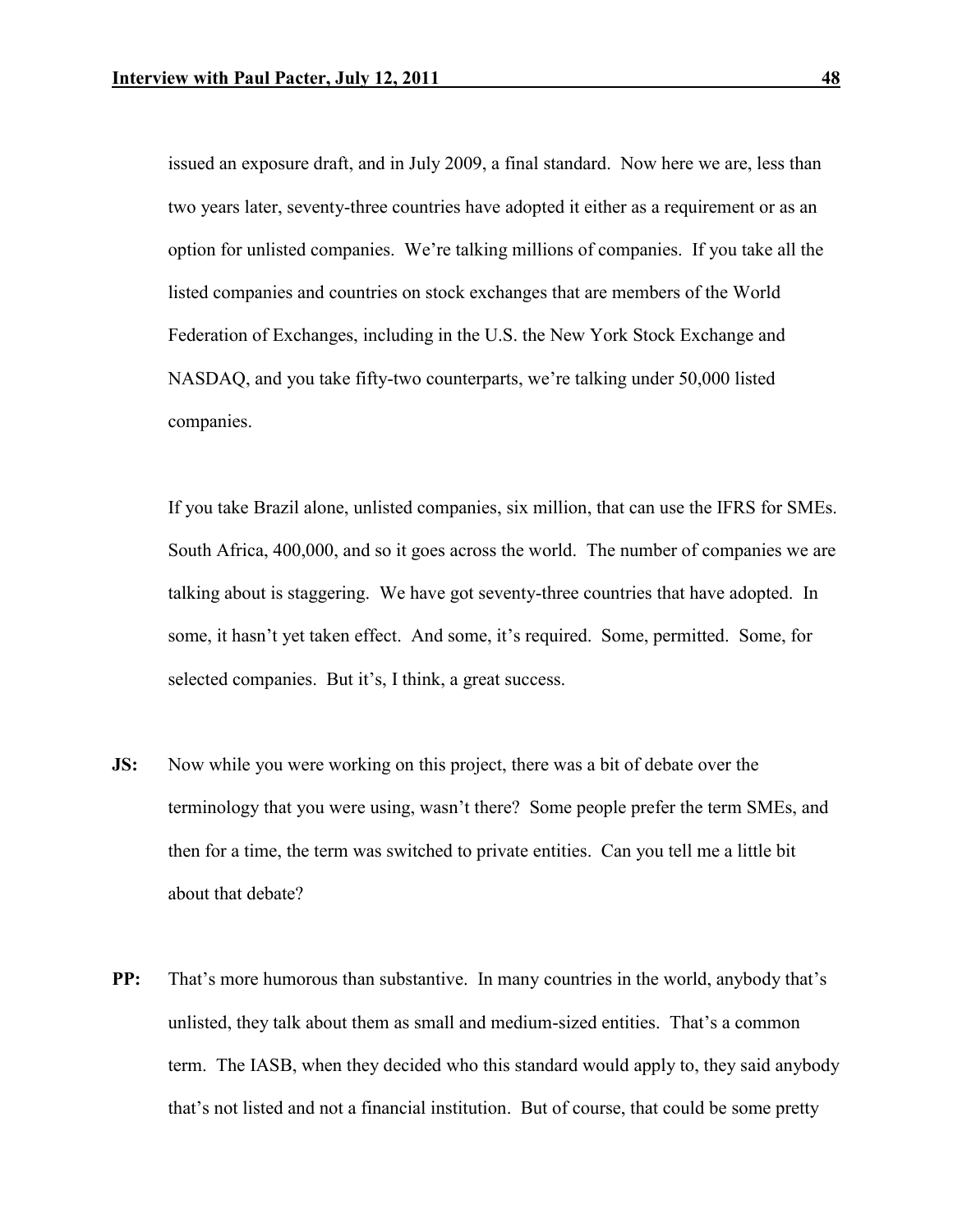big companies. In the U.S., there are some billion dollar companies that just are not listed. They're privately owned.

So the name SME, small and medium-sized, doesn't seem to fit them very well. We then changed from that at IASB to NPAE, non-publicly accountable entity. That doesn't roll off the tongue very easily. The slang is "nappy", which means in UK parlance, diaper, baby diaper, so nappies. That didn't sit very well. Non-publicly accountable is not a very good term. They've got some public accountability to meet health and safety standards. So that term wasn't good.

Then we went to private companies, which is the U.S. term. That doesn't work in China and other countries where government ownership of large segments of the economy is typical,l even down to tiny entities. So very small companies in China, it's not right to call them private companies because the national government owns them. Still, they want to use the small company standard. We went full circle back to IFRS for SMEs. Now here it's been two years and it has not caused any trouble.

- **JS:** I've seen some articles that have talked about so-called micro-entities, entities that are very small for which even these efforts for SMEs may be too large and too complicated. Do you think there's any chance that a third body of standards will be developed?
- **PP:** I think the first question that has to be asked is, who is requiring these micro-companies to prepare GAAP financial statements and for what reason? Is there a public interest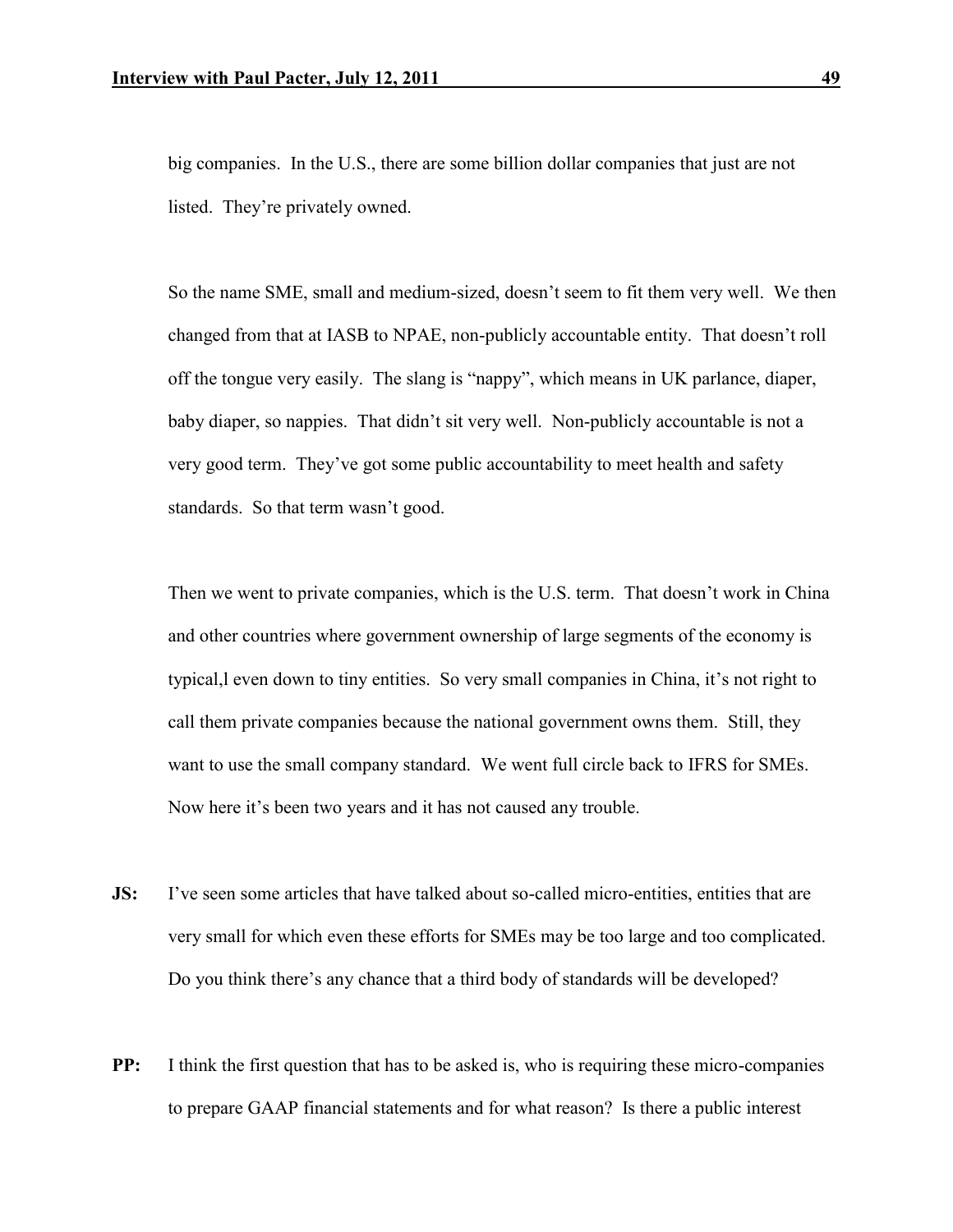being served? It is not the IASB's decision any more than FASB can tell any company in the United States, "You must follow our standards." It's the SEC that says listed companies must follow them. Maybe some bank regulators say banks must follow them.

If a parliament in a particular country, or the accounting profession, or a regulator has told these little micro-companies with ten employees or five employees, "You have to prepare a complete set of financial statements," I think the first question is, what public interest is being served by doing that? Personally, I don't see any public interest being served.

The second question is, if a regulator or the government for whatever reason – and sometimes it's a political reason pushed by the accounting profession because it makes a lot of work for the auditors. If that's a requirement for them to prepare some set of financial statements, then the question is, is a simplified level of GAAP needed for these little micro-companies? To me, the answer to that question depends on what is going to be asserted about those financial statements? Do they fairly present financial position, results of operations and cash flows? If so, I don't think you can have a set of accounting standards that's five or ten pages long. You need the IFRS for SMEs which is 230 pages.

On the other hand, if all they want to do is a cash basis balance sheet and income statement with maybe one footnote or something, I personally think yes, a third level of standards could be and probably should be developed. Are you going to get that from 30 Cannon Street in London or 401 Merritt 7 in Norwalk, Connecticut? I seriously doubt it.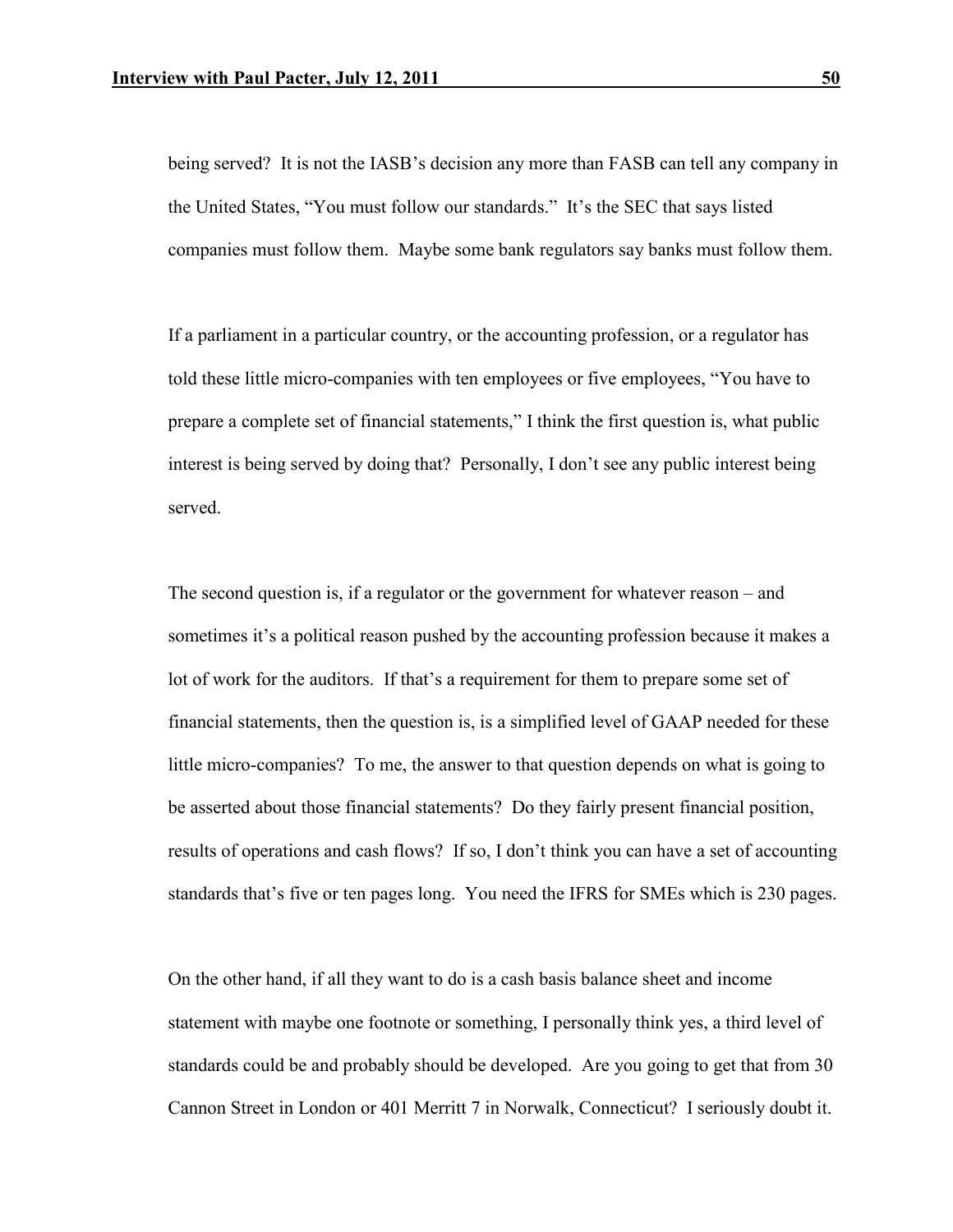- **JS:** A couple of final, really quick questions. During the 2000s, you also set up a very popular website, www.iasplus.com, perhaps not popular for everyone, but certainly for accountants involved in international accounting standards. Tell me the story very quickly about how that came about.
- **PP:** This was done for Deloitte. We just had an idea that there ought to be someplace out on the internet where all sorts of information about international accounting standards was available. The old IASC didn't have much of a website, although I did that too, I taught myself the HTML and the graphics and how to do FTP. Deloitte said, "Why don't you set something up for IASs?" We opened shop as a free site. We opened the door in December 2000. Visitor numbers grew dramatically. When I left Deloitte in June 2010, we were getting 60,000 to 70,000 visitors a week – unique visitors. We had about 1,000 web pages. We had 4,000 downloadable PDF files. It was, and still is, the biggest website in a very narrow area of interest, international accounting standards.
- **JS:** Paul, you're currently serving a two-year term as a board member of the IASB. What do you hope will be your legacy after two years? Of course, it's the whole board working on things.
- **PP:** Of course, IFRSs are the product of the whole board, not any one member. My legacy, I hope – I want to kick start the Conceptual Framework. That has languished, sadly, at the international level. We did move a little bit on the objectives, but it wasn't too much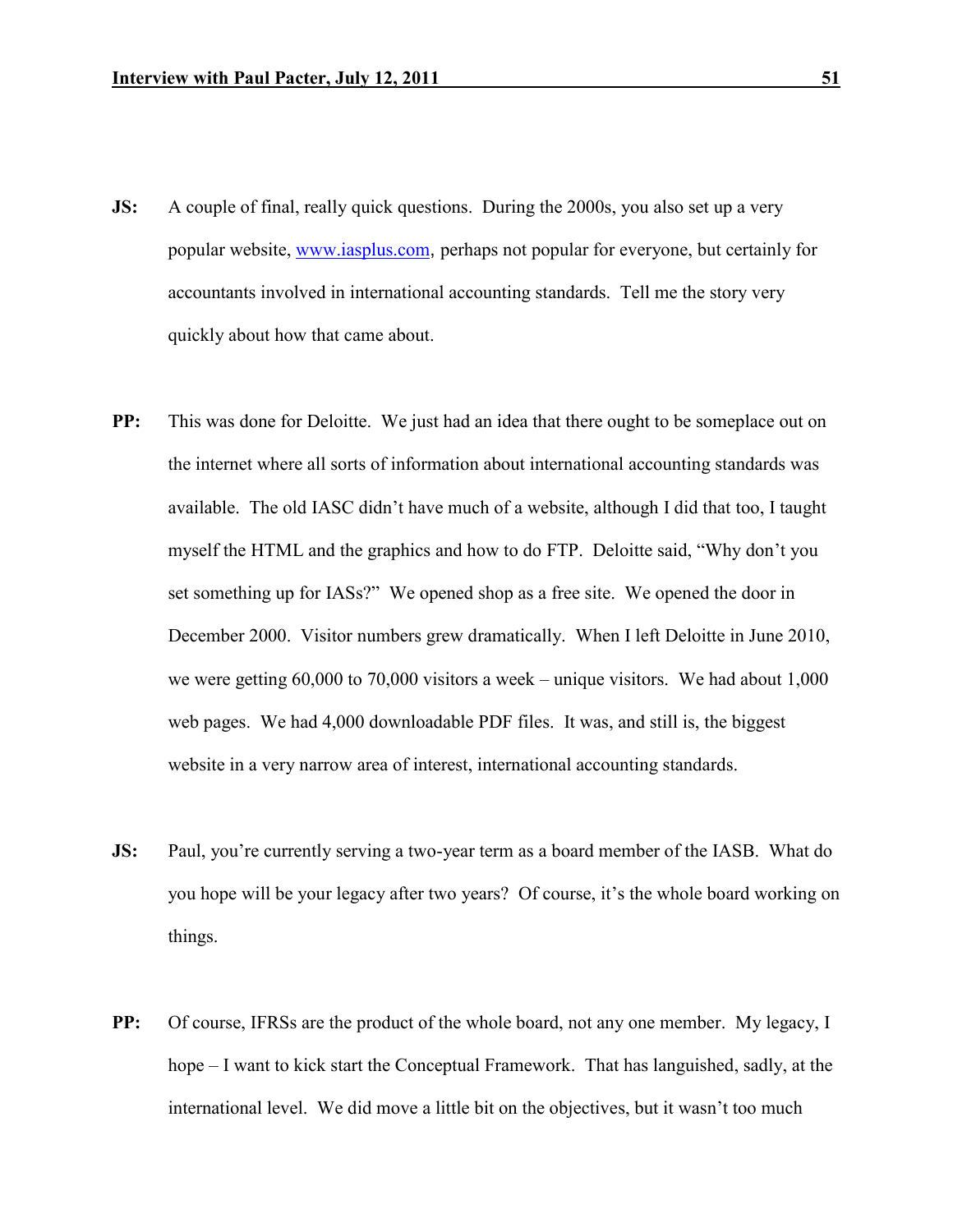different from the one that the old IASC had adopted twenty-five years ago. We urgently need to deal with measurement concepts – what measurements are appropriate when. We need concepts of disclosure and concepts of presentation. We are debating other comprehensive income and recycling in every project. So I would love to say one thing – "I helped kick start the Framework."

I would love to finish up all of the very difficult projects that are now on the IASB and FASB's joint convergence agenda. If we can finish those by the end of my term, revenue and leases, offsetting impairment of financial assets, hedge accounting, insurance, and maybe one or two others, I'll be thrilled, and I'll have had a good career at the IASB.

- **JS:** Paul, do you have any final thoughts before we wrap up, looking back at a long career?
- **PP:** My only thought is I must just say out of respect for the U.S. SEC, they've been a great contributor to accounting standards. They have stayed out of the development of the standards. They've encouraged and prodded and commented. They've insisted on high quality implementation. For that I say I have the greatest respect for the commission and for their counterparts around the world. We don't want politics setting accounting standards. We don't want politicians setting accounting standards any more than I want them telling my surgeon how to do my surgery. Set the broad principles and let the private sector do the job. The commission has done that, and I thank them for that.
- **JS:** Paul, I thank you very much for talking with me today.